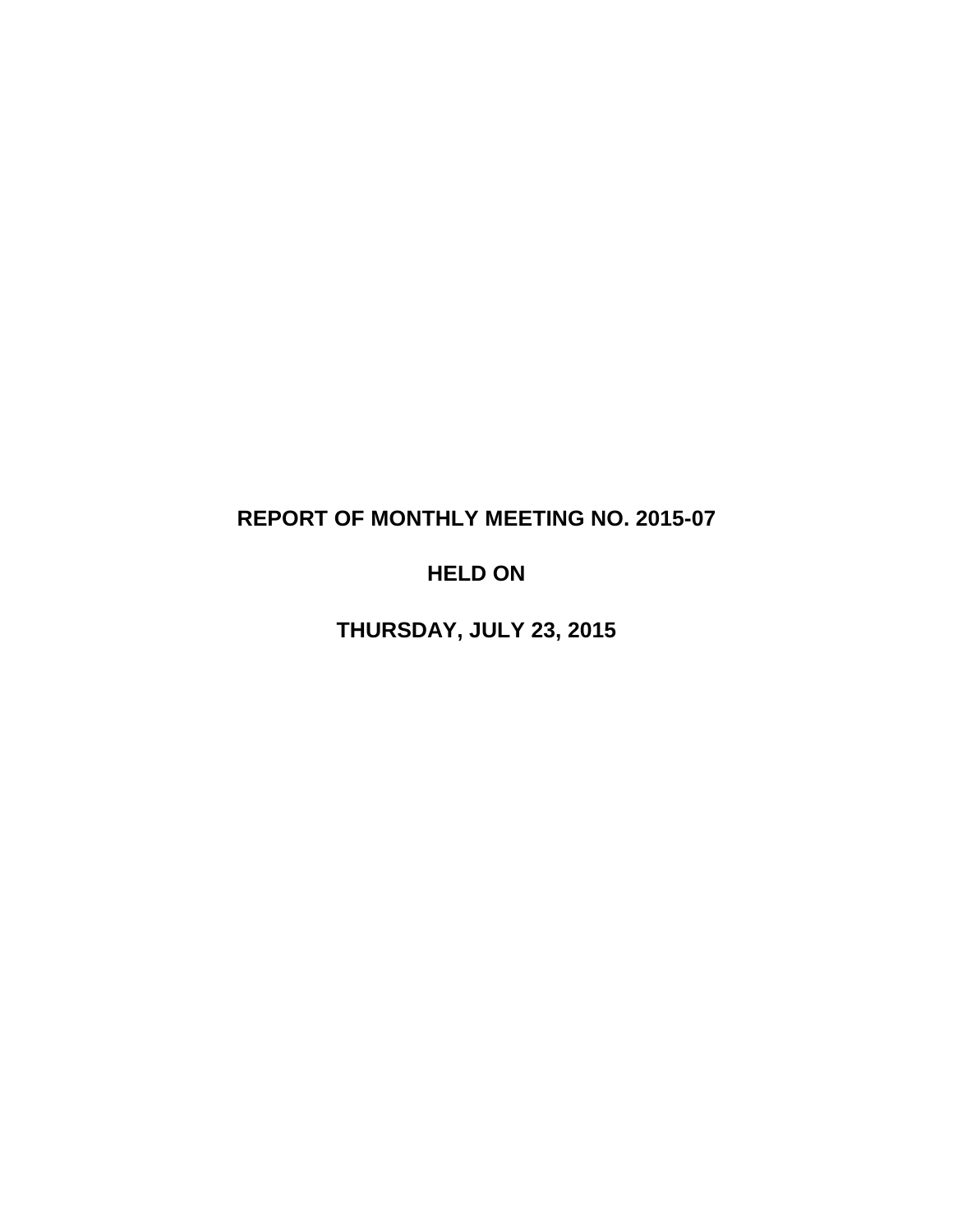Report of Monthly Meeting No. 2015-07 held on Thursday, July 23, 2015

| <b>ITEMS</b>                             | <b>CLASSIFICATION</b>                                                                                                                                                                                                                                                                                                                                        | <b>PAGES</b> |
|------------------------------------------|--------------------------------------------------------------------------------------------------------------------------------------------------------------------------------------------------------------------------------------------------------------------------------------------------------------------------------------------------------------|--------------|
| <b>Call to Order</b><br><b>Roll Call</b> |                                                                                                                                                                                                                                                                                                                                                              |              |
| <b>Secretary's Report</b>                | Recording Secretary presents minutes of previous meetings for approval.                                                                                                                                                                                                                                                                                      |              |
| <b>Refunds</b>                           | Errors in deduction and non-members<br>Full refunds to employees due to separation from service<br>Refund in accordance with Section 8-170 of the law governing the Fund<br><b>Refund Reissued to New Payee</b><br>Refund elections in lieu of annuity<br><b>Refund of Spousal Contributions</b><br>1/2% refunds to new annuitants<br><b>Adjusted Refund</b> | $3 - 8$      |
| <b>Invoices</b>                          | Administrative and Investment Fees                                                                                                                                                                                                                                                                                                                           | $9 - 12$     |
| <b>Annuities</b>                         | Annuities for Employees<br>Annuities for Widows, Widowers and Minor Children, Reversionary Annuities<br><b>Adjusted Annuities</b>                                                                                                                                                                                                                            | $13 - 34$    |
| <b>Disability</b>                        | Applications for Duty and Ordinary Disability benefits<br>Applications for Extensions of Duty and Ordinary Disability benefits<br>Adjusted Duty and Ordinary Disability benefits                                                                                                                                                                             | $35 - 42$    |
| <b>Membership</b>                        | Applications<br>Change in Dates of Birth<br><b>Administrative Review</b>                                                                                                                                                                                                                                                                                     | 43           |
| <b>Treasurer's Report</b>                | City Treasurer's Statement of Account As of 06/30/2015                                                                                                                                                                                                                                                                                                       | 44           |
| <b>MISCELLANEOUS</b>                     |                                                                                                                                                                                                                                                                                                                                                              | $45 - 47$    |

**Other** 

| Public Comment                                                             | - 2016 Required Funding Contribution<br>- Signature Verification Update - Suspension of Benefits |
|----------------------------------------------------------------------------|--------------------------------------------------------------------------------------------------|
| Legislation<br>- Legislative Update                                        | - Semi Annual Executive Session Review<br>- Rules of Election<br>- Committee on Election         |
| Investments                                                                | - FOIA Update                                                                                    |
| - Market Environment Update<br>- Monthly Performance Report<br>- Watchlist | - Old Business<br>- Legal Update                                                                 |

- Liquidity Needs

.

- Second Quarter M/W/DBE Utilization Update
- High Yield Fixed Income RFP Search Discussion

| A          | Less than 60 years of age         |            | Female: No Post 9/74 Spouse Contributions | <b>RW</b> | <b>Returned to Work</b>        |
|------------|-----------------------------------|------------|-------------------------------------------|-----------|--------------------------------|
| B          | Reversionary                      |            | MED Updated Medical Records               | S         | Less than 10 years of Service  |
| C          | Calculated upon death of Employee | <b>MMI</b> | <b>Maximum Medical Update</b>             | SPE       | <b>Specialist Doctor Visit</b> |
| СX         | <b>Credit Expires</b>             | N          | See Notes in File                         |           | Term Annuity                   |
|            | Death                             |            | NTE Note for Mercy Works Update           | W         | Withdraw/Waiting to apply      |
| DU         | Duty Disability                   | OR.        | <b>Ordinary Disability</b>                | WC.       | <b>Workmens' Compensation</b>  |
| <b>DIS</b> | Discharged                        | R          | <b>Reciprocal Annuity</b>                 | X         | Married @ Resignation,         |
|            | EID Errors in Deduction           |            | RES Resigned                              |           | Not Married @ Effective Date   |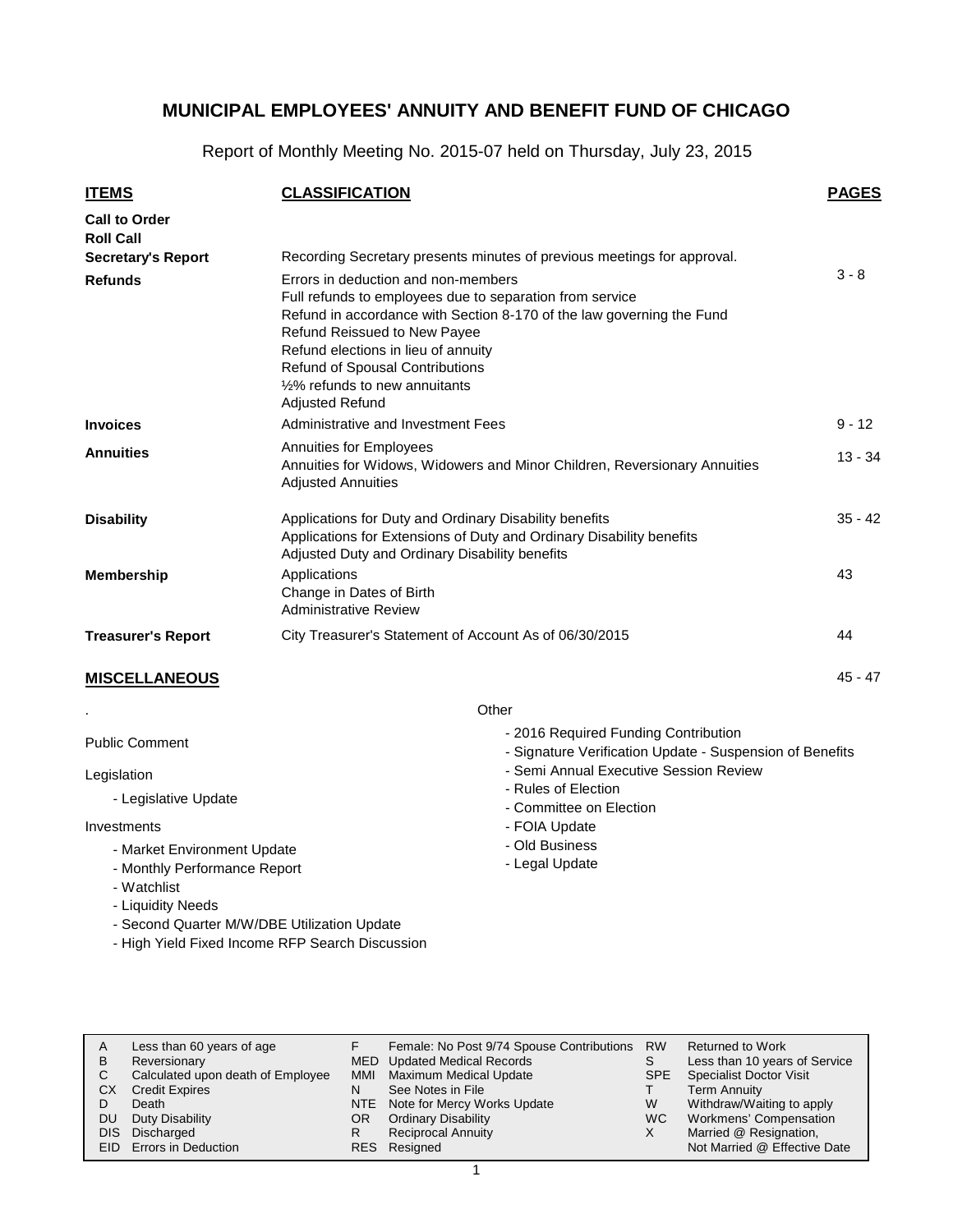Report of Monthly Meeting No. 2015-07 held on Thursday, July 23, 2015

The Monthly Meeting of the Retirement Board was called to order by the President, Anthony C. Clancy, at 8:17 a.m. in the offices of the Fund, 321 N Clark Street, Suite 700, on Thursday, July 23, 2015.

#### The following were present:

| Anthony C. Clancy | President                  |
|-------------------|----------------------------|
| Dan Widawsky      | Vice President             |
| Thomas J. McMahon | <b>Recording Secretary</b> |
| Timothy G. Guest  | Trustee                    |

#### Also Present:

| James E. Mohler        | <b>Executive Director</b>                       |
|------------------------|-------------------------------------------------|
| Mary Patricia Burns    | Attorney at Law                                 |
| Juan Lopez, Jr.        | Investment Officer                              |
| Tess Toledo James      | Comptroller                                     |
| Jane Tessaro           | <b>Benefits Manager</b>                         |
| Kathy Schanding        | <b>Staff Actuary</b>                            |
| Stacey Ruffolo         | <b>Project Coordinator</b>                      |
| Nadia Oumata           | Investment Compliance Manager                   |
| Jeremy Fine            | Deputy Comptroller (Proxy for City Comptroller) |
| <b>Miriam Martinez</b> | Deputy Treasurer (Proxy for the Treasurer)      |
| Terence P. Sullivan    | M.D.                                            |
| Brian Wrubel           | Marquette Associates                            |
| Jamie Wesner           | Marquette Associates                            |
| Neil Capps             | Marquette Associates                            |
| Angela Myers           | Loop Capital                                    |
| Sarah Boeckman         | Burke, Burns & Pinelli                          |
|                        |                                                 |

#### Absent:

Kurt A. Summers, Jr. Treasurer

#### **SECRETARY'S REPORT**

Trustee McMahon motioned that the Minutes of Meeting No. 2015-06 be approved as submitted. Seconded Trustee Guest. Carried: Ayes- Trustee Clancy,Trustee Guest, Trustee McMahon, Proxy Martinez and Trustee Widawsky. Nays-None.

Trustee McMahon motioned that the Executive Session Minutes of Meeting(s) No. 2015-06 be approved as submitted. Seconded Trustee Guest. Carried: Ayes- Trustee Clancy,Trustee Guest, Trustee McMahon, Proxy Martinez and Trustee Widawsky. Nays-None.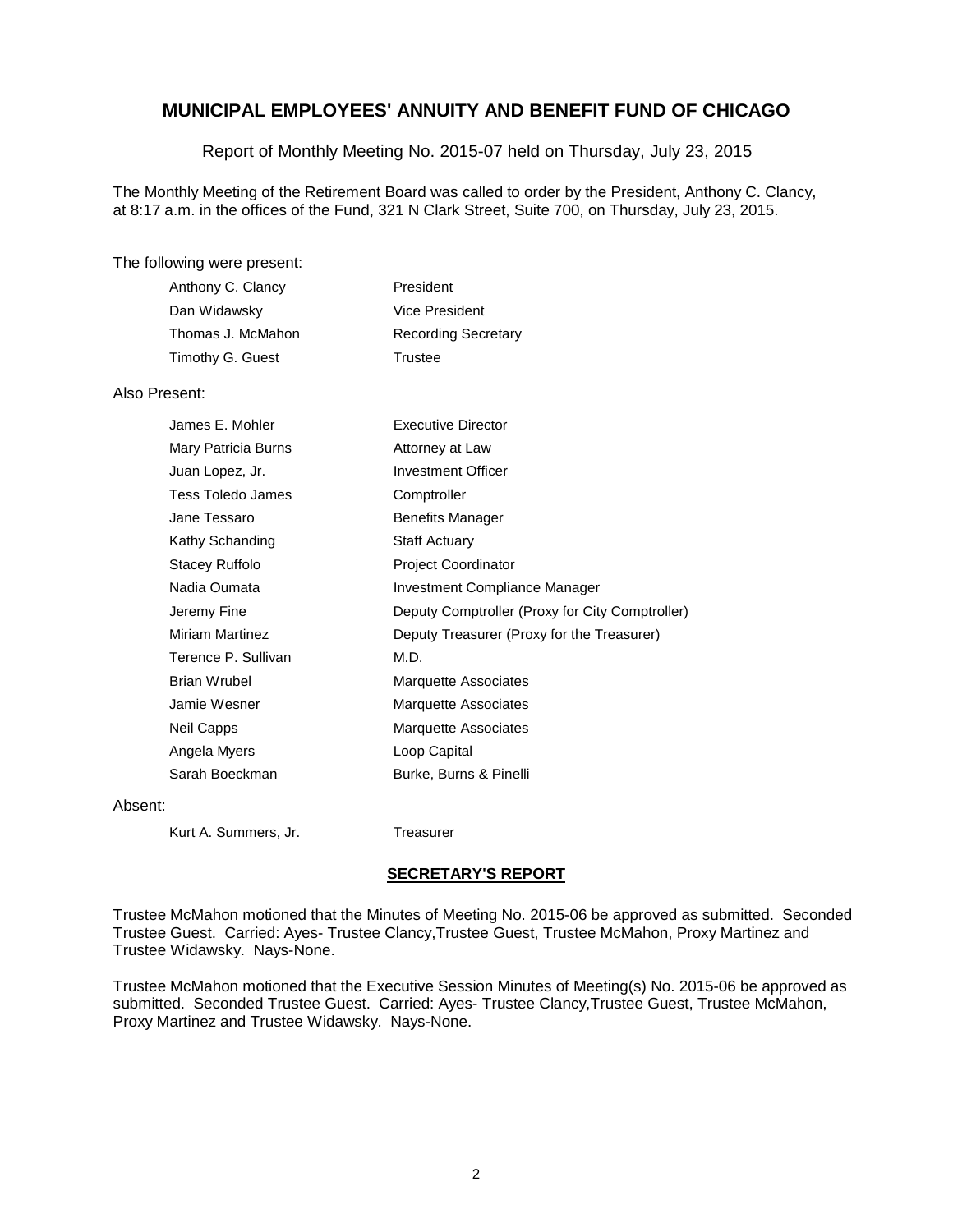Report of Monthly Meeting No. 2015-07 held on Thursday, July 23, 2015

### **REFUND DUE TO ERRORS IN DEDUCTION AND NON-MEMBERS**

### **Refund a/c errors in deduction**

| Name                                 | Dept              | Reason                                                  | Amount   |
|--------------------------------------|-------------------|---------------------------------------------------------|----------|
| BERCOVITZ, TERRY                     | <b>BE</b>         | <b>NEW ANNUITANT</b>                                    | \$34.08  |
| <b>COLEMAN, WARREN</b>               | <b>BE</b>         | <b>NEW ANNUITANT</b>                                    | \$11.19  |
| CROSSE, JOSEPHINE                    | <b>AVIATION</b>   | PAYROLL ADJUSTMENT                                      | \$121.55 |
| DROSOS, THOMAS                       | STS & SAN         | PAYROLL ADJUSTMENT                                      | \$81.92  |
| EMMERICH, GERARD                     | <b>BE</b>         | <b>NEW ANNUITANT</b>                                    | \$48.40  |
| <b>MARCINIAK, ROGER</b>              | <b>WATER</b>      | PAYROLL ADJUSTMENT                                      | \$58.04  |
| MC DONNELL, JAMES                    | <b>BE</b>         | <b>NEW ANNUITANT</b>                                    | \$27.10  |
| PECK, VIVIAN                         | <b>BE</b>         | <b>NEW ANNUITANT</b>                                    | \$7.83   |
| SEPULVEDA, JUAN                      | <b>AVIATION</b>   | <b>NEW ANNUITANT</b>                                    | \$19.24  |
| SIMMONS, QUENTON                     | <b>BE</b>         | <b>NEW ANNUITANT</b>                                    | \$24.03  |
| SMITH, BOOKER                        | <b>BE</b>         | <b>NEW ANNUITANT</b>                                    | \$23.69  |
| SMITH, CARDELL                       | <b>FLEET MGMT</b> | <b>NEW ANNUITANT</b>                                    | \$124.50 |
| Total Refund a/c errors in deduction |                   | 12 Case(s)                                              | \$581.57 |
|                                      |                   | TOTAL REFUND DUE TO ERRORS IN DEDUCTION AND NON-MEMBERS |          |
|                                      |                   | 12 Case(s)                                              | \$581.57 |

|      | Less than 60 years of age                                    |     | Female: No Post 9/74 Spouse Contributions |   | REL Released to Return to Work        |
|------|--------------------------------------------------------------|-----|-------------------------------------------|---|---------------------------------------|
| B    | Reversionary                                                 |     | MED Updated Medical Records               |   | RW Returned to Work                   |
|      | Calculated upon death of Employee MMI Maximum Medical Update |     |                                           | S | Less than 10 years of Service         |
| CХ   | <b>Credit Expires</b>                                        | N   | See Notes in File                         |   | <b>SPE</b> Specialist Doctor Visit    |
|      | Death                                                        |     | NTE Note for Mercy Works Update           |   | Term Annuity                          |
| DU   | Duty Disability                                              | OR. | <b>Ordinary Disability</b>                | W | Withdraw/Waiting to apply             |
| DIS. | Discharged                                                   | R   | <b>Reciprocal Annuity</b>                 |   | WC Workmens' Compensation             |
|      | <b>EID</b> Errors in Deduction                               |     | RES Resigned                              |   | Married @ Res, Not Married @ Eff Date |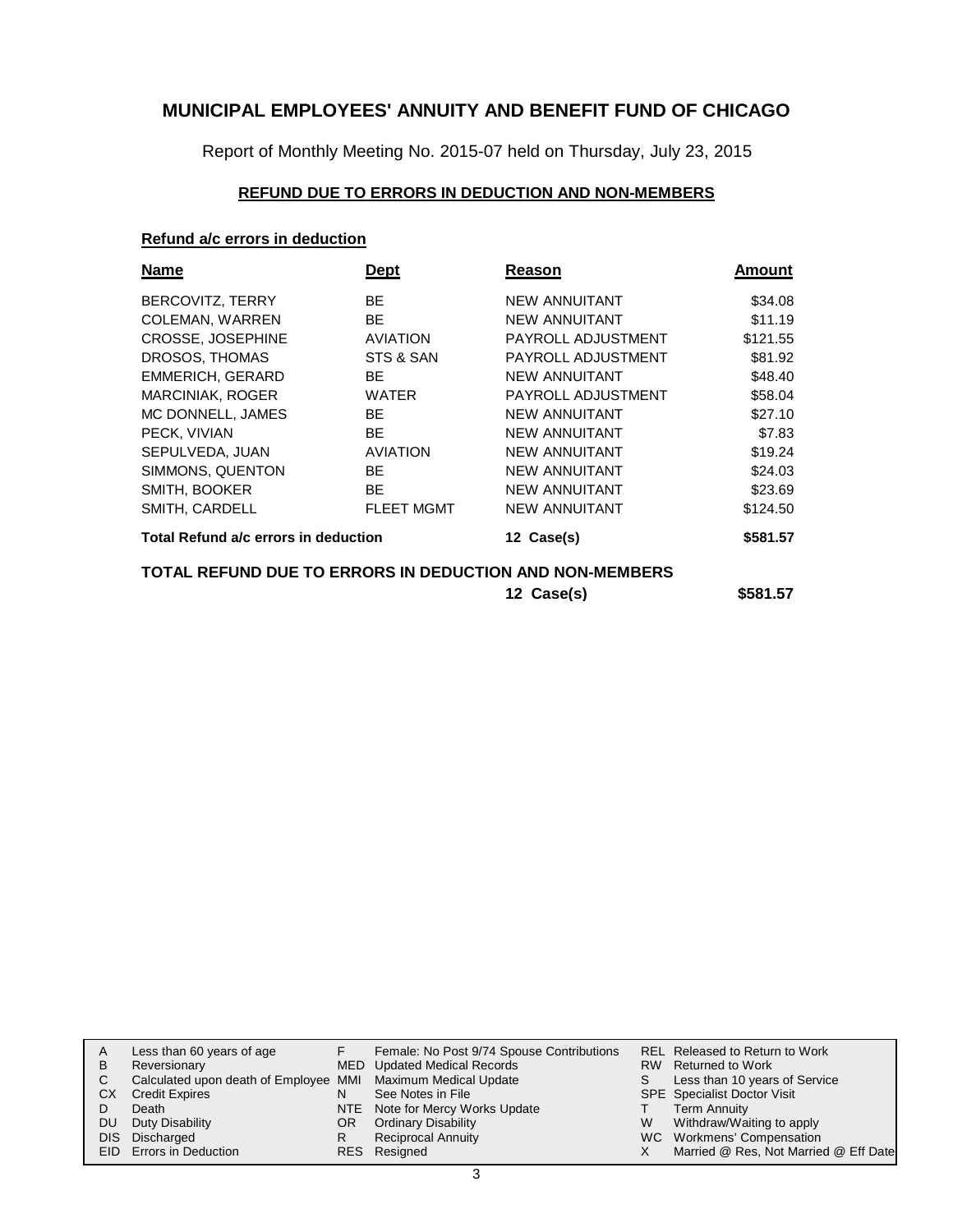Report of Monthly Meeting No. 2015-07 held on Thursday, July 23, 2015

#### **REFUND TO EMPLOYEES DUE TO SEPARATION FROM SERVICE**

| <b>Name</b>                                                    | <u>Dept</u>                                                                             | <b>Resignation Date</b> | <u>Amount</u>                                                            | <b>Note</b>  |
|----------------------------------------------------------------|-----------------------------------------------------------------------------------------|-------------------------|--------------------------------------------------------------------------|--------------|
| ALFONSO, MATTHEW                                               | <b>MAYOR'S OFFICE</b>                                                                   | 09/16/2011              | \$1,093.38                                                               |              |
| ANAGNOPOULOS, NICK                                             | BE                                                                                      | 05/08/2015              | \$31,324.38                                                              |              |
| ANTHONY, NOEL                                                  | <b>BE</b>                                                                               | 05/01/2015              | \$9,696.59                                                               |              |
| ARGUMEDO, LETISCIA                                             | <b>POLICE</b>                                                                           | 07/12/2013              | \$24,131.15                                                              |              |
| BEASLEY, ROY                                                   | BE                                                                                      | 05/05/2015              | \$4,307.56                                                               |              |
| BIBBS-CULBREATH, LATOYA                                        | BE                                                                                      | 06/01/2015              | \$29,691.06                                                              |              |
| <b>BLAKEY, NINA</b>                                            | BE                                                                                      | 10/23/2010              | \$7,499.38                                                               |              |
| <b>BOLER, MICHELLE</b>                                         | BE                                                                                      | 06/01/2015              | \$7,296.68                                                               |              |
| <b>BROWNSTEIN, MARJORIE</b>                                    | <b>GEN SERV</b>                                                                         | 05/22/2015              | \$39,418.69                                                              |              |
| <b>BUTLER, NICOLE</b>                                          | BE                                                                                      | 02/03/2014              | \$13,284.32                                                              |              |
| CAMACHO, OLIVER                                                | BE                                                                                      | 03/22/2015              | \$5,737.55                                                               |              |
| CHAPMAN, BREEZESINNA                                           | BE                                                                                      | 05/06/2014              | \$1,364.25                                                               |              |
| <b>COLEMAN, LAMONT</b>                                         | BE                                                                                      | 12/12/2011              | \$8,122.73                                                               |              |
| COLLINS, DIANE                                                 | <b>BE</b>                                                                               | 05/22/2015              | \$18,770.89                                                              |              |
| COTTO, GUADALUPE                                               | BE                                                                                      | 03/05/2010              | \$49,072.65                                                              |              |
| CROSSE, JOSEPHINE                                              | <b>AVIATION</b>                                                                         | 11/03/2008              | \$33,831.98                                                              |              |
| DAVIS-AMBROSE, KIM                                             | BE                                                                                      | 07/13/2012              | \$62,447.93                                                              | A:48, S:12.5 |
| DEJOHNETTE, SHIRELLE                                           | <b>OEMC</b>                                                                             | 06/02/2015              | \$5,246.98                                                               |              |
| DELANEY, KANESHA                                               | <b>OEMC</b>                                                                             | 05/29/2015              | \$4,275.12                                                               |              |
| DUNN, RITA                                                     | BE                                                                                      | 01/19/2006              | \$1,258.80                                                               |              |
| EDWARDS, NATASHIA                                              | BE                                                                                      | 03/02/2015              | \$9,237.03                                                               |              |
| EVANS, CYNTHIA                                                 | BE                                                                                      | 05/29/2015              | \$8,326.28                                                               |              |
| FREEMAN, MARK                                                  | <b>BE</b>                                                                               | 06/04/2015              | \$14,779.97                                                              |              |
| FUMO, KRISTEN                                                  | <b>CITY COUNCIL</b>                                                                     | 06/05/2015              | \$17,114.38                                                              |              |
| GILES, KEITH                                                   | <b>BE</b>                                                                               | 06/04/2015              | \$4,679.38                                                               |              |
| GLOVER, KEVIN                                                  | <b>CITY COUNCIL</b>                                                                     | 05/18/2015              | \$13,631.92                                                              |              |
| GORDON, NICOLE                                                 | BE                                                                                      | 06/12/2015              | \$5,201.69                                                               |              |
| HERNANDEZ, REBECCA                                             | BE                                                                                      | 03/10/2015              | \$11,828.69                                                              |              |
| HICKSON, ROBERT                                                | BE                                                                                      | 03/17/2015              | \$2,022.60                                                               |              |
| HILL, TODD                                                     | LAW                                                                                     | 06/02/2015              | \$27,153.59                                                              |              |
| HOLLOWAY, EFREM                                                | ANIMAL CONTRL                                                                           | 06/03/2015              | \$35,224.88                                                              |              |
| HOWARD, KATHY                                                  | BE                                                                                      | 05/22/2015              | \$3,522.27                                                               |              |
| ISREAL, BARRY                                                  | STS & SAN                                                                               | 06/15/2015              | \$13,455.20                                                              |              |
| JOHNSON, ANDRE                                                 | BE                                                                                      | 05/29/2015              | \$12,893.84                                                              |              |
| JONES, KARLA                                                   | <b>BE</b>                                                                               | 03/17/2015              | \$6,399.36                                                               |              |
| JONES, SHIKITA                                                 | OEMC                                                                                    | 02/14/2014              | \$5,627.55                                                               |              |
| JOSEPH, AARON                                                  | <b>MAYOR'S OFFICE</b>                                                                   | 05/01/2015              | \$23,915.51                                                              |              |
| LANE, MARCELLUS                                                | <b>CITY COUNCIL</b>                                                                     | 05/15/2015              | \$7,159.71                                                               |              |
| LATZKE, THOMAS                                                 | <b>TREASURER</b>                                                                        | 04/10/2015              | \$42,914.27                                                              |              |
| LOPEZ, SABRENA                                                 | BE                                                                                      | 05/15/2015              | \$658.99                                                                 |              |
| LUNA, ROSA                                                     | BE                                                                                      | 06/12/2015              | \$56,007.76                                                              | A:48, S:19.5 |
| Less than 60 years of age<br>Reversionary                      | F<br>Female: No Post 9/74 Spouse Contributions<br>MED<br><b>Updated Medical Records</b> |                         | <b>REL Released to Return to Work</b><br>RW Returned to Work             |              |
| Calculated upon death of Employee MMI<br><b>Credit Expires</b> | Maximum Medical Update<br>See Notes in File<br>N                                        |                         | S<br>Less than 10 years of Service<br><b>SPE</b> Specialist Doctor Visit |              |
| Death                                                          | NTE<br>Note for Mercy Works Update                                                      |                         | <b>Term Annuity</b><br>Τ                                                 |              |
| Duty Disability<br>Discharged                                  | <b>Ordinary Disability</b><br>OR.<br>R.<br><b>Reciprocal Annuity</b>                    |                         | Withdraw/Waiting to apply<br>W<br>WC Workmens' Compensation              |              |

Errors in Deduction DU<br>DIS DIS EID

A B C CX D

Resigned

RES

Married @ Res, Not Married @ Eff Date

X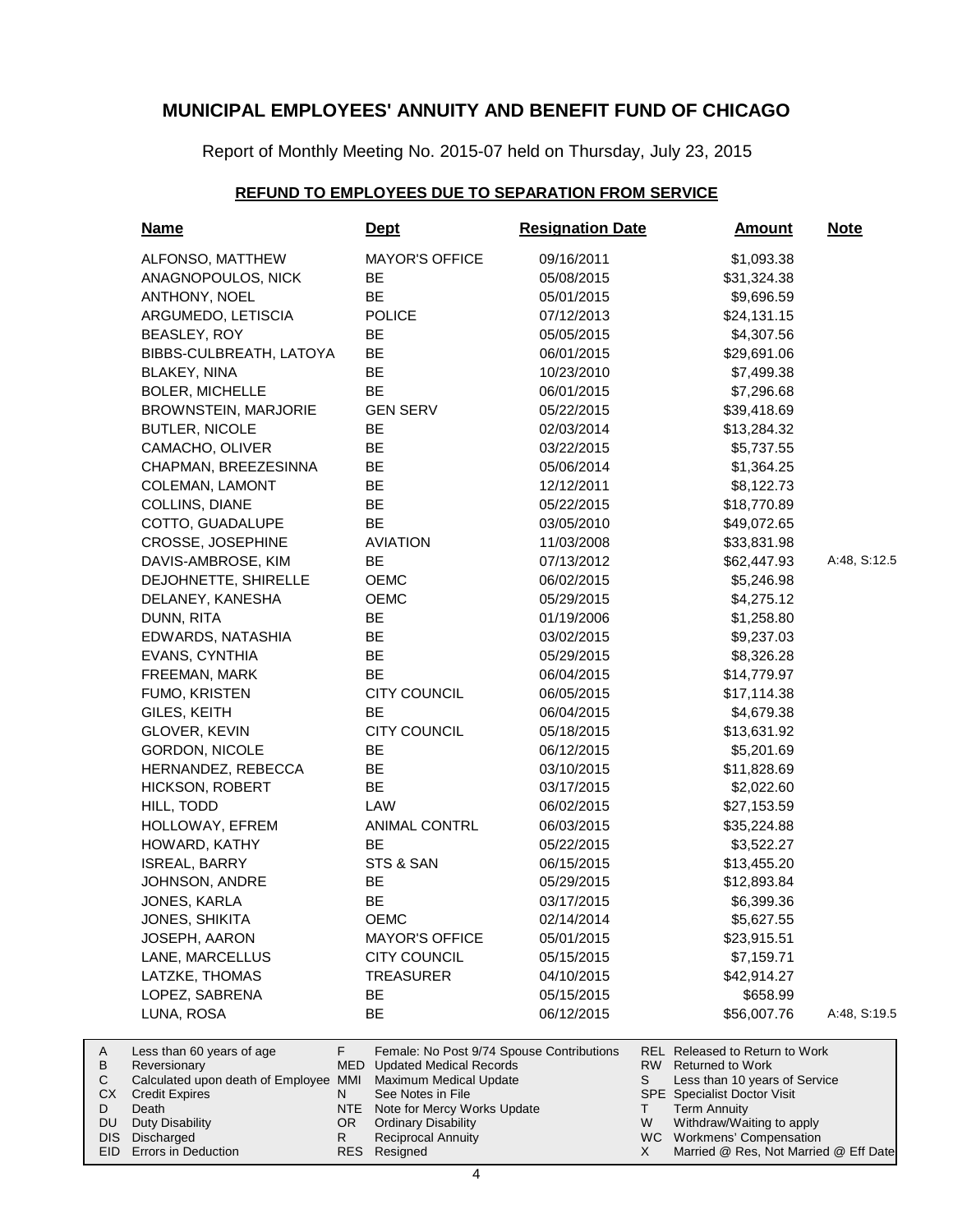Report of Monthly Meeting No. 2015-07 held on Thursday, July 23, 2015

### **REFUND TO EMPLOYEES DUE TO SEPARATION FROM SERVICE**

| <b>Name</b>             | <b>Dept</b>                 | <b>Resignation Date</b> | <b>Amount</b> | <b>Note</b> |
|-------------------------|-----------------------------|-------------------------|---------------|-------------|
| MARZULLO, DAVID         | <b>IPRA</b>                 | 06/15/2015              | \$16,536.92   |             |
| MAXWELL, MARIA          | <b>BE</b>                   | 04/02/2015              | \$466.28      |             |
| MCGILL, NICKI           | BE                          | 05/27/2015              | \$2,601.70    |             |
| MEANS, GREGORY          | <b>BE</b>                   | 10/16/2012              | \$720.98      |             |
| MILLER, TERRENCE        | <b>AVIATION</b>             | 02/13/2015              | \$5,087.04    |             |
| MITCHELL, JAMILA        | BE.                         | 06/03/2015              | \$667.34      |             |
| MOORE, PAULA            | ВE                          | 03/30/2015              | \$483.03      |             |
| MORALES, CYNTHIA        | BE                          | 08/19/2014              | \$39,776.83   |             |
| NECZEK, MARY            | BE                          | 08/04/2001              | \$21,173.70   |             |
| NEWEY, CARL             | <b>BE</b>                   | 04/10/2015              | \$4,484.16    |             |
| NOWELL, VEETA           | <b>CITY COUNCIL</b>         | 05/18/2015              | \$7,323.30    |             |
| OLSON, MEGHAN           | <b>BE</b>                   | 01/10/2003              | \$9,744.88    |             |
| PETTIGREW, CURTIS       | <b>OEMC</b>                 | 05/26/2015              | \$8,636.91    |             |
| PICKETT, JEFFREY        | <b>GEN SERV</b>             | 11/10/2014              | \$5,655.16    |             |
| PORTER, ROBERT          | <b>CPL</b>                  | 04/11/2015              | \$1,694.53    |             |
| RAMIREZ, IVAN           | <b>FINANCE</b>              | 02/07/2014              | \$101.17      |             |
| ROBINSON, ERIN          | FAMILY & SUPPORT            | 01/04/2014              | \$18,841.12   |             |
| ROSS, JOANDREA          | BE                          | 06/05/2015              | \$10,367.06   |             |
| RUIZ, JASON             | BE                          | 06/09/2015              | \$23,668.48   |             |
| SALLEY, REGINALD        | BE                          | 09/03/2014              | \$20,703.82   |             |
| SAROLAS, CATHERINE      | <b>OEMC</b>                 | 04/24/2012              | \$86,596.63   | A:47, S:17  |
| SCOTT, LOIS             | <b>MAYOR'S OFFICE</b>       | 05/26/2015              | \$45,342.43   |             |
| SHECKLER, ALEXANDER     | BE.                         | 09/26/2014              | \$10,277.26   |             |
| SIMMONS, DORIS          | CITY COUNCIL                | 05/18/2015              | \$8,630.24    |             |
| SMITH, ORLANDO          | BE.                         | 12/14/2014              | \$5,627.16    |             |
| SOSA, ERIC              | <b>STREETS &amp; SANITA</b> | 08/15/2014              | \$13.14       |             |
| TAYLOR, MARION          | BE                          | 03/24/2015              | \$1,034.06    |             |
| THOMPSON, CURTIS        | <b>CITY COUNCIL</b>         | 03/04/2014              | \$57,839.00   |             |
| VELEZ, MANUELA          | <b>BE</b>                   | 10/21/2011              | \$46,609.72   |             |
| VERSER-REED, SHERRIE    | BE.                         | 06/17/2015              | \$8,580.13    |             |
| <b>VONMOSER, CARRIE</b> | <b>CITY COUNCIL</b>         | 05/18/2015              | \$1,180.10    |             |
| WEBB, JAMILA            | ВE                          | 03/30/2015              | \$657.29      |             |
| WEED, JACQUELINE        | <b>BE</b>                   | 05/12/2015              | \$713.08      |             |
| <b>WEST, CRYSTAL</b>    | <b>OEMC</b>                 | 04/13/2015              | \$636.33      |             |
| WILSON, NATHAN          | STS & SAN                   | 06/15/2015              | \$52,795.28   | A:59, S:8.5 |
| WOODARD, JOCELYN        | <b>BE</b>                   | 05/25/2015              | \$3,073.57    |             |
| <b>WRIGHT, QUENTEN</b>  | STS & SAN                   | 06/05/2015              | \$1,119.39    |             |
| YOUNG, NAKESHA          | BE                          | 04/29/2015              | \$8,765.33    |             |

### **TOTAL REFUND TO EMPLOYEES DUE TO SEPARATION FROM SERVICE**

**79 Case(s) \$1,217,851.49**

|    | Less than 60 years of age                                    |     | Female: No Post 9/74 Spouse Contributions |   | REL Released to Return to Work        |
|----|--------------------------------------------------------------|-----|-------------------------------------------|---|---------------------------------------|
| В  | Reversionary                                                 |     | MED Updated Medical Records               |   | RW Returned to Work                   |
|    | Calculated upon death of Employee MMI Maximum Medical Update |     |                                           |   | Less than 10 years of Service         |
| CХ | <b>Credit Expires</b>                                        |     | See Notes in File                         |   | <b>SPE</b> Specialist Doctor Visit    |
|    | Death                                                        |     | NTE Note for Mercy Works Update           |   | Term Annuity                          |
|    | DU Duty Disability                                           | OR. | <b>Ordinary Disability</b>                | W | Withdraw/Waiting to apply             |
|    | DIS Discharged                                               |     | <b>Reciprocal Annuity</b>                 |   | WC Workmens' Compensation             |
|    | <b>EID</b> Errors in Deduction                               |     | RES Resigned                              |   | Married @ Res, Not Married @ Eff Date |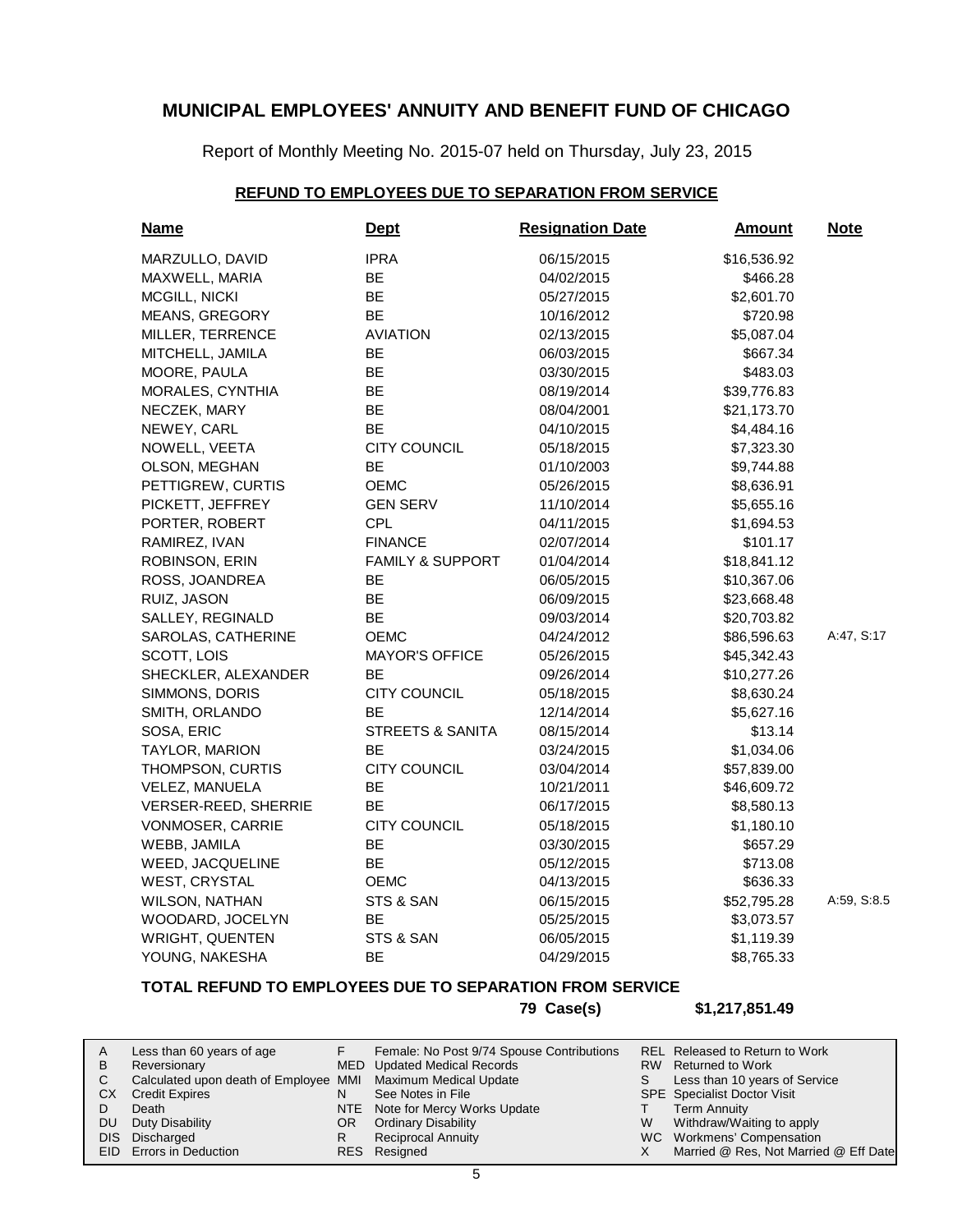Report of Monthly Meeting No. 2015-07 held on Thursday, July 23, 2015

#### **REFUND IN ACCORDANCE WITH SECTION 8-170 OF THE LAW GOVERNING THIS FUND**

| <b>Name</b>                                                                            | Dept              | Date of Death | Pay to        | <b>Amount</b> |
|----------------------------------------------------------------------------------------|-------------------|---------------|---------------|---------------|
| ADAMS, DRAKE                                                                           | <b>BE</b>         | 01/14/2015    | Heirs $(4/4)$ | \$4,534.24    |
| DROSOS, THOMAS                                                                         | STS & SAN         | 04/26/2015    | DesBen (4/4)  | \$112,141.84  |
| HOHN, LAWRENCE                                                                         | <b>BE</b>         | 03/19/2015    | DesBen (2/2)  | \$277,768.80  |
| JOHNSON, LARRY                                                                         | STS & SAN         | 09/14/2013    | <b>Heirs</b>  | \$682.96      |
| <b>MARCINIAK, ROGER</b>                                                                | <b>WATER</b>      | 05/09/2015    | DesBen        | \$55,062.20   |
| MELCHOR STEFANSKI, MARY                                                                | <b>BF</b>         | 04/10/2015    | DesBen (1/4)  | \$12,780.16   |
| PEELER, DAVEDA                                                                         | <b>CITY CLERK</b> | 10/24/2012    | Child         | \$42,498.83   |
| SAVAGE, BRUCE                                                                          | <b>BE</b>         | 01/14/2013    | DesBen (4/5)  | \$1,374.04    |
| <b>Total REFUND IN ACCORDANCE WITH SECTION 8-170 OF</b><br>THE LAW GOVERNING THIS FUND | 8 Case(s)         | \$506,843.07  |               |               |

### **REFUND OF DIFFERENCE IN ACCORDANCE WITH SECTION 8-170 OF THE LAW GOVERNING THIS FUND**

| <u>Name</u>                                                                                          | <b>Dept</b>               | Date of Death Pay to |              | <b>Amount</b> |
|------------------------------------------------------------------------------------------------------|---------------------------|----------------------|--------------|---------------|
| DELGADO. ELAINE                                                                                      | <b>FAMILY &amp; SUPPO</b> | 04/26/2014           | DesBen (1/2) | \$8.893.45    |
| Total REFUND OF DIFFERENCE IN ACCORDANCE WITH<br><b>SECTION 8-170 OF THE LAW GOVERNING THIS FUND</b> |                           |                      | 1 Case(s)    | \$8,893.45    |

#### **REFUND ELECTIONS IN LIEU OF EMPLOYEE ANNUITY 40 ILCS 5/8-171**

| <b>Name</b>                                        | <b>Dept</b>   | <b>Resignation Date</b> | Amount      |
|----------------------------------------------------|---------------|-------------------------|-------------|
| CANTORE, DOMINIC                                   | <b>POLICE</b> | 05/15/2015              | \$6,848.58  |
| DENNEHY, MARY                                      | BE.           | 01/09/2012              | \$14,044.89 |
| JONES, LARRY                                       | <b>BE</b>     | 05/20/2015              | \$10,322.90 |
| <b>ROBINSON, ARTHUR</b>                            | <b>OEMC</b>   | 05/22/2015              | \$11,201.42 |
| ZAMBRANO, ANTONIA                                  | <b>BE</b>     | 08/15/2013              | \$8,986.03  |
| Total REFUND ELECTIONS IN LIEU OF EMPLOYEE ANNUITY |               | 5 Case(s)               | \$51,403.82 |

#### **REFUND OF SPOUSAL CONTRIBUTIONS (To New Annuitants with No Spouse at the Time of Retirement)**

| <b>Name</b>                       | <u>Dept</u> | <b>Effective Date</b>                     |                                        | Amount     |
|-----------------------------------|-------------|-------------------------------------------|----------------------------------------|------------|
| <b>BUJAK, THERESE</b>             | ВE          | 06/07/2015                                | \$26,857.39                            |            |
| CALHOUN, GUSSIE                   | ВE          | 05/30/2015                                |                                        | \$5,410.60 |
| CALLINAN, MARGARET                | ВE          | 06/01/2015                                | \$26,355.84                            |            |
| CLEARY, MAUREEN                   | BЕ          | 07/01/2015                                |                                        | \$5,780.21 |
| <b>COLEMAN, WARREN</b>            | ВE          | 06/06/2015                                | \$22,055.65                            |            |
| <b>COLLINS, STEPHANIE</b>         | BЕ          | 06/28/2015                                |                                        | \$204.05   |
| DAVIS, MYRTLE                     | ВE          | 06/13/2015                                |                                        | \$3,160.69 |
|                                   |             |                                           |                                        |            |
| Less than 60 years of age         | F           | Female: No Post 9/74 Spouse Contributions | Released to Return to Work<br>REL      |            |
| Reversionary                      | <b>MED</b>  | <b>Updated Medical Records</b>            | RW.<br><b>Returned to Work</b>         |            |
| Calculated upon death of Employee | <b>MMI</b>  | Maximum Medical Update                    | S<br>Less than 10 years of Service     |            |
| <b>Credit Expires</b>             | N           | See Notes in File                         | <b>Specialist Doctor Visit</b><br>SPE. |            |
| Death                             | <b>NTE</b>  | Note for Mercy Works Update               | <b>Term Annuity</b>                    |            |
| Duty Disability                   | OR.         | <b>Ordinary Disability</b>                | W<br>Withdraw/Waiting to apply         |            |
| Discharged                        | R           | <b>Reciprocal Annuity</b>                 | Workmens' Compensation<br>WC.          |            |

Resigned

RES

Married @ Res, Not Married @ Eff Date

X

EID Errors in Deduction

A B C CX D DU DIS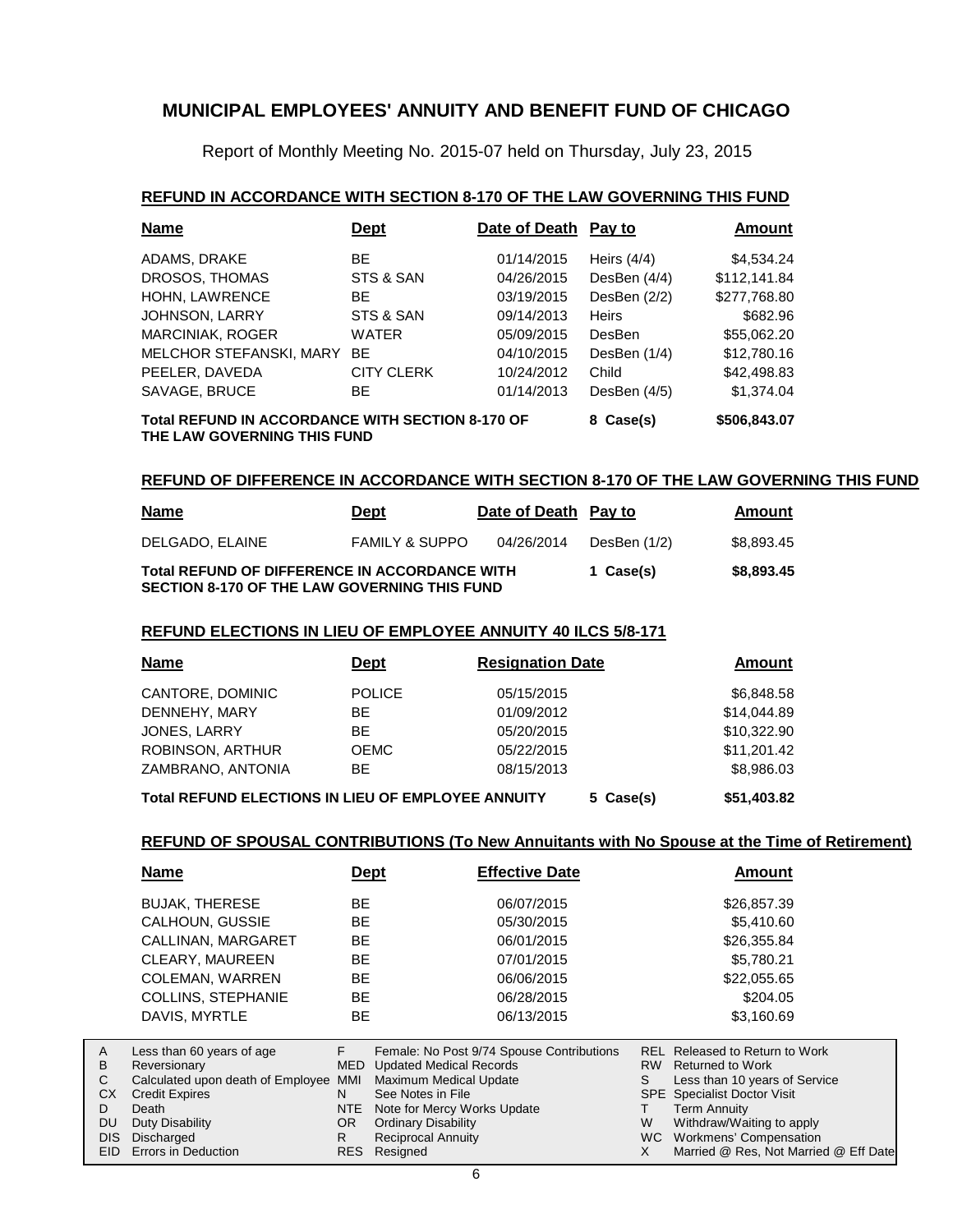Report of Monthly Meeting No. 2015-07 held on Thursday, July 23, 2015

### **REFUND OF SPOUSAL CONTRIBUTIONS (To New Annuitants with No Spouse at the Time of Retirement)**

| <b>Name</b>                                  | <b>Dept</b>               | <b>Effective Date</b> |            | <b>Amount</b> |
|----------------------------------------------|---------------------------|-----------------------|------------|---------------|
| DAVIS, VERONICA                              | BE                        | 08/31/2005            |            | \$8,085.44    |
| DINKINS, JACQUELYN                           | <b>AVIATION</b>           | 06/01/2015            |            | \$15,521.37   |
| DOUGLAS, RITA                                | <b>POLICE</b>             | 05/30/2015            |            | \$30,981.92   |
| DUNN, PAULA                                  | BE                        | 06/28/2015            |            | \$651.79      |
| EDMOND, MARY                                 | BE                        | 05/23/2015            |            | \$2,725.07    |
| FOSTER, WILLIE                               | BE                        | 06/12/2015            |            | \$6,102.01    |
| GALVIN, MARY                                 | <b>POLICE</b>             | 04/01/2015            |            | \$9,550.06    |
| GATES, LAVERNE                               | <b>BE</b>                 | 06/01/2015            |            | \$3,303.16    |
| <b>GOMOLSKI, MARK</b>                        | MET                       | 06/01/2015            |            | \$385.64      |
| <b>GUILTY, LILLIE</b>                        | <b>BE</b>                 | 09/01/2014            |            | \$13,811.88   |
| HOUSTON, ELLA                                | <b>HEALTH</b>             | 05/30/2015            |            | \$13,136.10   |
| JOHNSON, SANDRA                              | <b>BE</b>                 | 06/01/2015            |            | \$11,691.37   |
| LAPETINA, PAULINE                            | <b>POLICE</b>             | 04/07/2015            |            | \$8,963.58    |
| MC CLURE, JOANNE                             | <b>FAMILY &amp; SUPPO</b> | 06/01/2015            |            | \$39,837.58   |
| MC DONNELL, JAMES                            | BE                        | 07/01/2015            |            | \$8,475.21    |
| MOORE, MATTIE                                | BE                        | 05/09/2015            |            | \$2,660.48    |
| MORAN, DEBORAH                               | <b>POLICE</b>             | 06/01/2015            |            | \$25,998.54   |
| MUHAMMAD, JOANN                              | BE                        | 02/28/2015            |            | \$7,214.58    |
| MULHERIN, RICHARD                            | BE                        | 03/29/2015            |            | \$6,100.04    |
| NUNEZ, MARIA                                 | BE                        | 05/01/2015            |            | \$13,487.73   |
| PAIGE, AMANDA                                | <b>BE</b>                 | 06/03/2015            |            | \$10,696.23   |
| REYES, CARMEN                                | BE                        | 07/01/2015            |            | \$2,847.46    |
| SELDEN, PHOEBE                               | <b>FINANCE</b>            | 06/06/2015            |            | \$27,924.96   |
| SEPULVEDA, JUAN                              | <b>AVIATION</b>           | 06/02/2015            |            | \$19,226.55   |
| SIMMONS, QUENTON                             | BE                        | 05/31/2014            |            | \$13,407.65   |
| <b>SKINNER, BERNICE</b>                      | BE                        | 06/14/2015            |            | \$7,690.44    |
| SOSTARICH, SUSAN                             | BE                        | 06/01/2015            |            | \$15,296.70   |
| SOTO, AIDA                                   | BE                        | 04/25/2015            |            | \$1,365.45    |
| THOMAS, YVONNE                               |                           | 06/16/2015            |            | \$9,546.98    |
| THOMPSON, MELANIE                            | <b>BE</b>                 | 06/28/2015            |            | \$3,684.27    |
| TIMS, DALE                                   | BE                        | 09/01/2014            |            | \$10,896.62   |
| WASHINGTON, SANDRA                           | <b>AVIATION</b>           | 05/01/2015            |            | \$12,244.56   |
| WILLIAMS, JOHN                               | BE                        | 05/30/2015            |            | \$11,251.33   |
| WILLIS, CARRIE                               | BE                        | 06/30/2015            |            | \$5,363.55    |
| ZIEGLER, MARIE                               | <b>BE</b>                 | 12/20/2014            |            | \$7,053.16    |
| <b>Total REFUND OF SPOUSAL CONTRIBUTIONS</b> |                           |                       | 42 Case(s) | \$477,003.89  |

#### **TOTAL REFUNDS \$2,262,577.29**

| A   | Less than 60 years of age                                    |     | Female: No Post 9/74 Spouse Contributions |    | REL Released to Return to Work        |
|-----|--------------------------------------------------------------|-----|-------------------------------------------|----|---------------------------------------|
| B   | Reversionary                                                 |     | MED Updated Medical Records               |    | RW Returned to Work                   |
|     | Calculated upon death of Employee MMI Maximum Medical Update |     |                                           | S. | Less than 10 years of Service         |
| CX. | <b>Credit Expires</b>                                        |     | See Notes in File                         |    | <b>SPE</b> Specialist Doctor Visit    |
|     | Death                                                        |     | NTE Note for Mercy Works Update           |    | <b>Term Annuity</b>                   |
|     | DU Duty Disability                                           | OR. | <b>Ordinary Disability</b>                | W  | Withdraw/Waiting to apply             |
|     | DIS Discharged                                               |     | <b>Reciprocal Annuity</b>                 |    | WC Workmens' Compensation             |
|     | EID Errors in Deduction                                      |     | RES Resigned                              |    | Married @ Res, Not Married @ Eff Date |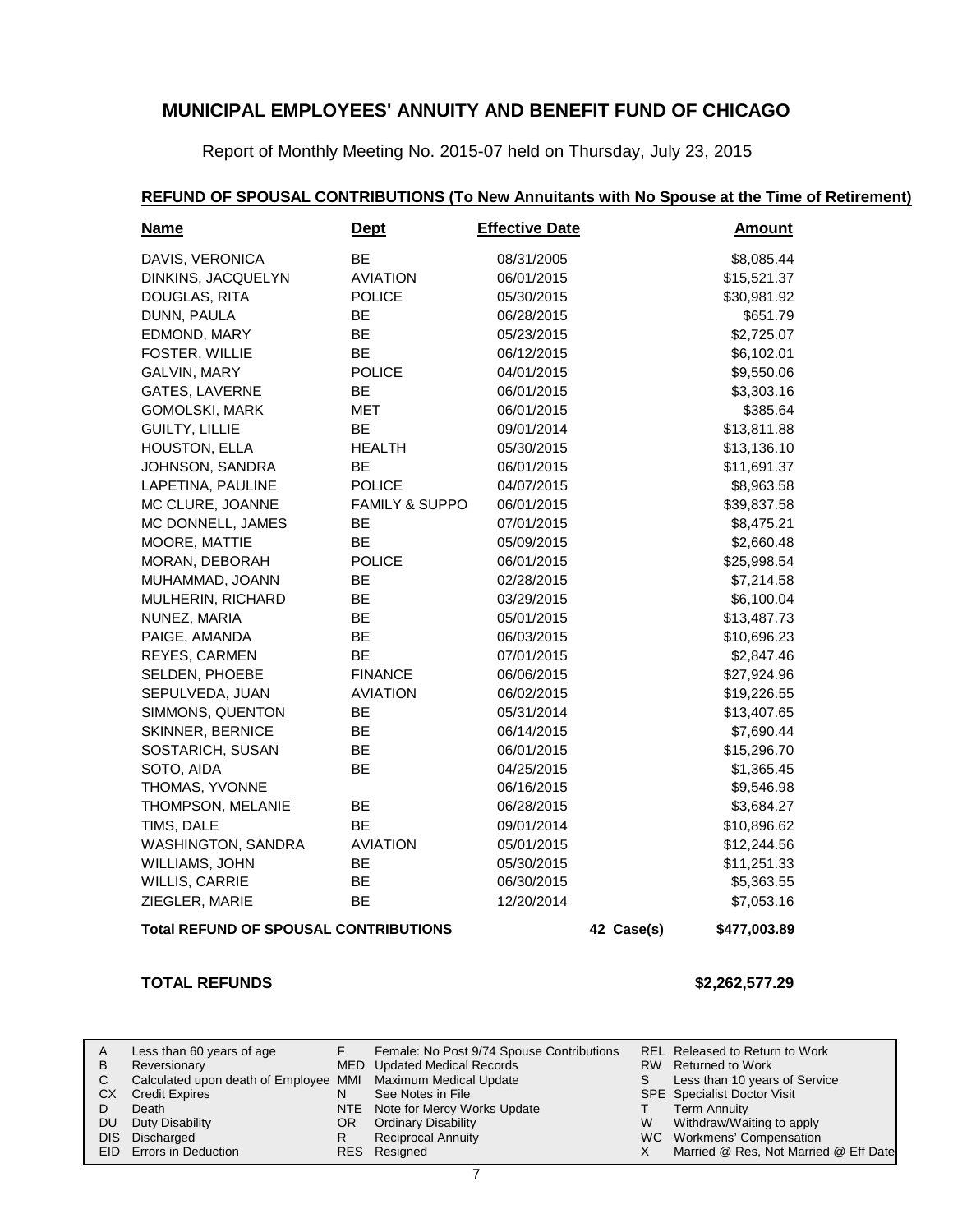Report of Monthly Meeting No. 2015-07 held on Thursday, July 23, 2015

#### **ADJUSTED REFUND**

| <b>Name</b> | Refund Type Reason | <b>Resignation Date</b> | Amount |            |
|-------------|--------------------|-------------------------|--------|------------|
| <b>NONE</b> |                    |                         |        | ORG<br>ADJ |

Trustee Guest moved that the various amounts shown for refunds be approved for payment in the amount shown opposite their respective names. Seconded Trustee Widawsky. Carried: Ayes- Trustee Clancy,Trustee Guest, Trustee McMahon, Proxy Martinez and Trust

| A  | Less than 60 years of age                                    |     | Female: No Post 9/74 Spouse Contributions |    | REL Released to Return to Work        |
|----|--------------------------------------------------------------|-----|-------------------------------------------|----|---------------------------------------|
| B  | Reversionary                                                 |     | MED Updated Medical Records               |    | RW Returned to Work                   |
| C. | Calculated upon death of Employee MMI Maximum Medical Update |     |                                           | S. | Less than 10 years of Service         |
| СX | <b>Credit Expires</b>                                        | N   | See Notes in File                         |    | <b>SPE</b> Specialist Doctor Visit    |
|    | Death                                                        |     | NTE Note for Mercy Works Update           |    | <b>Term Annuity</b>                   |
| DU | Duty Disability                                              | OR. | <b>Ordinary Disability</b>                | W  | Withdraw/Waiting to apply             |
|    | DIS Discharged                                               | R   | Reciprocal Annuity                        |    | WC Workmens' Compensation             |
|    | EID Errors in Deduction                                      |     | RES Resigned                              |    | Married @ Res, Not Married @ Eff Date |
|    |                                                              |     |                                           |    |                                       |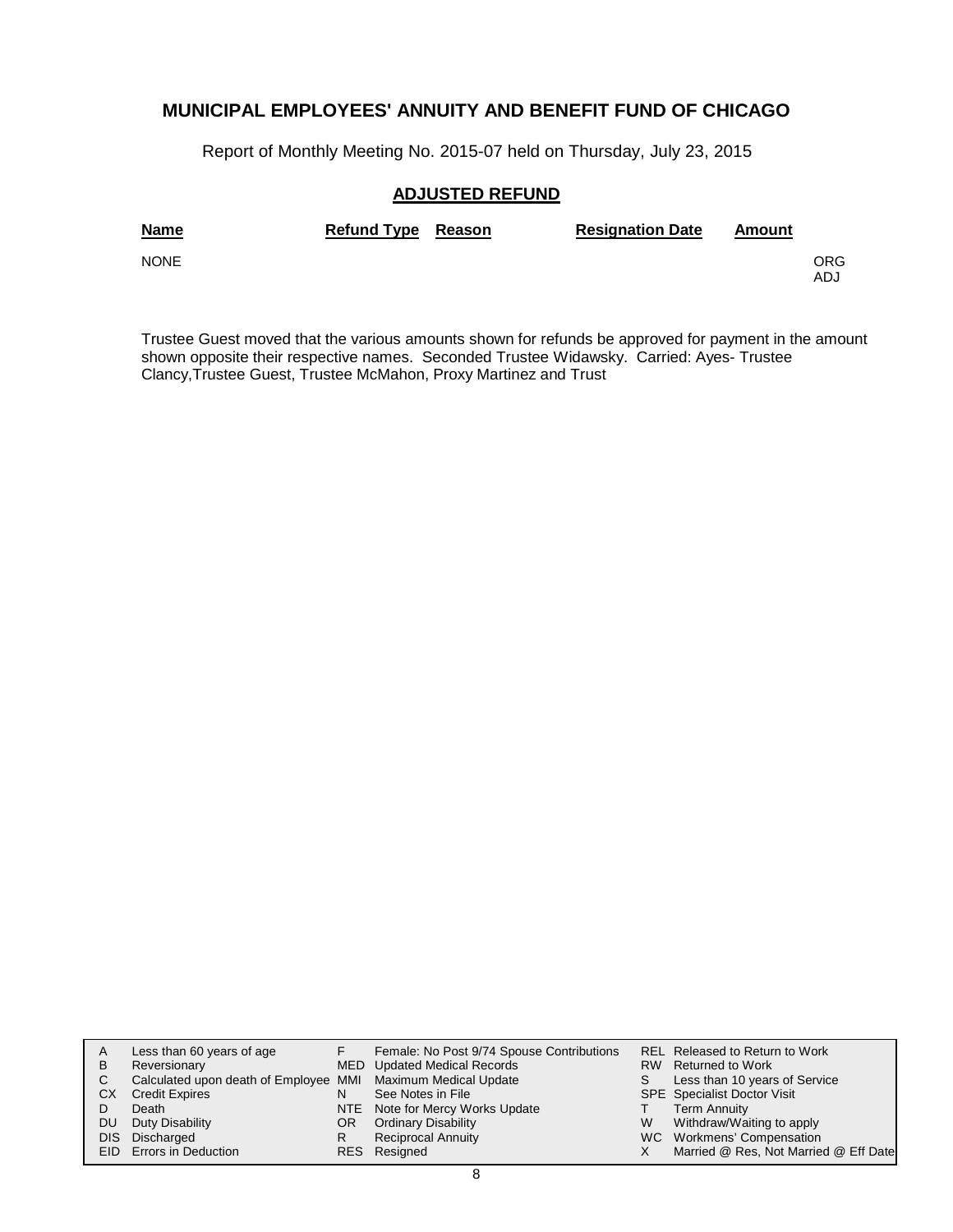|                                                                                                                                                                                                                                                                                                                                                      | <b>JAN - JUNE 2015</b> |                |                                         | <b>FOR</b>                                                                |
|------------------------------------------------------------------------------------------------------------------------------------------------------------------------------------------------------------------------------------------------------------------------------------------------------------------------------------------------------|------------------------|----------------|-----------------------------------------|---------------------------------------------------------------------------|
|                                                                                                                                                                                                                                                                                                                                                      | <b>BUDGET</b>          | <b>ACTUAL</b>  | <b>VARIANCE</b>                         | <b>APPROVAL</b>                                                           |
| <b>PERSONNEL</b>                                                                                                                                                                                                                                                                                                                                     | \$1,664,770.00         | \$1,510,295.83 | $\boldsymbol{\mathsf{S}}$<br>154,474.17 | \$<br>241,590.61                                                          |
| Salaries & Wages - Regular<br>Salaries & Wages - Part-Time                                                                                                                                                                                                                                                                                           |                        |                |                                         | 236,636.12<br>4,954.49                                                    |
| <b>Employee Insurance &amp; Benefits</b>                                                                                                                                                                                                                                                                                                             | 634,922.00             | 581,000.18     | 53,921.82                               | 95,343.59                                                                 |
| Healthcare-Actives, net of EE premium contributions<br>Healthcare-MEABF retirees, net of premium contributions                                                                                                                                                                                                                                       |                        |                |                                         | 87,391.63<br>7,951.96                                                     |
| <b>PROFESSIONAL SERVICES</b>                                                                                                                                                                                                                                                                                                                         |                        |                |                                         |                                                                           |
| <b>Actuarial Services</b>                                                                                                                                                                                                                                                                                                                            | 84,507.00              | 33,335.90      | 51,171.10                               |                                                                           |
| <b>Legal Advisory Services</b>                                                                                                                                                                                                                                                                                                                       | 100,000.00             | 76,191.97      | 23,808.03                               | 26,551.37                                                                 |
| Burke Burns & Pinelli, Ltd.: Legal services<br>06/23/15, Inv#20299, 05/01/15 - 05/30/15<br>06/23/15, Inv#20301, 05/07/15 - 05/30/15<br>06/23/15, Inv#20302, 05/11/15 - 05/12/15<br>06/23/15, Inv#20303, 05/08/15 - 05/18/15<br>06/23/15, Inv#20304, 05/01/15 - 05/04/15<br>06/23/15, Inv#20305, 05/04/15<br>06/23/15, Inv#20306, 05/04/15 - 05/15/15 |                        |                |                                         | 19,672.67<br>4,209.70<br>202.50<br>236.25<br>729.25<br>202.50<br>1,298.50 |
| <b>Other Consulting Services</b>                                                                                                                                                                                                                                                                                                                     |                        |                |                                         |                                                                           |
| <b>Medical Services - T Sullivan</b>                                                                                                                                                                                                                                                                                                                 | 26,393.00              | 26,393.12      | (0.12)                                  | 4,060.48                                                                  |
| <b>Audit Services</b>                                                                                                                                                                                                                                                                                                                                | 18,000.00              |                | 18,000.00                               | 36,000.00                                                                 |
| Bansley and Kiener, L.L.P.:                                                                                                                                                                                                                                                                                                                          |                        |                |                                         |                                                                           |
| Billing for audit of 12/31/14 Financial                                                                                                                                                                                                                                                                                                              |                        |                |                                         |                                                                           |
| Statements (Note: 2014 accrual 36,000)                                                                                                                                                                                                                                                                                                               |                        |                |                                         | 36,000.00                                                                 |
| Legislative Liason - Robert S. Molaro                                                                                                                                                                                                                                                                                                                | 8,600.50               | 7,167.05       | 1,433.45                                | 1,433.41                                                                  |
| <b>Tax Consulting</b><br><b>IT Consulting</b>                                                                                                                                                                                                                                                                                                        | 500.00<br>16,875.00    | 3,572.50       | 500.00<br>13,302.50                     | 1,492.50                                                                  |
| Xerillion Corporation, Inv#43834, Network support - onsite<br>Rodman Design, Inv#3835, Consulting - website                                                                                                                                                                                                                                          |                        |                |                                         | 812.50<br>680.00                                                          |
| <b>Benefit Payment &amp; Payroll Services</b>                                                                                                                                                                                                                                                                                                        | 220,185.00             | 4,166.21       | 216,018.79                              | 101,173.38                                                                |
| <b>TNT Benefit Payments</b><br>ADP, Inc. - Payroll processing                                                                                                                                                                                                                                                                                        |                        |                |                                         | 100,372.66<br>800.72                                                      |
| <b>COMMUNICATIONS EXPENSES</b>                                                                                                                                                                                                                                                                                                                       |                        |                |                                         |                                                                           |
| <b>Printing &amp; Publications</b>                                                                                                                                                                                                                                                                                                                   | 71,470.00              | 36,233.10      | 35,236.90                               | 3,474.06                                                                  |
| Mayer & Miller Company, Inv#1767, 20,000 Letterhead<br>LaSalle Network:<br>Inv#296688, F. Caridine Week ending 05/29/15<br>Inv#297090, F. Caridine Week ending 06/05/15<br>Inv#297527, F. Caridine Week ending 06/12/15<br>Inv#297781, F. Caridine Week ending 06/19/15                                                                              |                        |                |                                         | 1,295.00<br>252.31<br>642.25<br>642.25<br>642.25                          |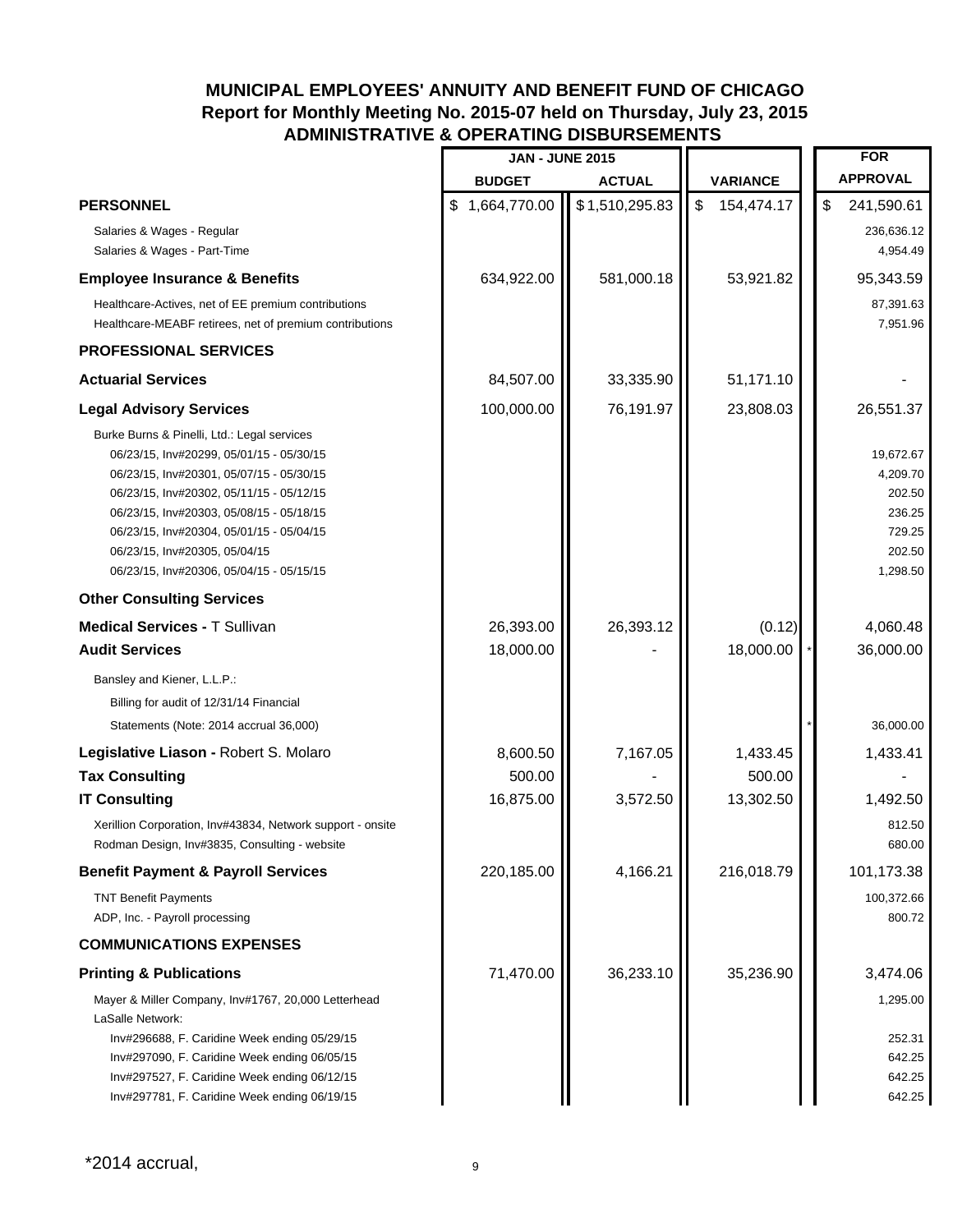|                                                                                                                                                                                                                                                                                                                     | <b>JAN - JUNE 2015</b> |                           |               |               |                 | <b>FOR</b>                                      |  |
|---------------------------------------------------------------------------------------------------------------------------------------------------------------------------------------------------------------------------------------------------------------------------------------------------------------------|------------------------|---------------------------|---------------|---------------|-----------------|-------------------------------------------------|--|
|                                                                                                                                                                                                                                                                                                                     | <b>BUDGET</b>          |                           | <b>ACTUAL</b> |               | <b>VARIANCE</b> | <b>APPROVAL</b>                                 |  |
|                                                                                                                                                                                                                                                                                                                     |                        |                           |               |               |                 |                                                 |  |
| <b>Postage</b>                                                                                                                                                                                                                                                                                                      | \$<br>12,500.00        | $\boldsymbol{\mathsf{S}}$ | 10,582.85     | $\frac{1}{2}$ | 1,917.15        | \$<br>1,742.84                                  |  |
| Petty Cash, Reimbursement<br>United States Postal Service, 06/15, Regular Postage<br>US Messenger & Logistics, Inc.:<br>Inv#3234-28790 services from 05/01/15 - 05/29/15                                                                                                                                            |                        |                           |               |               |                 | (6.02)<br>1,700.00<br>48.86                     |  |
| <b>Telephone &amp; Communications</b>                                                                                                                                                                                                                                                                               | 23,350.00              |                           | 20,567.04     |               | 2,782.96        | 3,185.85                                        |  |
| Access Point, Inc., Inv#3875515, VOIP Telefax services, 06/15<br>ShoreTel, 06/01/15, Inv#0482260, Phone system, 07/15<br>Verizon Financial Services LLC, Data Connection - DR Site<br>06/10/15, Inv#06705202<br>Cogent Comm, 06/01/15, Internet - Onsite<br>Business Continuity - Managers Cell Phone Reimbursement |                        |                           |               |               |                 | 151.25<br>1,983.69<br>325.91<br>400.00          |  |
| for June                                                                                                                                                                                                                                                                                                            |                        |                           |               |               |                 | 325.00                                          |  |
| <b>OTHER OPERATING EXPENSES</b><br><b>Rental &amp; Utilities</b>                                                                                                                                                                                                                                                    | 283,419.00             |                           | 289,418.41    |               | (5,999.41)      |                                                 |  |
| Hines REIT 321 N. Clark St. LLC:<br>Security deposit - office rental<br>Hines REIT 321 N. Clark St. LLC, 06/15 rent<br>ComEd, 06/08/15, Services from 05/06/15 - 06/05/15                                                                                                                                           |                        |                           |               |               |                 | 151,179.32<br>100,000.00<br>50,344.17<br>835.15 |  |
| <b>Contractual Services</b>                                                                                                                                                                                                                                                                                         |                        |                           |               |               |                 |                                                 |  |
| <b>Trustee Elections</b>                                                                                                                                                                                                                                                                                            | 6,830.00               |                           |               |               | 6,830.00        |                                                 |  |
| <b>Death Service</b>                                                                                                                                                                                                                                                                                                | 2,000.00               |                           | 1,750.00      |               | 250.00          | 1,750.00                                        |  |
| PBI, 06/08/15, Inv#66540, Death Audit Services                                                                                                                                                                                                                                                                      |                        |                           |               |               |                 | 1,750.00                                        |  |
| <b>Shredding &amp; Storage Charges</b>                                                                                                                                                                                                                                                                              | 9,720.00               |                           | 9,291.05      |               | 428.95          | 1,797.73                                        |  |
| Iron Mountain, Inv#LMS3502, 06/15 Storage charges<br>re: file repacking<br>Federal Companies, Inv#868417, 06/15 Storage charges<br>Shred-it USA:<br>Inv#9405963027, Shredding charges - 42 archive boxes<br>Inv#9406109940, Shredding charges                                                                       |                        |                           |               |               |                 | 648.07<br>12.58<br>802.11<br>274.97<br>60.00    |  |
| <b>Dues &amp; Subscriptions</b>                                                                                                                                                                                                                                                                                     | 9,427.50               |                           | 14,357.50     |               | (4,930.00)      | 964.00                                          |  |
| Corporate MasterCard:<br>Crain's Chicago Business annual subscription<br>GFOA, FY 2014 CAFR Submission fee                                                                                                                                                                                                          |                        |                           |               |               |                 | 99.00<br>865.00                                 |  |
| <b>Equipment Rental and Maintenance</b>                                                                                                                                                                                                                                                                             | 5,200.00               |                           | 4,727.24      |               | 472.76          |                                                 |  |
| <b>Repairs and Maintenance Office</b>                                                                                                                                                                                                                                                                               | 1,250.00               |                           | 773.94        |               | 476.06          | 29.00                                           |  |
| 24Hr Locksmith, Service call                                                                                                                                                                                                                                                                                        |                        |                           |               |               |                 | 29.00                                           |  |
| <b>Insurance-Fiduciary, Fidelity Bond, Property, Employmt Practices</b>                                                                                                                                                                                                                                             | 92,981.00              |                           | 4,773.78      |               | 88,207.22       | $\blacksquare$                                  |  |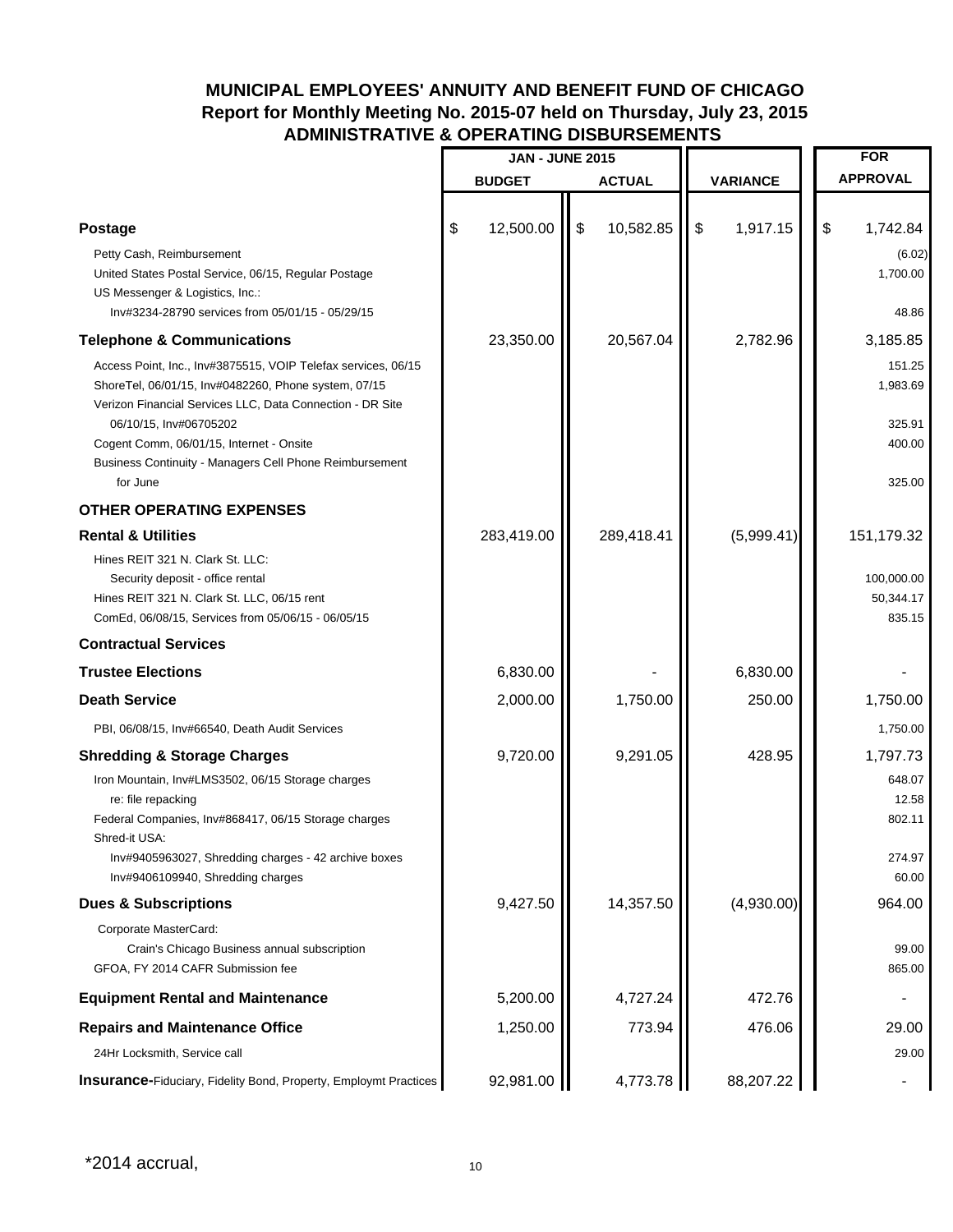|                                                                                                                                                                                                                                                                                                           | <b>JAN - JUNE 2015</b> |                |                 | <b>FOR</b>                |                                                              |
|-----------------------------------------------------------------------------------------------------------------------------------------------------------------------------------------------------------------------------------------------------------------------------------------------------------|------------------------|----------------|-----------------|---------------------------|--------------------------------------------------------------|
|                                                                                                                                                                                                                                                                                                           | <b>BUDGET</b>          | <b>ACTUAL</b>  | <b>VARIANCE</b> |                           | <b>APPROVAL</b>                                              |
| <b>Travel Expenses - Conferences &amp; Others</b><br><b>Timothy Guest:</b>                                                                                                                                                                                                                                | \$<br>11,500.00        | \$<br>2,930.57 | \$<br>8,569.43  | $\boldsymbol{\mathsf{S}}$ | 1,818.57                                                     |
| Reimbursement for expenses incurred while attending the<br>IPPFA Conf held in New York, NY on 06/11/15 - 06/13/15<br>National Association of Securities Professionals:<br>Registration fee for the NASP Conference in Chicago, IL<br>held on 06/15 thru 06/17:                                            |                        |                |                 |                           | 1,293.57                                                     |
| Anthony Clancy<br>Juan Lopez, Jr.<br>Thomas McMahon                                                                                                                                                                                                                                                       |                        |                |                 |                           | 175.00<br>175.00<br>175.00                                   |
| <b>Office and Computer Supplies</b>                                                                                                                                                                                                                                                                       | 36,424.00              | 12,441.58      | 23,982.42       |                           | 1,506.14                                                     |
| <b>Office Supplies</b>                                                                                                                                                                                                                                                                                    |                        |                |                 |                           |                                                              |
| Petty Cash, Office supplies<br>Staples Advantage:<br>05/16/15, Inv#3266404445, Other Office Supplies<br>05/16/15, Inv#3266404446, Other Office Supplies<br>05/30/15, Inv#3267701728, Office Supplies<br>Warehouse Direct, Inc., 06/11/15, Inv#2725414-0                                                   |                        |                |                 |                           | 10.98<br>46.90<br>47.97<br>77.08<br>89.66                    |
| <b>Materials &amp; Supplies - Equipment</b>                                                                                                                                                                                                                                                               |                        |                |                 |                           |                                                              |
| Illinois Paper, 06/11/15, Inv#IN168964, Copy paper<br>First Choice, 06/19/15, Inv#364170, Lunchroom supplies                                                                                                                                                                                              |                        |                |                 |                           | 1,096.50<br>137.05                                           |
| <b>Computer/Technical Supplies</b>                                                                                                                                                                                                                                                                        |                        |                |                 |                           |                                                              |
| <b>Miscellaneous Expense</b><br>06/15, Qildro, Subpoena & Other Fees:<br>Petty Cash Replenishment                                                                                                                                                                                                         | 3,500.00               | 805.75         | 2,694.25        |                           | 51.97<br>(379.10)<br>123.34                                  |
| Death Certificate:<br>Certified copy of death records for the following:<br>Rosie Buckhalter<br>Joyce Buntin<br><b>Williams Gibbons</b><br><b>Ethal Henderson</b><br>Laura Radford<br>Alonti Café & Catering, 06/18/15, Board Room Supplies<br>Castle Branch, Inv#0505827-IN, 1 Pre-employment screenings |                        |                |                 |                           | 17.00<br>17.00<br>17.00<br>17.00<br>17.00<br>180.73<br>42.00 |
| <b>Reserve for Contingencies</b>                                                                                                                                                                                                                                                                          | 10,000.00              |                | 10,000.00       |                           | ۰                                                            |
| TOTAL ADMINISTRATIVE OPERATING EXPENSES<br>Before Special Projects and Investments                                                                                                                                                                                                                        | 3,354,324.00           | 2,650,775.57   | 703,548.43      |                           | 675,144.82                                                   |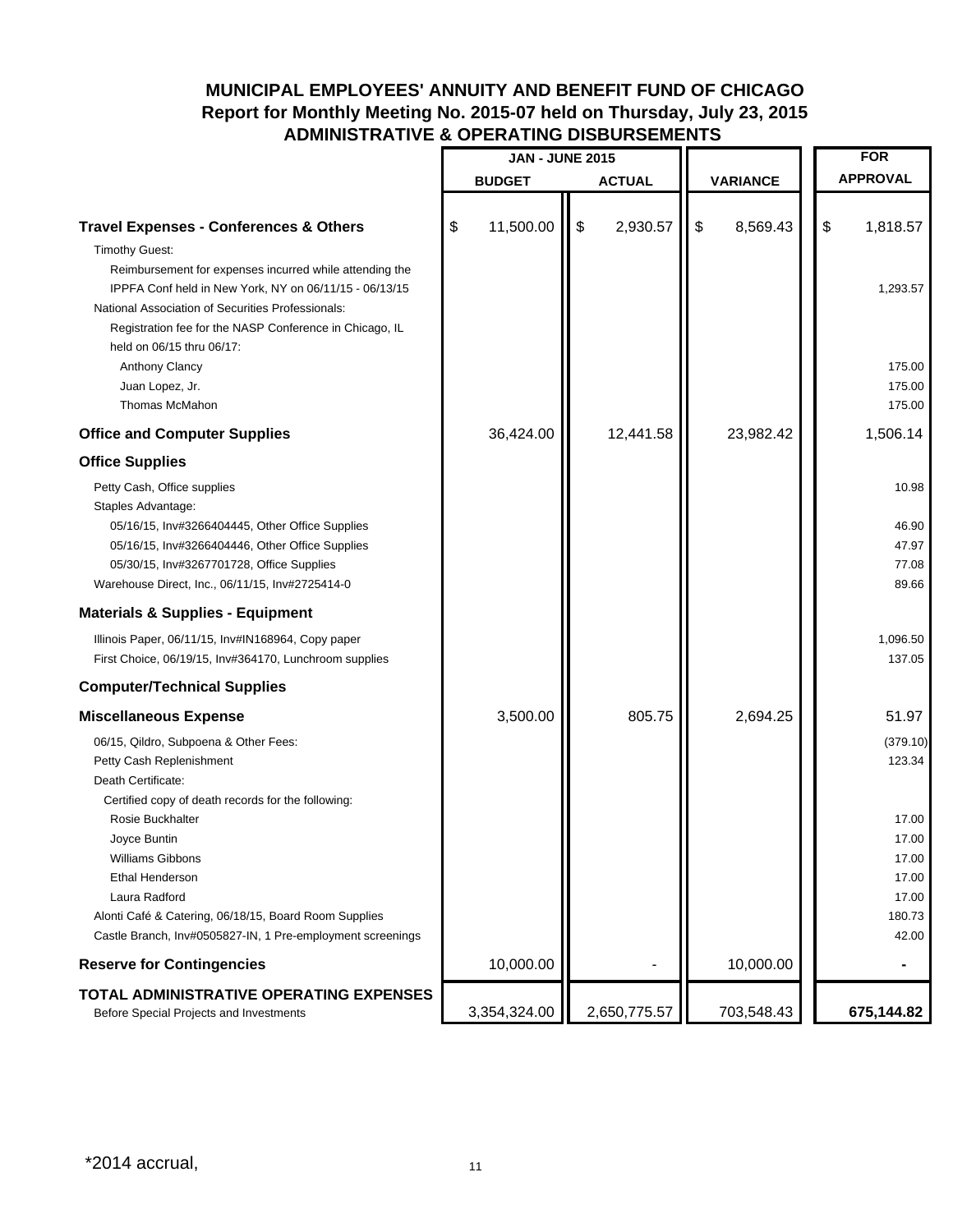|                                                                                                                                   | <b>JAN - JUNE 2015</b>  |               |                         | <b>FOR</b>       |
|-----------------------------------------------------------------------------------------------------------------------------------|-------------------------|---------------|-------------------------|------------------|
|                                                                                                                                   | <b>BUDGET</b>           | <b>ACTUAL</b> | <b>VARIANCE</b>         | <b>APPROVAL</b>  |
| <b>SPECIAL PROJECTS</b><br><b>Information Systems</b><br>Imaging and Pension Benefit System (PBS)<br>Consulting: Website Redesign | \$<br>4,500.00          | $\mathfrak s$ | \$<br>4,500.00          | $\mathfrak s$    |
| Document Mgmt. System: Insite<br>Development Costs: PBS                                                                           | 17,500.00<br>150,000.00 |               | 17,500.00<br>150,000.00 |                  |
| <b>TOTAL ADMINISTRATIVE OPERATING EXPENSES</b><br><b>Before Investments</b>                                                       | 3,526,324.00            | 2,650,775.57  | 875,548.43              | 675,144.82       |
| <b>INVESTMENT EXPENSES</b>                                                                                                        |                         |               |                         |                  |
| <b>Investment Management Fees *</b><br>*Management Fees paid through operating cash account                                       | 6,250,000.00            | 2,560,176.71  | 3,689,823.29            |                  |
| <b>Custody Management</b>                                                                                                         | 237,500.00              | 121,082.15    | 116,417.85              | 118,203.28       |
| Northern Trust Company, Service period 04/01/15 - 06/30/15                                                                        |                         |               |                         |                  |
| Custody                                                                                                                           |                         |               |                         | 93,750.00        |
| Custody - Bank Loans                                                                                                              |                         |               |                         | 19,323.48        |
| Custody - Other Fees                                                                                                              |                         |               |                         | 5,129.80         |
| <b>Investment Advisory Services</b>                                                                                               | 145,000.00              | 72,500.00     | 72,500.00               | 72,500.00        |
| Marquette Associates, Service period 03/01/15 - 06/30/15                                                                          |                         |               |                         | 72,500.00        |
| <b>Investment Legal Services</b>                                                                                                  | 100,000.00              | 7,001.41      | 92,998.59               | 382.50           |
| Burke Burns & Pinelli, Ltd.: Legal services<br>06/23/15, Inv#20300, 05/18/15 - 05/19/15                                           |                         |               |                         | 382.50           |
| <b>TOTAL INVESTMENT EXPENSES</b>                                                                                                  | 6,732,500.00            | 2,760,760.27  | 3,971,739.73            | \$<br>191,085.78 |
| TOTAL ADMINISTRATIVE OPERATING AND INVESTMENT EXPENSES                                                                            |                         |               |                         | 866,230.60       |

Trustee McMahon moved to approve disbursements as reflected above, to persons or firms in the amounts shown opposite their respective names. Second by Trustee Guest.

Carried: Ayes - Trustee Clancy, Trustee Guest, Proxy Martinez and Trustee Widawsky. Nays - None.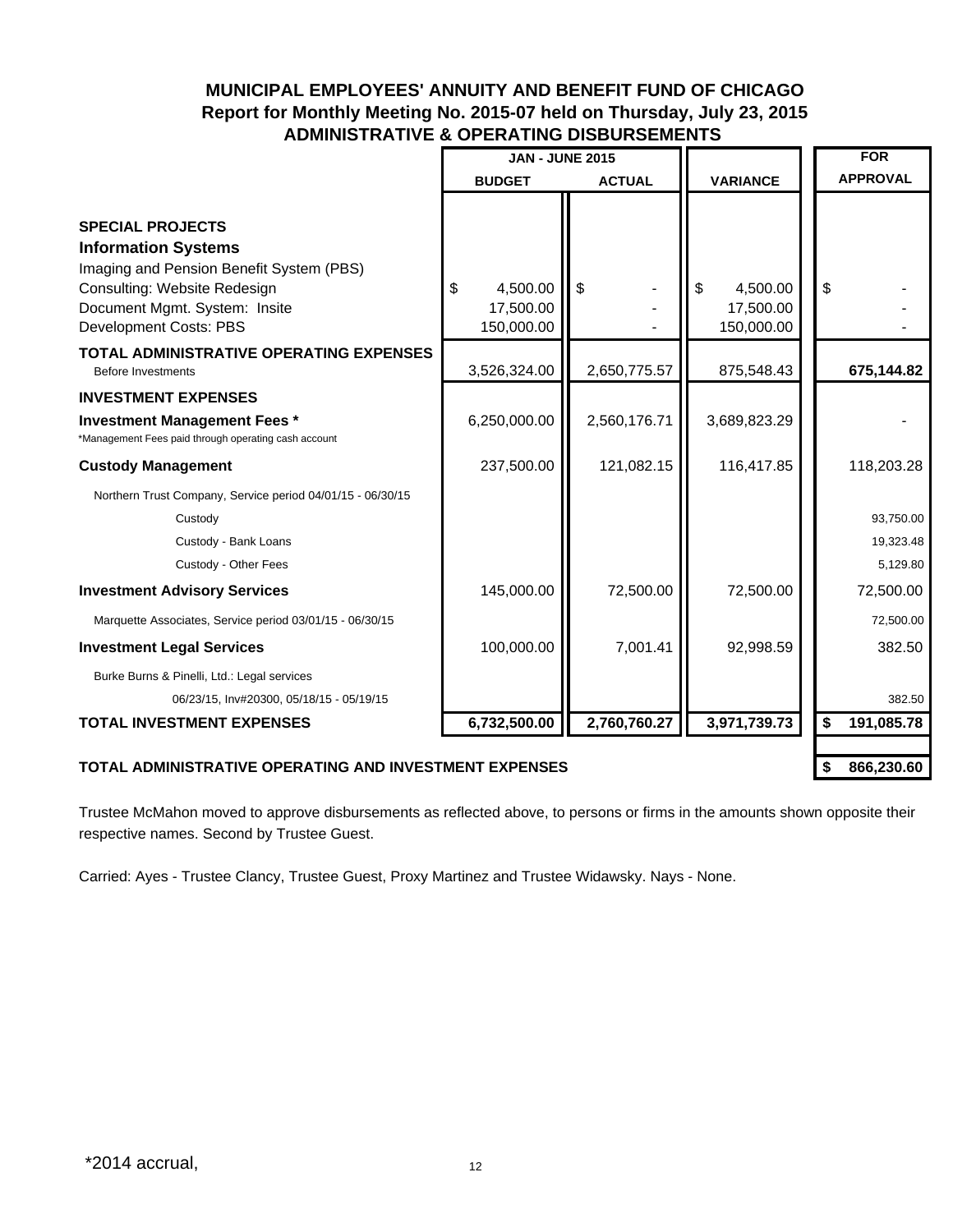Report of Monthly Meeting No. 2015-07 held on Thursday, July 23, 2015

Resolved, that each of the following named members of the Fund be granted an annuity of the amount stated, and to continue for life, unless otherwise stated in the notes, provided that separation from the service of the City of Chicago shall have become effective as of such date:

### **EMPLOYEE ANNUITIES**

|                                                                                                   |                                                                                                                 |                 |                                                                                        | Annuny Amount |              |
|---------------------------------------------------------------------------------------------------|-----------------------------------------------------------------------------------------------------------------|-----------------|----------------------------------------------------------------------------------------|---------------|--------------|
| <b>Name</b>                                                                                       | Dept - Title                                                                                                    | <b>Eff Date</b> | <b>Employee</b>                                                                        | <b>Spouse</b> | <b>Notes</b> |
| ARDUINO, JOHN J                                                                                   | <b>BE - ENG II</b>                                                                                              | 05/05/2015      | \$2,832.05                                                                             | \$2,044.38    |              |
| BARRY, ELLEN                                                                                      | BUSINESS INFO SERV - DEP CHIEF<br><b>INFO OFFICER</b>                                                           | 05/01/2015      | \$1,123.91                                                                             | \$561.96      | R            |
| BERCOVITZ, TERRY B                                                                                | <b>BE - MANAGER</b>                                                                                             | 06/30/2015      | \$1,217.08                                                                             | \$754.94      | $\mathsf{R}$ |
| <b>BUJAK, THERESE</b>                                                                             | <b>BE - ENG III</b>                                                                                             | 06/07/2015      | \$5,437.39                                                                             | N/A           |              |
| CALHOUN, GUSSIE L                                                                                 | <b>BE - SCH BUS AIDE</b>                                                                                        | 05/30/2015      | \$850.00                                                                               | N/A           |              |
| CALLINAN, MARGARET M                                                                              | <b>BE - TEACHER ASST II</b>                                                                                     | 06/01/2015      | \$2,557.54                                                                             | N/A           |              |
| CASTANEDA, MYRIAM G                                                                               | BE - LRA                                                                                                        | 06/13/2015      | \$850.00                                                                               | \$800.00      |              |
| CHRONOPOULOS,<br><b>KOSTANTINOS</b>                                                               | <b>BE - PORTER</b>                                                                                              | 05/30/2015      | \$850.00                                                                               | \$800.00      |              |
| CLEARY, MAUREEN F                                                                                 | <b>BE - COORDINATOR</b>                                                                                         | 07/01/2015      | \$737.76                                                                               | N/A           | <b>RS</b>    |
| <b>COLEMAN, WARREN E</b>                                                                          | <b>BE - FACTOR CUST WKR</b>                                                                                     | 06/06/2015      | \$3,580.82                                                                             | N/A           |              |
| COLLINS, STEPHANIE C                                                                              | <b>BE - TEACHER ASST</b>                                                                                        | 06/28/2015      | \$179.68                                                                               | N/A           | <b>RS</b>    |
| DAVIS, MYRTLE C                                                                                   | <b>BE - COOK III</b>                                                                                            | 06/13/2015      | \$850.00                                                                               | N/A           |              |
| DAVIS, VERONICA B                                                                                 | BE - SCH SOC SERV ASST                                                                                          | 08/31/2005      | \$1,106.26                                                                             | N/A           |              |
| DEVULAPALLY, ANAND                                                                                | PUBLIC WORKS - ASSOCIATE CIVIL<br><b>ENG</b>                                                                    | 05/01/2015      | \$498.84                                                                               | \$249.42      | <b>RAS</b>   |
| DINKINS, JACQUELYN                                                                                | <b>AVIATION - POOL MTD</b>                                                                                      | 06/01/2015      | \$2,254.55                                                                             | N/A           |              |
| DOUGLAS, RITA J                                                                                   | POLICE - PERSONNEL ASST                                                                                         | 05/30/2015      | \$4,292.74                                                                             | N/A           |              |
| DUNN, PAULA R                                                                                     | <b>BE - BUS ATTDT</b>                                                                                           | 06/28/2015      | \$624.02                                                                               | N/A           | <b>RS</b>    |
| DURKIN, SHARON T                                                                                  | <b>BE - EXEC ASST</b>                                                                                           | 06/13/2015      | \$4,697.62                                                                             | \$2,359.35    |              |
| EADY, PEARL J                                                                                     | BE - LRA                                                                                                        | 05/28/2015      | \$850.00                                                                               | \$702.17      |              |
| EDMOND, MARY E                                                                                    | BE - LRA                                                                                                        | 05/23/2015      | \$850.00                                                                               | N/A           |              |
| <b>EMMERICH, GERARD F</b>                                                                         | <b>BE - FACTOR CUST WKR</b>                                                                                     | 05/19/2015      | \$2,525.18                                                                             | \$1,262.59    |              |
| FOSCO, JOSEPH J                                                                                   | <b>BUILDINGS - VENTILATION INSPEC</b>                                                                           | 06/01/2015      | \$1,023.74                                                                             | \$666.44      | R            |
| FOSTER, WILLIE M                                                                                  | <b>BE - ASSOC LR MGR II</b>                                                                                     | 06/12/2015      | \$897.94                                                                               | N/A           |              |
| <b>GALVIN, MARY M</b>                                                                             | POLICE - CROSSING GUARD                                                                                         | 04/01/2015      | \$1,169.25                                                                             | N/A           |              |
| GARCIA, BOGUMILA V                                                                                | BE - LRA                                                                                                        | 06/18/2014      | \$850.00                                                                               | \$688.40      |              |
| GATES, LAVERNE                                                                                    | BE - LRA                                                                                                        | 06/01/2015      | \$850.00                                                                               | N/A           |              |
| GAYLES, LINDSEY                                                                                   | PUBLIC WORKS - TRAFFIC OPER                                                                                     | 05/01/2015      | \$2,211.72                                                                             | \$1,105.86    | R            |
| GOMOLSKI, MARK                                                                                    | MET - CETA APPL REVIEWER I                                                                                      | 06/01/2015      | \$151.49                                                                               | N/A           | <b>RAS</b>   |
| <b>GUILTY, LILLIE M</b>                                                                           | <b>BE - TEACHER ASST</b>                                                                                        | 09/01/2014      | \$2,189.53                                                                             | N/A           |              |
| HOUSTON, ELLA M                                                                                   | HEALTH - CLINICAL THERAPIST II                                                                                  | 05/30/2015      | \$2,061.34                                                                             | N/A           | $\mathsf{R}$ |
| JOHNSON, DENNIS A                                                                                 | <b>BE - ENG CUST GR II</b>                                                                                      | 06/09/2015      | \$2,650.08                                                                             | \$1,536.91    |              |
| JOHNSON, SANDRA M                                                                                 | BE - HEALTH SERV NURSE                                                                                          | 06/01/2015      | \$1,565.92                                                                             | N/A           |              |
| LA LUZ, NIDSA                                                                                     | <b>BE - TEACHER ASST</b>                                                                                        | 07/01/2015      | \$1,173.21                                                                             | \$586.60      | R            |
| LAPETINA, PAULINE R                                                                               | POLICE - CROSSING GUARD                                                                                         | 04/07/2015      | \$1,175.11                                                                             | N/A           |              |
| LENZEN, JOSEPH H                                                                                  | WATER - PLUMBING INSPEC                                                                                         | 06/05/2015      | \$1,761.41                                                                             | \$1,143.65    |              |
| Less than 60 years of age<br>A<br>В<br>Reversionary<br>C<br>Calculated upon death of Employee MMI | F.<br>Female: No Post 9/74 Spouse Contributions<br><b>MED</b> Updated Medical Records<br>Maximum Medical Update | S               | REL Released to Return to Work<br>RW Returned to Work<br>Less than 10 years of Service |               |              |
| CX<br><b>Credit Expires</b>                                                                       | See Notes in File<br>N                                                                                          |                 | <b>SPE</b> Specialist Doctor Visit                                                     |               |              |

- Note for Mercy Works Update OR Ordinary Disability NTE
	- Reciprocal Annuity

Resigned RES

R

Death

D DU Term Annuity

T W X

Withdraw/Waiting to apply WC Workmens' Compensation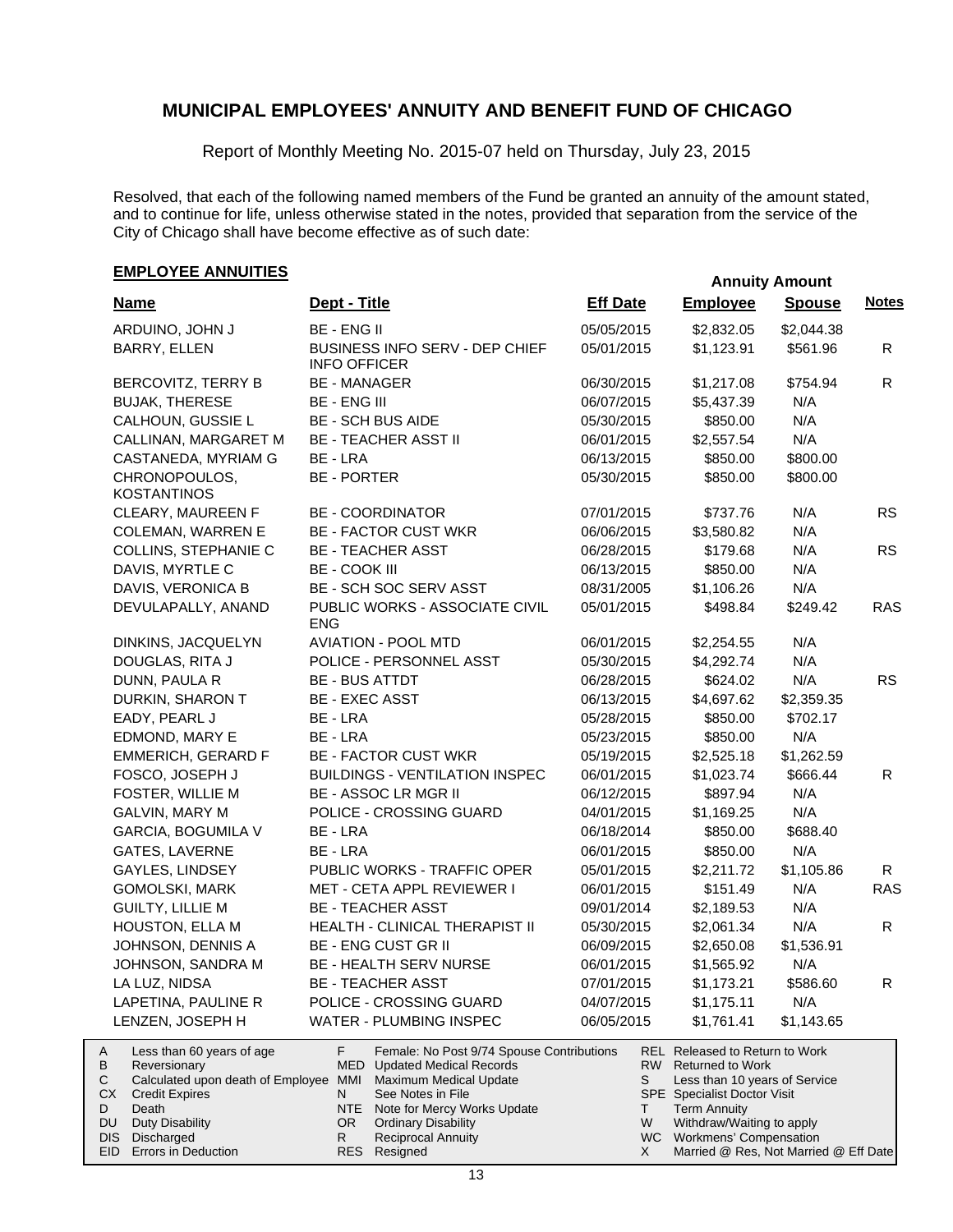Report of Monthly Meeting No. 2015-07 held on Thursday, July 23, 2015

Resolved, that each of the following named members of the Fund be granted an annuity of the amount stated, and to continue for life, unless otherwise stated in the notes, provided that separation from the service of the City of Chicago shall have become effective as of such date:

### **EMPLOYEE ANNUITIES**

Duty Disability DIS Discharged EID Errors in Deduction

DU

|                                                                                                                                                |                                                                                                                                                                                 |                 |                                                                                                                                                     | Allially Allivallt |              |
|------------------------------------------------------------------------------------------------------------------------------------------------|---------------------------------------------------------------------------------------------------------------------------------------------------------------------------------|-----------------|-----------------------------------------------------------------------------------------------------------------------------------------------------|--------------------|--------------|
| <b>Name</b>                                                                                                                                    | Dept - Title                                                                                                                                                                    | <b>Eff Date</b> | <b>Employee</b>                                                                                                                                     | <b>Spouse</b>      | <b>Notes</b> |
| MALISCEWSKI, JOSEPHINE BE - LUNCHRM MGR<br>F                                                                                                   |                                                                                                                                                                                 | 06/03/2015      | \$2,663.07                                                                                                                                          | \$1,375.20         |              |
| MARTINEZ, ELIAS                                                                                                                                | BE - LRA                                                                                                                                                                        | 06/03/2015      | \$850.00                                                                                                                                            | \$707.05           |              |
| MC CLURE, JOANNE C                                                                                                                             | FAMILY & SUPPORT - SUPPORT SERV<br>COORD                                                                                                                                        | 06/01/2015      | \$5,671.50                                                                                                                                          | N/A                |              |
| MC DONNELL, JAMES P                                                                                                                            | <b>BE - CUSTODIAL WORKER</b>                                                                                                                                                    | 07/01/2015      | \$2,008.06                                                                                                                                          | N/A                | R            |
| MCGREW, COLETTE M                                                                                                                              | CPL - JR LIBRARY CLERK                                                                                                                                                          | 04/30/2015      | \$690.28                                                                                                                                            | N/A                | <b>RSF</b>   |
| MIESZALA, VICTOR J                                                                                                                             | BE - MTD                                                                                                                                                                        | 06/04/2015      | \$450.31                                                                                                                                            | \$800.00           | A            |
| MOORE, MATTIE                                                                                                                                  | <b>BE - ASSOC LR MGR III</b>                                                                                                                                                    | 05/09/2015      | \$850.00                                                                                                                                            | N/A                |              |
| MORAN, DEBORAH L                                                                                                                               | POLICE - ADMIN ASST III                                                                                                                                                         | 06/01/2015      | \$4,481.60                                                                                                                                          | N/A                |              |
| MUHAMMAD, JOANN                                                                                                                                | BE - COOK II                                                                                                                                                                    | 02/28/2015      | \$826.06                                                                                                                                            | N/A                | Α            |
| MULHERIN, RICHARD R                                                                                                                            | <b>BE - ENG III</b>                                                                                                                                                             | 03/29/2015      | \$695.17                                                                                                                                            | N/A                | S            |
| MURPHY, HUGH P                                                                                                                                 | MAYOR'S OFFICE - ASST TO THE<br><b>MAYOR</b>                                                                                                                                    | 06/09/2015      | \$4,126.37                                                                                                                                          | \$2,868.39         |              |
| NUNEZ, MARIA T                                                                                                                                 | <b>BE - TEACHER ASST</b>                                                                                                                                                        | 05/01/2015      | \$2,290.28                                                                                                                                          | N/A                |              |
| PAIGE, AMANDA D                                                                                                                                | <b>BE - TEACHER ASST</b>                                                                                                                                                        | 06/03/2015      | \$1,644.65                                                                                                                                          | N/A                |              |
| PASCHKE, DOROTHY B                                                                                                                             | POLICE - CROSSING GUARD                                                                                                                                                         | 06/06/2015      | \$850.00                                                                                                                                            | \$622.57           |              |
| PECK, VIVIAN R                                                                                                                                 | <b>BE - TEACHER ASST</b>                                                                                                                                                        | 06/05/2015      | \$957.20                                                                                                                                            | \$800.00           |              |
| REDICK, STEVEN R                                                                                                                               | OEMC - COORD FIRE COMM OPER                                                                                                                                                     | 05/01/2015      | \$7,160.22                                                                                                                                          | \$3,710.10         |              |
| REYES, CARMEN                                                                                                                                  | <b>BE - CLERK</b>                                                                                                                                                               | 07/01/2015      | \$1,416.91                                                                                                                                          | N/A                | R.           |
| REYES, RAQUEL R                                                                                                                                | <b>BE - TEACHER ASST</b>                                                                                                                                                        | 05/31/2015      | \$320.82                                                                                                                                            | \$160.41           | <b>RS</b>    |
| RIOS, AGUSTIN                                                                                                                                  | <b>BE - PORTER</b>                                                                                                                                                              | 05/30/2015      | \$850.00                                                                                                                                            | \$747.14           |              |
| RIOS, GRACIA                                                                                                                                   | <b>BE - SCH CLERK I</b>                                                                                                                                                         | 06/28/2015      | \$1,068.52                                                                                                                                          | \$534.26           | R            |
| SELDEN, PHOEBE S                                                                                                                               | FINANCE - CITY COMPTROLLER                                                                                                                                                      | 06/06/2015      | \$2,969.06                                                                                                                                          | N/A                |              |
| SEPULVEDA, JUAN                                                                                                                                | <b>AVIATION - CUST WKR</b>                                                                                                                                                      | 06/02/2015      | \$2,521.48                                                                                                                                          | N/A                |              |
| SIMMONS, QUENTON                                                                                                                               | <b>BE - CUST WKR</b>                                                                                                                                                            | 05/31/2014      | \$1,783.68                                                                                                                                          | N/A                |              |
| SKINNER, BERNICE                                                                                                                               | BE - LRA                                                                                                                                                                        | 06/14/2015      | \$1,035.01                                                                                                                                          | N/A                |              |
| SMARON, THOMAS J                                                                                                                               | PLANNING & DEVELOPMENT -<br><b>CONSTR SPECIALIST</b>                                                                                                                            | 02/01/2015      | \$1,359.90                                                                                                                                          | \$800.00           |              |
| SMITH, BOOKER T                                                                                                                                | <b>BE - CUST WKR</b>                                                                                                                                                            | 10/09/2014      | \$2,346.44                                                                                                                                          | \$1,173.22         |              |
| SMITH, CARDELL                                                                                                                                 | FLEET MGMT - GARAGE ATTENDANT                                                                                                                                                   | 05/30/2015      | \$2,179.42                                                                                                                                          | \$1,184.69         |              |
| SOSTARICH, SUSAN M                                                                                                                             | <b>BE - LUNCHRM MGR</b>                                                                                                                                                         | 06/01/2015      | \$2,234.83                                                                                                                                          | N/A                |              |
| SOTO, AIDA E                                                                                                                                   | <b>BE - PARENT WKR BUS MONITOR</b>                                                                                                                                              | 04/25/2015      | \$106.08                                                                                                                                            | N/A                | S            |
| TAYLOR-KELLY, DARLENE E BE - SCH BUS AIDE                                                                                                      |                                                                                                                                                                                 | 06/08/2015      | \$464.54                                                                                                                                            | N/A                | AX           |
| THOMAS, YVONNE L                                                                                                                               | HOUSING - CITY PLANNER                                                                                                                                                          | 06/16/2015      | \$851.74                                                                                                                                            | N/A                |              |
| THOMPSON, MELANIE A                                                                                                                            | BE - PROFESSIONAL III                                                                                                                                                           | 06/28/2015      | \$548.18                                                                                                                                            | N/A                | <b>RAS</b>   |
| TIMS, DALE D                                                                                                                                   | <b>BE - TEACHER ASST</b>                                                                                                                                                        | 09/01/2014      | \$1,474.88                                                                                                                                          | N/A                |              |
| WASHINGTON, SANDRA M                                                                                                                           | <b>AVIATION - OFFICE ADMIN</b>                                                                                                                                                  | 05/01/2015      | \$1,358.26                                                                                                                                          | N/A                | R            |
| Less than 60 years of age<br>A<br>В<br>Reversionary<br>Calculated upon death of Employee MMI<br>С<br><b>Credit Expires</b><br>СX<br>D<br>Death | F.<br>Female: No Post 9/74 Spouse Contributions<br><b>Updated Medical Records</b><br>MED<br>Maximum Medical Update<br>See Notes in File<br>N<br>NTE Note for Mercy Works Update | S.<br>T.        | REL Released to Return to Work<br>RW Returned to Work<br>Less than 10 years of Service<br><b>SPE</b> Specialist Doctor Visit<br><b>Term Annuity</b> |                    |              |

Reciprocal Annuity Resigned RES

Ordinary Disability

OR R

Withdraw/Waiting to apply WC Workmens' Compensation

W X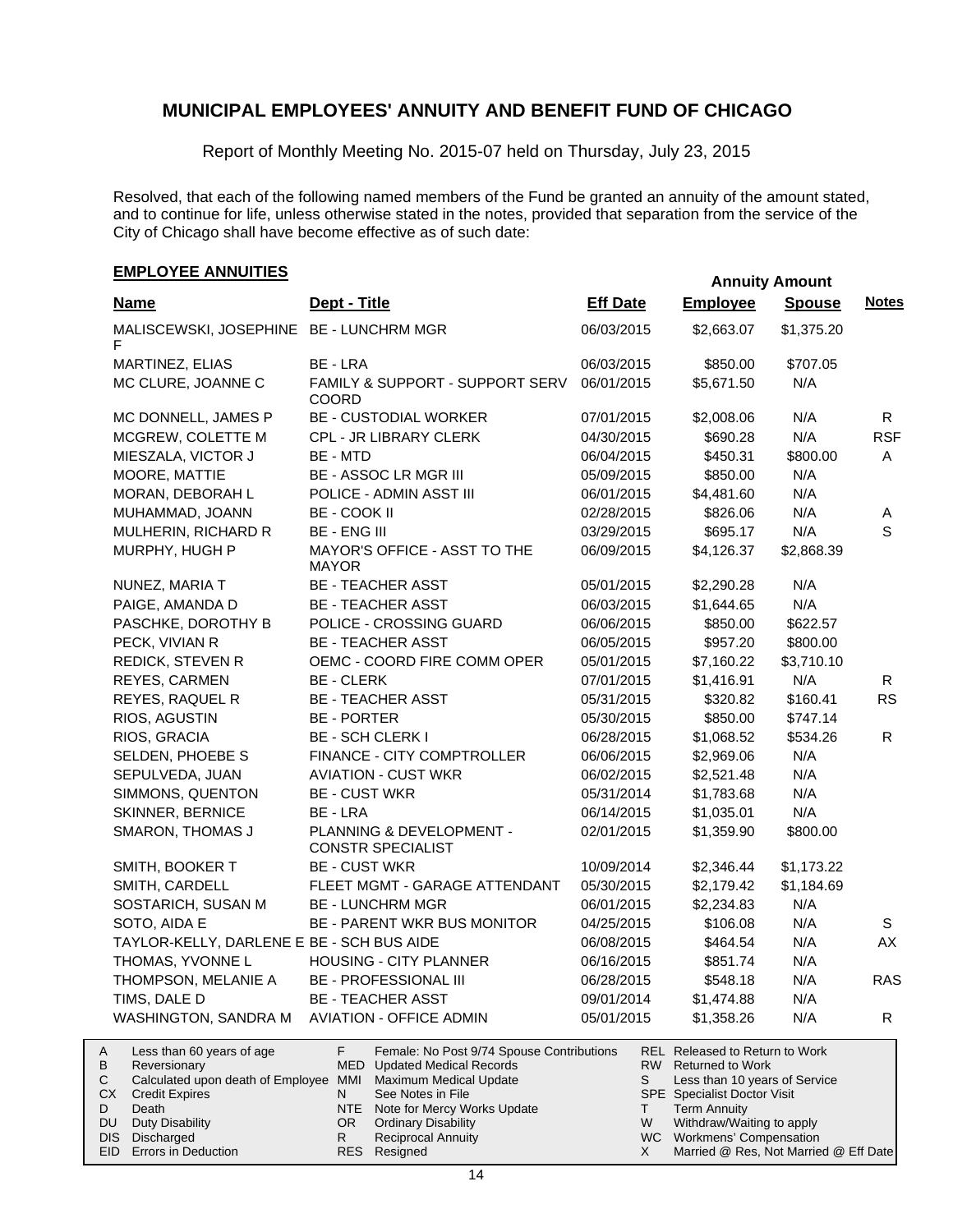Report of Monthly Meeting No. 2015-07 held on Thursday, July 23, 2015

Resolved, that each of the following named members of the Fund be granted an annuity of the amount stated, and to continue for life, unless otherwise stated in the notes, provided that separation from the service of the City of Chicago shall have become effective as of such date:

## **EMPLOYEE ANNUITIES**

| <b>Name</b>                     | Dept - Title                                             | <b>Eff Date</b> | <b>Employee</b> | <b>Spouse</b> | <b>Notes</b> |
|---------------------------------|----------------------------------------------------------|-----------------|-----------------|---------------|--------------|
| WELLS, RENEE B                  | <b>COMMUNITY DEVELOPMENT -</b><br>FINANCIAL PLAN ANALYST | 06/25/2015      | \$3.139.29      | \$1,756.13    |              |
| WILLIAMS, JOHN L                | <b>BE - CUST WKR</b>                                     | 05/30/2015      | \$1,517.78      | N/A           |              |
| WILLIS, CARRIE                  | <b>BE - TEACHER ASST</b>                                 | 06/30/2015      | \$2,012.89      | N/A           | R            |
| WOODS, ROCHELLE                 | <b>BE - TEACHER ASST</b>                                 | 06/03/2015      | \$1,270.10      | \$800.00      |              |
| WRIGHT, JACQUENETTE S           | <b>HEALTH - DATA ENTRY OPER</b>                          | 06/18/2015      | \$676.38        | \$800.00      | A            |
| ZIEGLER, MARIE T                | <b>BE - TEACHER ASST</b>                                 | 12/20/2014      | \$1,020.70      | N/A           |              |
| <b>Total Employee Annuities</b> | 75 Case(s)                                               |                 | \$129,237.84    |               |              |

| A   | Less than 60 years of age                                    |    | Female: No Post 9/74 Spouse Contributions |   | <b>REL Released to Return to Work</b> |
|-----|--------------------------------------------------------------|----|-------------------------------------------|---|---------------------------------------|
| B   | Reversionary                                                 |    | MED Updated Medical Records               |   | RW Returned to Work                   |
|     | Calculated upon death of Employee MMI Maximum Medical Update |    |                                           |   | Less than 10 years of Service         |
| CХ  | <b>Credit Expires</b>                                        | N  | See Notes in File                         |   | <b>SPE</b> Specialist Doctor Visit    |
|     | Death                                                        |    | NTE Note for Mercy Works Update           |   | <b>Term Annuity</b>                   |
| DU. | Duty Disability                                              | OR | <b>Ordinary Disability</b>                | W | Withdraw/Waiting to apply             |
|     | DIS Discharged                                               | R  | Reciprocal Annuity                        |   | WC Workmens' Compensation             |
|     | EID Errors in Deduction                                      |    | RES Resigned                              |   | Married @ Res, Not Married @ Eff Date |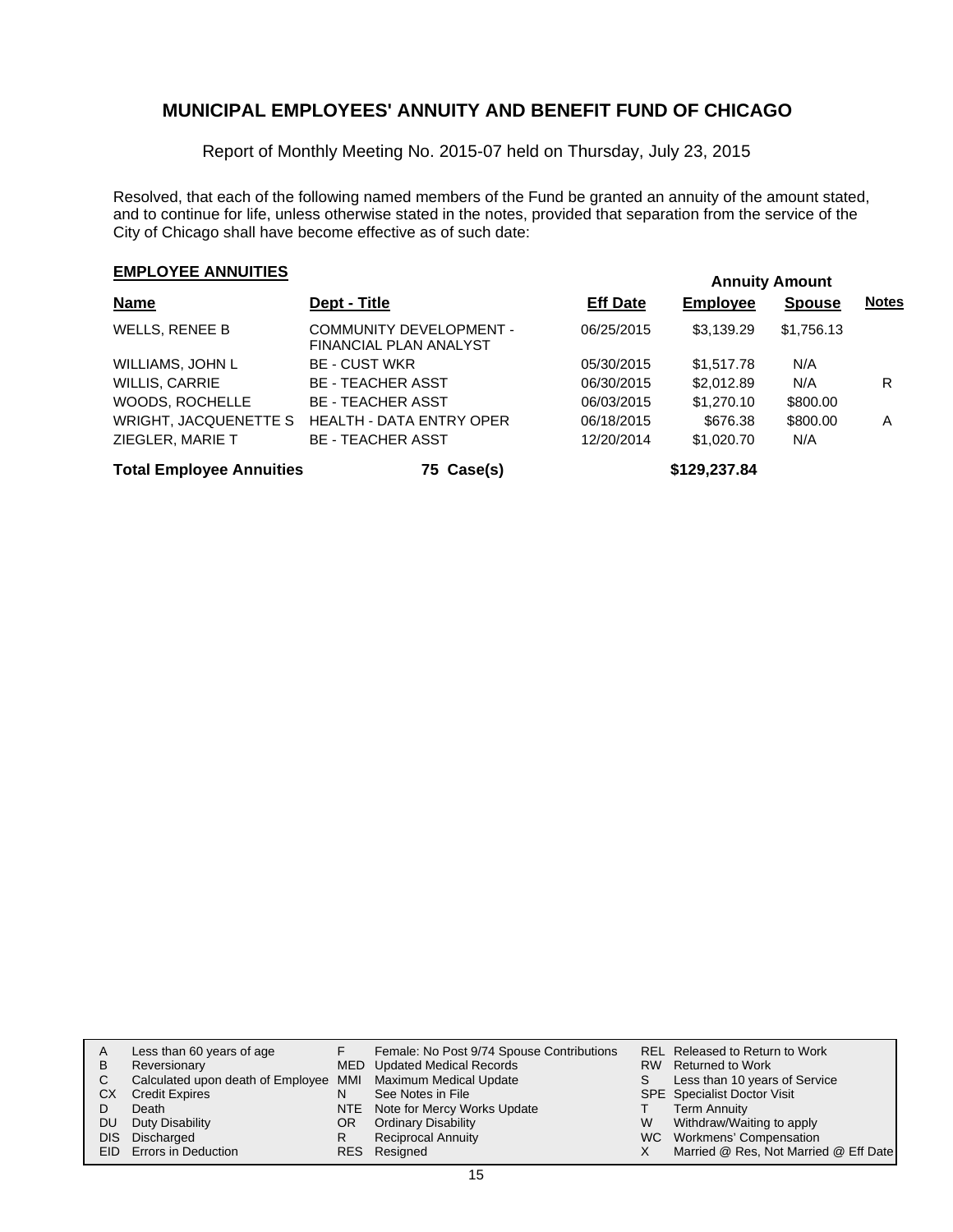Report of Monthly Meeting No. 2015-07 held on Thursday, July 23, 2015

Resolved, that each of the following widows, widowers, minor children, and certain other relatives of former members of the Fund be granted annuities of the amounts stated, and to continue until the expiration date indicated.

# **EXPOUSE ANNUITIES SPOUSE ANNUITIES**

| <b>Name</b>                   | Dept - Title                                          | <b>Eff Date</b> | <b>Annuity</b> | <b>Expires</b> | <b>Notes</b> |
|-------------------------------|-------------------------------------------------------|-----------------|----------------|----------------|--------------|
| <b>BENKOWSKI, RICHARD</b>     | <b>HEALTH - PRINCIPAL TYPIST</b>                      | 05/14/2015      | \$872.18       | Death          |              |
| CORBETT, SANDRA K             | <b>AVIATION - MTD</b>                                 | 05/11/2015      | \$1,058.12     | Death          |              |
| <b>CZERNIK, MARY</b>          | <b>PUBLIC WRKS - GLAZIER</b>                          | 06/05/2015      | \$58.98        | Death          | <b>RS</b>    |
| DAVIS, HATTIE R               | <b>BE - TEACHER ASST</b>                              | 05/14/2015      | \$800.00       | Death          |              |
| FRIESON, BEVERLY              | STS & SAN - HOISTING ENG                              | 05/13/2015      | \$1,719.64     | Death          |              |
| GAGE, ROBERTA J               | WATER - OPER ENG GROUP A                              | 04/09/2015      | \$800.00       | Death          | R.           |
| <b>GALEHER, DONNA R</b>       | <b>BE - SCHOOL MAINT ASST</b>                         | 06/05/2015      | \$1,460.50     | Death          | R.           |
| <b>GARCIA, LYDIA</b>          | <b>AVIATION - CARPENTER</b>                           | 12/25/2014      | \$682.00       | Death          | <b>RS</b>    |
| GARDNER, ROY L                | <b>BE - TEACHER ASST</b>                              | 05/02/2015      | \$1,057.05     | Death          |              |
| GARGANO, GERALDINE            | FLEET MGMT - MANAGER OF VEHICLE<br><b>MAINTENANCE</b> | 05/21/2015      | \$3.736.75     | Death          |              |
| GONZALEZ, MODESTO             | BE - LRA                                              | 05/26/2015      | \$286.76       | Death          |              |
| HARRISON, PEARLINE            | <b>BE - CARPENTER</b>                                 | 04/15/2015      | \$1,500.01     | Death          |              |
| KOZIK, LAVERNE                | <b>GENERAL SERV - GLAZIER</b>                         | 06/08/2015      | \$1,135.05     | Death          |              |
| MALONE, BESSIE D              | STS & SAN - MTD                                       | 05/18/2015      | \$1,231.64     | Death          |              |
| MCNULTY, CARYN R              | <b>GEN SERV - MACHINIST</b>                           | 04/29/2015      | \$956.60       | Death          |              |
| O CONNELL, MARY R             | <b>GEN SERV - ELEC MECH</b>                           | 05/17/2015      | \$2,350.03     | Death          |              |
| <b>OBRIEN, BLANCHE E</b>      | <b>BE - ENG CUST GR V</b>                             | 05/19/2015      | \$3,019.84     | Death          |              |
| PELLIKAN, MARGARET K          | WATER - OPER ENG GROUP A                              | 05/24/2015      | \$1,873.70     | Death          |              |
| SALKIN, ROSE L                | SEWER - MATERIAL DISPATCHER                           | 05/08/2015      | \$1,064.88     | Death          | R.           |
| SULLIVAN, GLORIA C            | <b>WATER - OPER ENG</b>                               | 05/11/2015      | \$688.82       | Death          | <b>RS</b>    |
| USHER, JOSEPHINE J            | <b>BE - PAINTER</b>                                   | 05/24/2015      | \$2,271.44     | Death          |              |
| <b>WILLIAMS, NATHANIEL</b>    | BE - CWA                                              | 03/29/2015      | \$973.94       | Death          |              |
| WILMER, RUBY                  | <b>FORESTRY - TREE TRIMMER 1</b>                      | 05/15/2015      | \$1,445.74     | Death          |              |
| <b>Total Spouse Annuities</b> | 23 Case(s)                                            |                 | \$31,043.67    |                |              |

|    | Less than 60 years of age                                    |    | Female: No Post 9/74 Spouse Contributions |   | REL Released to Return to Work        |
|----|--------------------------------------------------------------|----|-------------------------------------------|---|---------------------------------------|
| в  | Reversionary                                                 |    | MED Updated Medical Records               |   | RW Returned to Work                   |
| C  | Calculated upon death of Employee MMI Maximum Medical Update |    |                                           |   | Less than 10 years of Service         |
| CХ | <b>Credit Expires</b>                                        | N  | See Notes in File                         |   | <b>SPE</b> Specialist Doctor Visit    |
|    | Death                                                        |    | NTE Note for Mercy Works Update           |   | <b>Term Annuity</b>                   |
| DU | Duty Disability                                              | OR | <b>Ordinary Disability</b>                | W | Withdraw/Waiting to apply             |
|    | DIS Discharged                                               |    | <b>Reciprocal Annuity</b>                 |   | WC Workmens' Compensation             |
|    | EID Errors in Deduction                                      |    | RES Resigned                              |   | Married @ Res, Not Married @ Eff Date |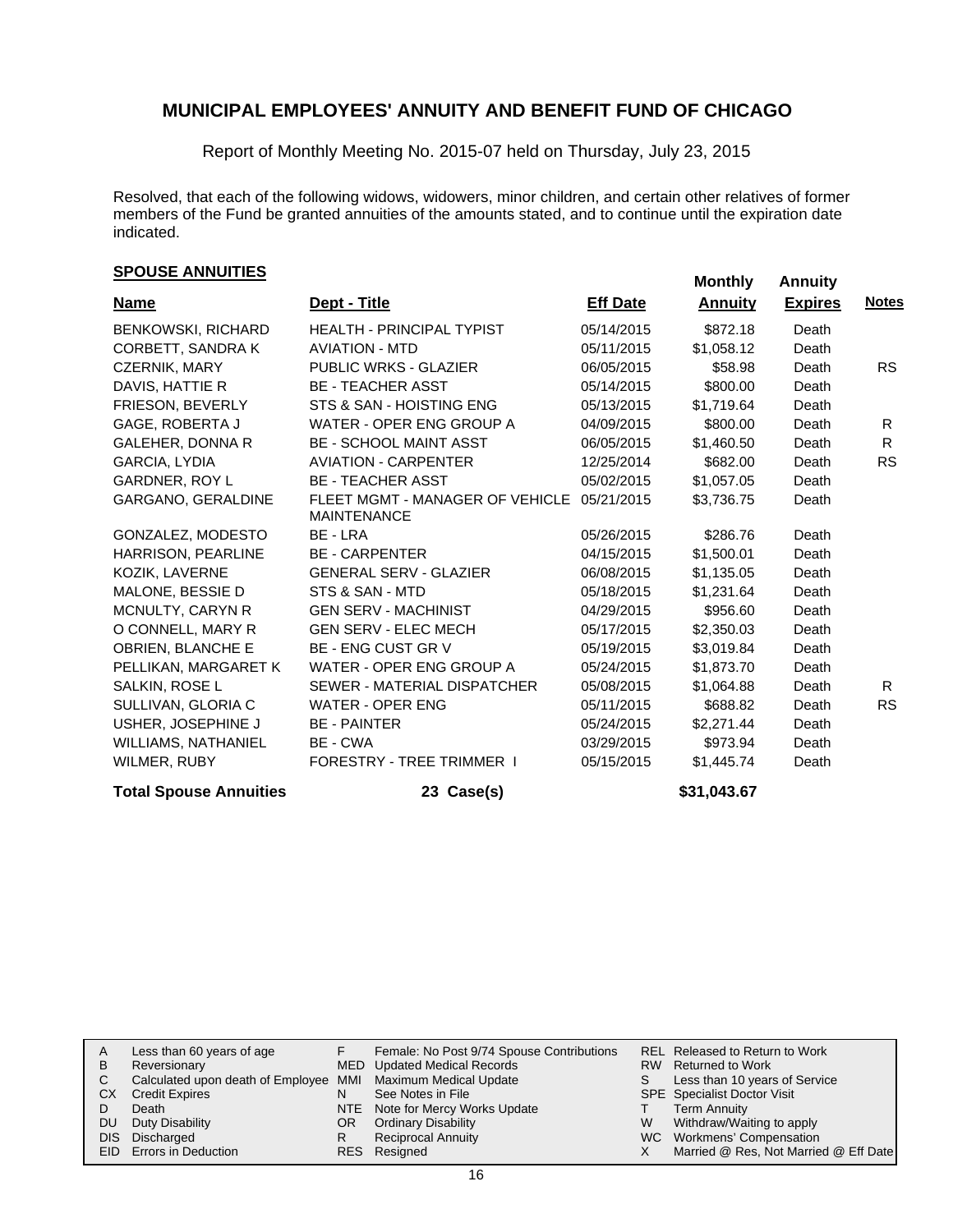Report of Monthly Meeting No. 2015-07 held on Thursday, July 23, 2015

Resolved, that each of the following widows, widowers, minor children, and certain other relatives of former members of the Fund be granted annuities of the amounts stated, and to continue until the expiration date indicated.

# **CHILD(REN) ANNUITIES Monthly** Annuity

| <b>Name</b>                       | <b>Employee</b>  | <b>Eff Date</b> | <b>Annuity</b> | <b>Expires</b> | <u>Notes</u> |
|-----------------------------------|------------------|-----------------|----------------|----------------|--------------|
| MCNULTY, KENNETH Q                | MC NULTY, STEVEN | 04/29/2015      | \$220.00       | 11/2015        |              |
| MCNULTY, SEAN T                   | MC NULTY, STEVEN | 04/29/2015      | \$220.00       | 09/2017        |              |
| TABB, DAVID J                     | PEELER, DAVEDA   | 10/25/2012      | \$250.00       | 04/2015        |              |
| <b>Total Child(ren) Annuities</b> | 3 Case(s)        |                 | \$690.00       |                |              |

| A    | Less than 60 years of age                                    |    | Female: No Post 9/74 Spouse Contributions |    | REL Released to Return to Work        |
|------|--------------------------------------------------------------|----|-------------------------------------------|----|---------------------------------------|
| В    | Reversionary                                                 |    | MED Updated Medical Records               |    | RW Returned to Work                   |
| C.   | Calculated upon death of Employee MMI Maximum Medical Update |    |                                           | S. | Less than 10 years of Service         |
| CХ   | <b>Credit Expires</b>                                        | N  | See Notes in File                         |    | <b>SPE</b> Specialist Doctor Visit    |
|      | Death                                                        |    | NTE Note for Mercy Works Update           |    | <b>Term Annuity</b>                   |
| DU   | Duty Disability                                              | OR | <b>Ordinary Disability</b>                | W  | Withdraw/Waiting to apply             |
| DIS. | Discharged                                                   | R  | <b>Reciprocal Annuity</b>                 |    | WC Workmens' Compensation             |
|      | EID Errors in Deduction                                      |    | RES Resigned                              |    | Married @ Res, Not Married @ Eff Date |
|      |                                                              |    |                                           |    |                                       |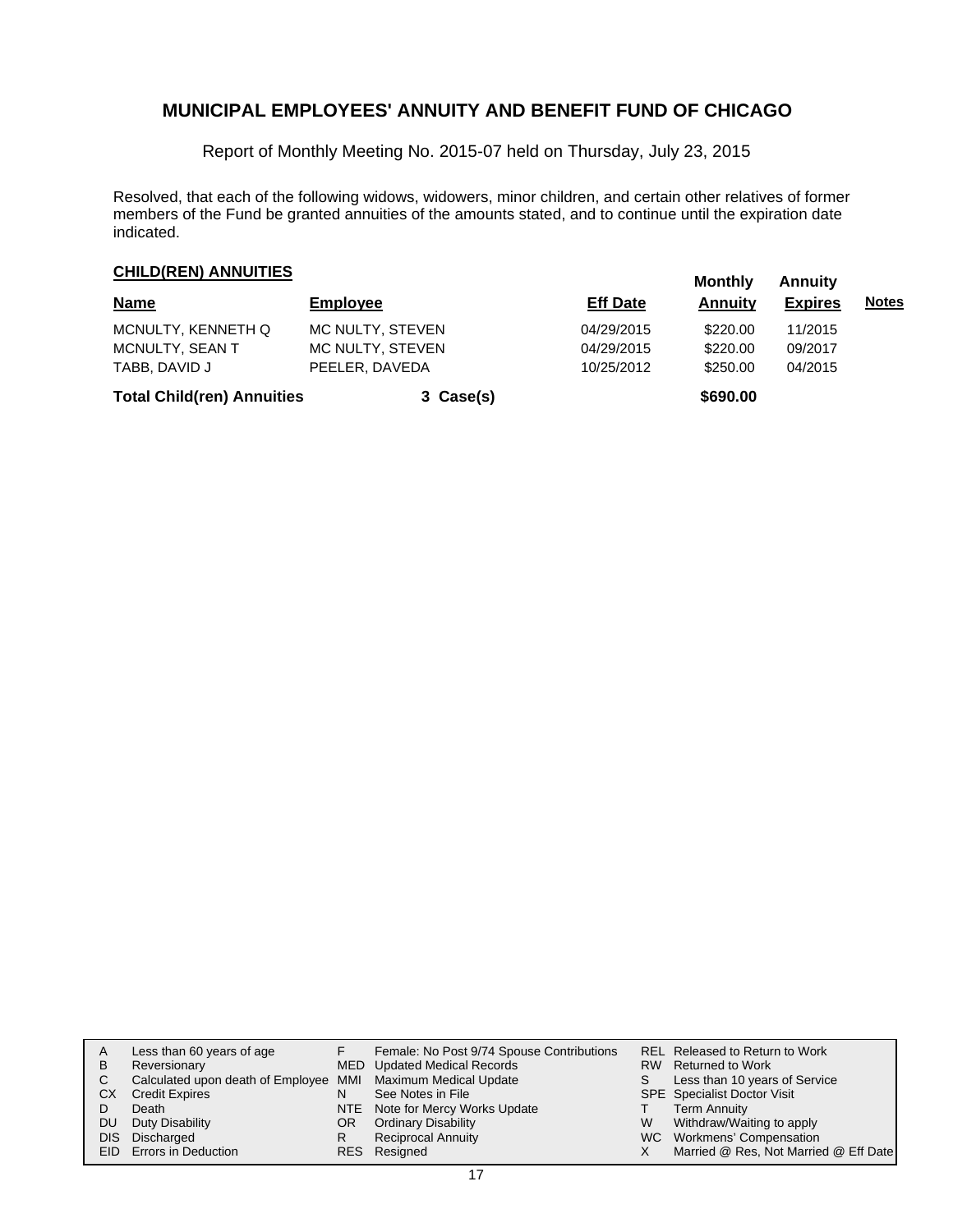Report of Monthly Meeting No. 2015-07 held on Thursday, July 23, 2015

Resolved, that each of the following widows, widowers, minor children, and certain other relatives of former members of the Fund be granted annuities of the amounts stated, and to continue until the expiration date indicated.

# **REVERSIONARY ANNUITIES** Monthly Annuity

| <b>Name</b> | <b>Employee</b> | <b>Eff Date</b> | <b>Annuity</b> | <b>Expires</b> | <b>Notes</b> |
|-------------|-----------------|-----------------|----------------|----------------|--------------|
| <b>NONE</b> |                 |                 |                |                |              |

| A<br>B<br>C. | <b>CX</b><br>DU. | Less than 60 years of age<br>Reversionary<br>Calculated upon death of Employee MMI Maximum Medical Update<br><b>Credit Expires</b><br>Death<br>Duty Disability<br>DIS Discharged | N<br>OR<br>R | Female: No Post 9/74 Spouse Contributions<br>MED Updated Medical Records<br>See Notes in File<br>NTE Note for Mercy Works Update<br><b>Ordinary Disability</b><br><b>Reciprocal Annuity</b> | W | <b>REL Released to Return to Work</b><br>RW Returned to Work<br>Less than 10 years of Service<br><b>SPE</b> Specialist Doctor Visit<br>Term Annuity<br>Withdraw/Waiting to apply<br>WC Workmens' Compensation |
|--------------|------------------|----------------------------------------------------------------------------------------------------------------------------------------------------------------------------------|--------------|---------------------------------------------------------------------------------------------------------------------------------------------------------------------------------------------|---|---------------------------------------------------------------------------------------------------------------------------------------------------------------------------------------------------------------|
|              |                  | EID Errors in Deduction                                                                                                                                                          |              | RES Resigned                                                                                                                                                                                |   | Married @ Res, Not Married @ Eff Date                                                                                                                                                                         |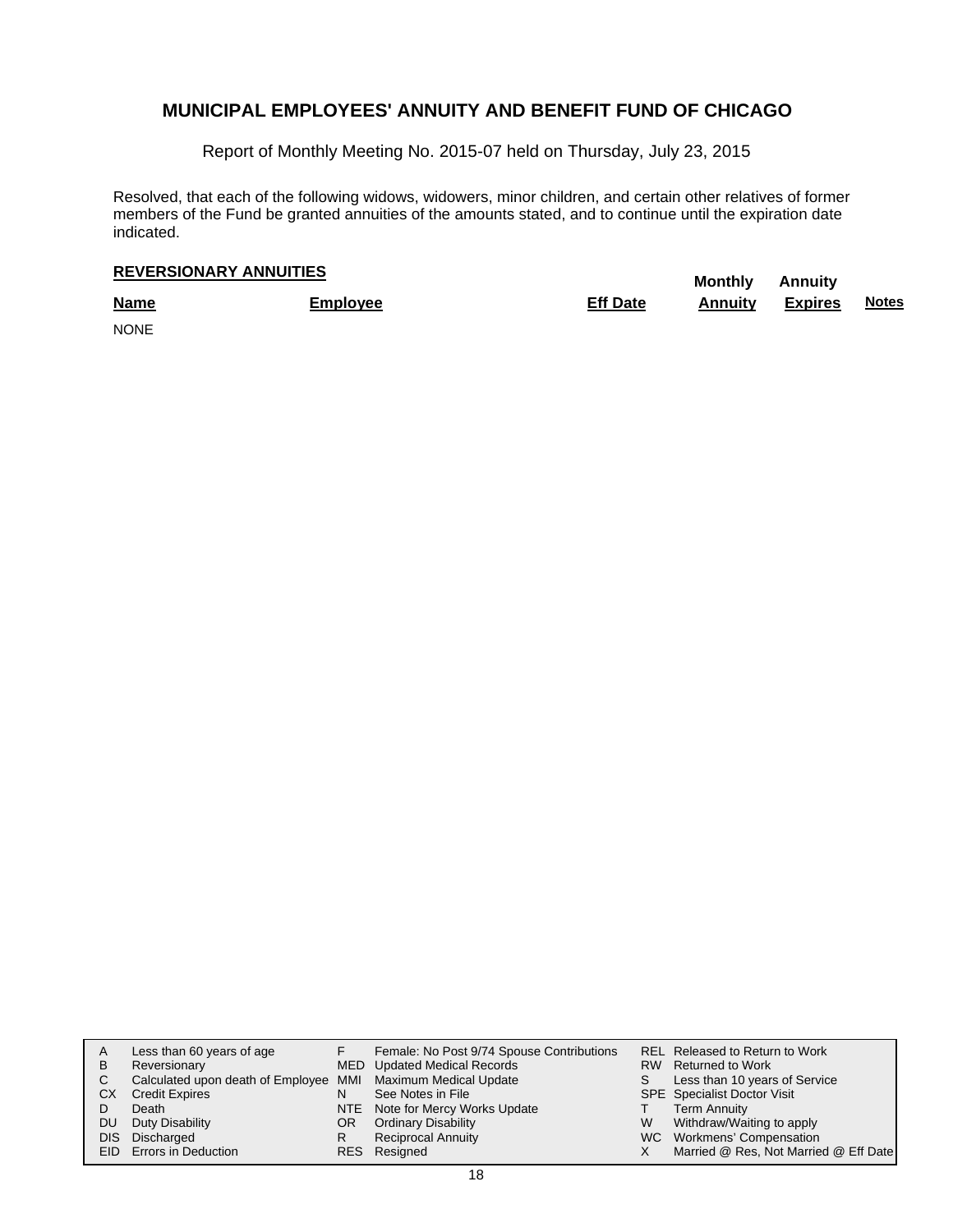Report of Monthly Meeting No. 2015-07 held on Thursday, July 23, 2015

Resolved, that each of the following named members of the Fund, or widows, widowers, or minor children of former members of the Fund be granted an adjusted annuity of the amount stated, and to continue for life, unless otherwise stated.

### **Annuity Amount ADJUSTED ANNUITIES**

|                       |                           |                 |                              | AUTOR AND MIL            |                          |
|-----------------------|---------------------------|-----------------|------------------------------|--------------------------|--------------------------|
| <b>Name</b>           | Reason                    | <b>Eff Date</b> | <b>Employee Spouse/Child</b> |                          |                          |
| <b>BEVIS, MICHAEL</b> | Change in FAS             | 05/01/2015      | \$661.98<br>\$665.07         | N/A<br>N/A               | <b>ORG</b><br><b>ADJ</b> |
| LOMAX, KEVIN D        | <b>Additional Service</b> | 02/01/2015      | \$999.96<br>\$2,530.81       | \$1,431.66<br>\$1.431.66 | <b>ORG</b><br>ADJ        |
| WOLEN. ILA D          | Change in FAS             | 01/25/2015      | \$305.47<br>\$323.89         | N/A<br>N/A               | <b>ORG</b><br><b>ADJ</b> |

#### **Total Adjusted Annuities 3 Case(s)**

Trustee McMahon moved that the resolutions be adopted and that the applicants be granted employee, widow(er), child, reversionary, or adjusted annuities for the period and at the rates stated opposite their respective names. Seconded Trustee Widawsky. Carried: Ayes- Trustee Clancy,Trustee Guest, Trustee McMahon, Proxy Martinez and Trustee Widawsky. Noes-None.

| Α  | Less than 60 years of age                                    |     | Female: No Post 9/74 Spouse Contributions |    | <b>REL Released to Return to Work</b> |
|----|--------------------------------------------------------------|-----|-------------------------------------------|----|---------------------------------------|
| В  | Reversionary                                                 |     | MED Updated Medical Records               |    | RW Returned to Work                   |
|    | Calculated upon death of Employee MMI Maximum Medical Update |     |                                           | S. | Less than 10 years of Service         |
| СX | <b>Credit Expires</b>                                        | N   | See Notes in File                         |    | <b>SPE</b> Specialist Doctor Visit    |
|    | Death                                                        |     | NTE Note for Mercy Works Update           |    | <b>Term Annuity</b>                   |
| DU | Duty Disability                                              | OR. | <b>Ordinary Disability</b>                | W  | Withdraw/Waiting to apply             |
|    | DIS Discharged                                               |     | <b>Reciprocal Annuity</b>                 |    | WC Workmens' Compensation             |
|    | EID Errors in Deduction                                      |     | RES Resigned                              |    | Married @ Res, Not Married @ Eff Date |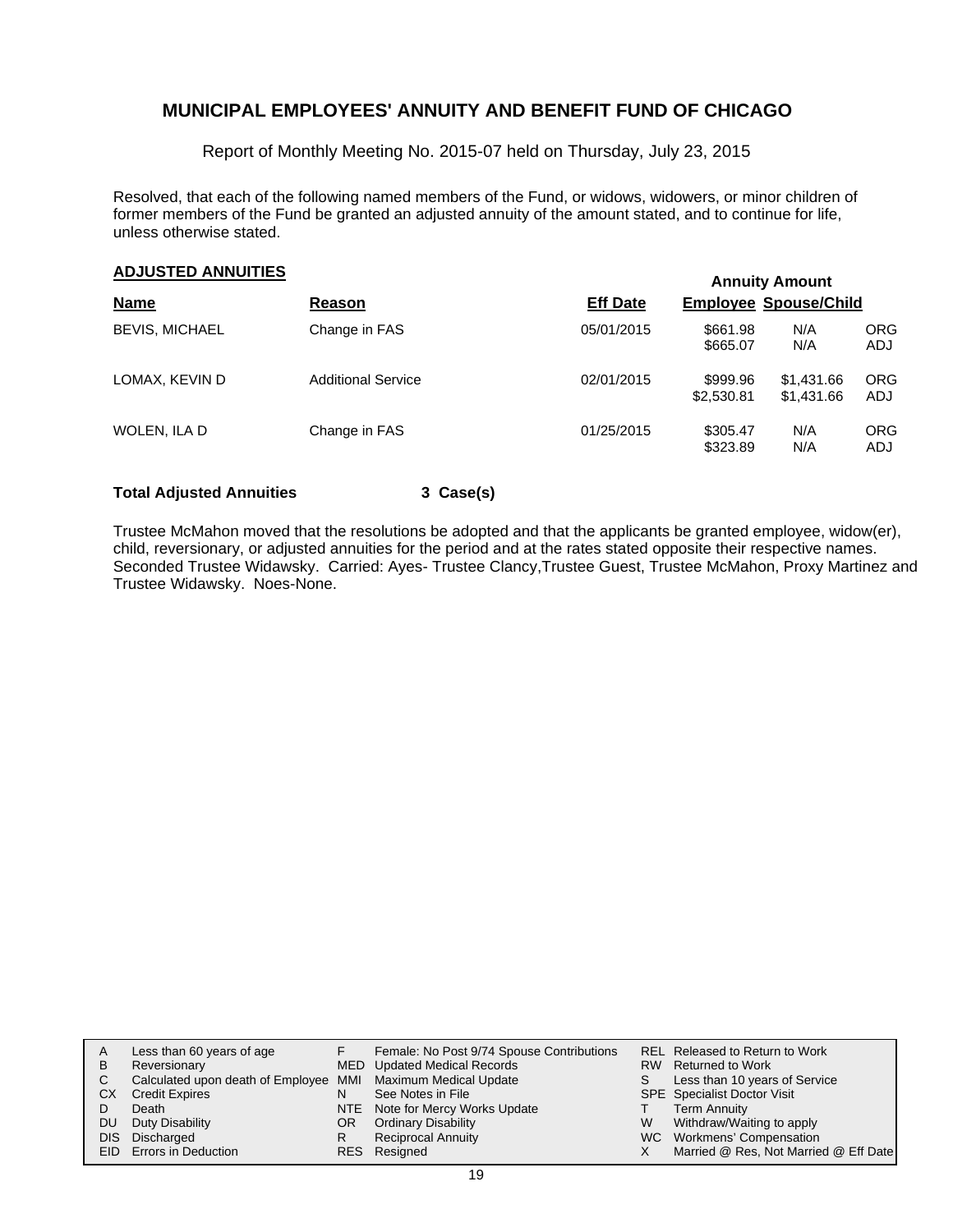Report of Monthly Meeting No. 2015-07 held on Thursday, July 23, 2015

Resolved that the annuities of the following named annuitants of the Fund be suspended.

#### **SUSPENDED ANNUITIES**

|        | <u>Name</u>                                       | <b>Reason</b>  |                                                          |     | <b>Annuity Amount</b>                                            |
|--------|---------------------------------------------------|----------------|----------------------------------------------------------|-----|------------------------------------------------------------------|
|        | ABDUR-RABB, LATEEFAH                              | PVF Project ** |                                                          |     | \$674.97                                                         |
|        | ADAMS, ARTHUR                                     | PVF Project ** |                                                          |     | \$3,216.04                                                       |
|        | AHERN, ANNA                                       | PVF Project ** |                                                          |     | \$1,377.63                                                       |
|        | ALLEN, CLARA                                      | PVF Project ** |                                                          |     | \$966.24                                                         |
|        | ALTEZ, RAUL                                       | PVF Project ** |                                                          |     | \$1,460.72                                                       |
|        | ALTSCHUL, JEANETTE                                | PVF Project ** |                                                          |     | \$2,360.67                                                       |
|        | ANDERSON, EDWARD                                  | PVF Project ** |                                                          |     | \$800.00                                                         |
|        | ANDERSON, EILEEN                                  | PVF Project ** |                                                          |     | \$2,192.95                                                       |
|        | ANDERSON, ISABEL                                  | PVF Project ** |                                                          |     | \$1,690.52                                                       |
|        | ANDERSON, JOHN                                    | PVF Project ** |                                                          |     | \$1,608.30                                                       |
|        | ARCEO, FRANCES                                    | PVF Project ** |                                                          |     | \$938.10                                                         |
|        | ARIAS-O'CONNELL, LEONILA PVF Project **           |                |                                                          |     | \$1,233.79                                                       |
|        | ARNOLD, LUGENIA                                   | PVF Project ** |                                                          |     | \$1,377.63                                                       |
|        | ARNOLD, ODELLE                                    | PVF Project ** |                                                          |     | \$2,261.10                                                       |
|        | <b>ARRINGTON, IRENE</b>                           | PVF Project ** |                                                          |     | \$21.68                                                          |
|        | ATONAL, NOE                                       | PVF Project ** |                                                          |     | \$136.16                                                         |
|        | AVERETT, WILLA MAE                                | PVF Project ** |                                                          |     | \$1,337.50                                                       |
|        | AYELE, HAYELOM                                    | PVF Project ** |                                                          |     | \$3,590.76                                                       |
|        | BAGGETT, JOHN                                     | PVF Project ** |                                                          |     | \$3,406.28                                                       |
|        | <b>BAILEY, CHARLES</b>                            | PVF Project ** |                                                          |     | \$4,008.21                                                       |
|        | BAKER, JEWEL                                      | PVF Project ** |                                                          |     | \$1,788.41                                                       |
|        | <b>BALL, MARCIA</b>                               | PVF Project ** |                                                          |     | \$995.22                                                         |
|        | <b>BARRIOS, ROSARIO</b>                           | PVF Project ** |                                                          |     | \$529.85                                                         |
|        | BASSI, JAMES                                      | PVF Project ** |                                                          |     | \$1,620.34                                                       |
|        | BATTLE, PERRY                                     | PVF Project ** |                                                          |     | \$2,772.91                                                       |
|        | BEASLEY, DARRYL                                   | PVF Project ** |                                                          |     | \$996.63                                                         |
|        | BELL, LINDA                                       | PVF Project ** |                                                          |     | \$1,193.64                                                       |
|        | BELTRAN, CARMEN                                   | PVF Project ** |                                                          |     | \$1,941.42                                                       |
|        | BERRIOS, VIDALINA                                 | PVF Project ** |                                                          |     | \$938.10                                                         |
|        | <b>BERTUCCI, PATRICIA</b>                         | PVF Project ** |                                                          |     | \$6,064.67                                                       |
|        | <b>BILLINGS, DELORES</b>                          | PVF Project ** |                                                          |     | \$1,377.63                                                       |
|        | BLOW, BETTY                                       | PVF Project ** |                                                          |     | \$1,337.50                                                       |
|        | BOBO, LOUIS                                       | PVF Project ** |                                                          |     | \$1,986.47                                                       |
|        | BOONE, JOHNNIE                                    | PVF Project ** |                                                          |     | \$910.78                                                         |
|        | BOURNE, MARY                                      | PVF Project ** |                                                          |     | \$938.10                                                         |
|        | <b>BOWEN, CHARLES</b>                             | PVF Project ** |                                                          |     | \$4,576.76                                                       |
|        | <b>BOWLING, WILLIE</b>                            | PVF Project ** |                                                          |     | \$2,478.31                                                       |
|        | <b>BRANCH, MARY</b>                               | PVF Project ** |                                                          |     | \$1,377.63                                                       |
| A      | Less than 60 years of age                         | F<br>MED       | Female: No Post 9/74 Spouse Contributions                | RW. | <b>REL Released to Return to Work</b><br><b>Returned to Work</b> |
| В<br>С | Reversionary<br>Calculated upon death of Employee | MMI            | <b>Updated Medical Records</b><br>Maximum Medical Update | S   | Less than 10 years of Service                                    |
| СX     | <b>Credit Expires</b>                             | N              | See Notes in File                                        |     | SPE Specialist Doctor Visit                                      |
| D      | Death                                             | <b>NTE</b>     | Note for Mercy Works Update                              | T   | <b>Term Annuity</b>                                              |
| DU     | <b>Duty Disability</b>                            | OR.            | <b>Ordinary Disability</b>                               | W   | Withdraw/Waiting to apply                                        |

ary Disability Reciprocal Annuity

Resigned RES

R

Workmens' Compensation

WC X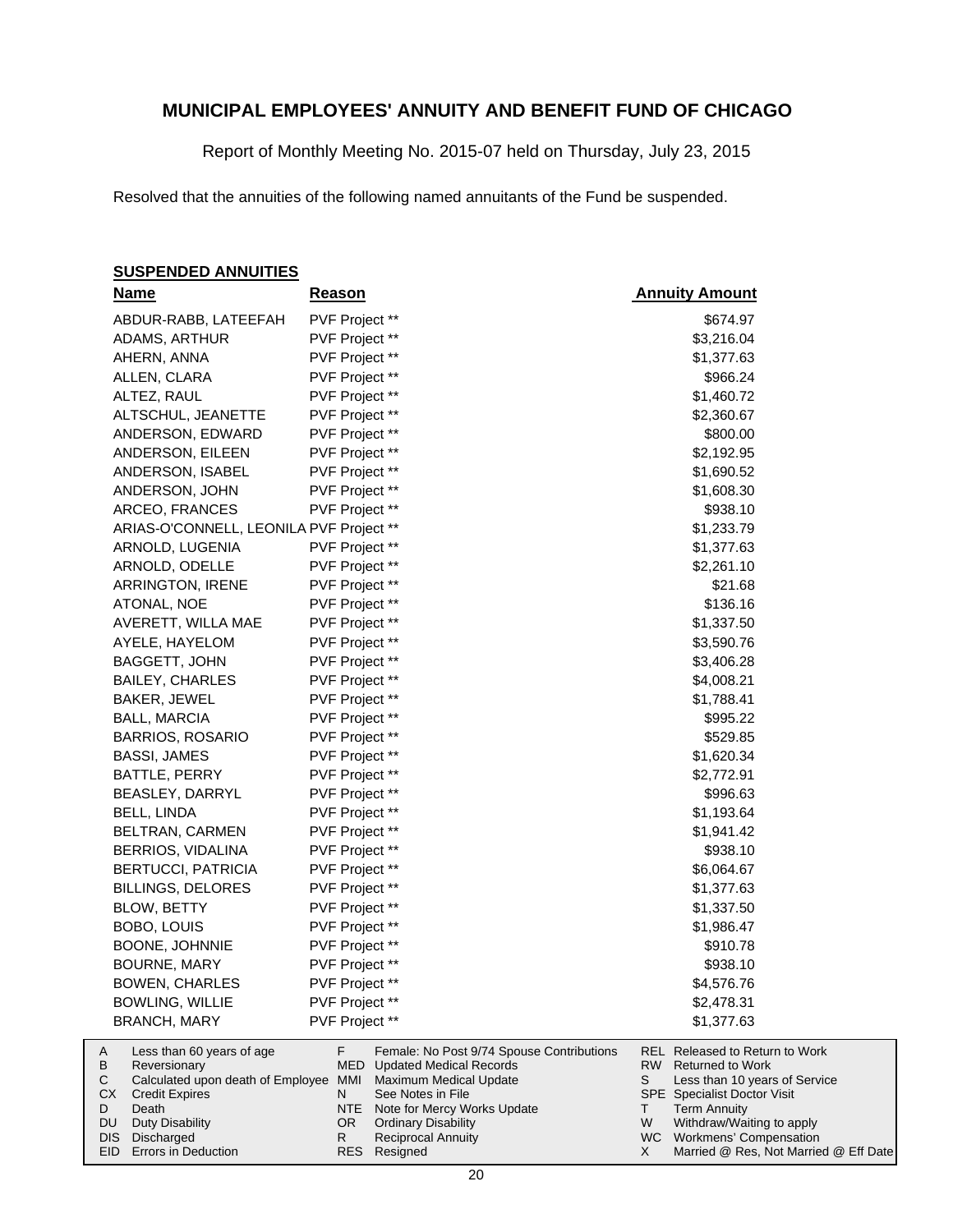Report of Monthly Meeting No. 2015-07 held on Thursday, July 23, 2015

Resolved that the annuities of the following named annuitants of the Fund be suspended.

#### **SUSPENDED ANNUITIES**

Duty Disability DIS Discharged EID Errors in Deduction

DU

|        | <b>Name</b>                                           | <b>Reason</b>  |                                                          |     | <b>Annuity Amount</b>                                            |
|--------|-------------------------------------------------------|----------------|----------------------------------------------------------|-----|------------------------------------------------------------------|
|        | BRASS, LEDELL                                         | PVF Project ** |                                                          |     | \$1,224.00                                                       |
|        | <b>BRENNAN, DENNIS</b>                                | PVF Project ** |                                                          |     | \$985.62                                                         |
|        | <b>BRIGGS, FLORIDA</b>                                | PVF Project ** |                                                          |     | \$1,337.50                                                       |
|        | BROWN, ADALINE                                        | PVF Project ** |                                                          |     | \$1,507.13                                                       |
|        | BROWN, EARLINE                                        | PVF Project ** |                                                          |     | \$1,918.16                                                       |
|        | BROWN, JOHN                                           | PVF Project ** |                                                          |     | \$1,417.87                                                       |
|        | BROWN, LOUISE                                         | PVF Project ** |                                                          |     | \$1,377.63                                                       |
|        | BROWN, OLIVIA                                         | PVF Project ** |                                                          |     | \$2,150.06                                                       |
|        | BRYANT, NAOMI                                         | PVF Project ** |                                                          |     | \$1,767.70                                                       |
|        | <b>BUICK, VIVIAN</b>                                  | PVF Project ** |                                                          |     | \$2,269.49                                                       |
|        | <b>BUIS, CARLOUS</b>                                  | PVF Project ** |                                                          |     | \$2,281.78                                                       |
|        | <b>BUNTON, WILLIAM</b>                                | PVF Project ** |                                                          |     | \$933.73                                                         |
|        | <b>BURKE, BAXTER</b>                                  | PVF Project ** |                                                          |     | \$1,377.63                                                       |
|        | <b>BURTON, NAPOLEAN</b>                               | PVF Project ** |                                                          |     | \$1,028.46                                                       |
|        | <b>BUSCH, WILLARD</b>                                 | PVF Project ** |                                                          |     | \$2,050.10                                                       |
|        | BUSH, SALLY                                           | PVF Project ** |                                                          |     | \$1,295.46                                                       |
|        | BUTLER, DONALD LEE                                    | PVF Project ** |                                                          |     | \$1,659.99                                                       |
|        | CABALLERO, OTHON                                      | PVF Project ** |                                                          |     | \$1,158.24                                                       |
|        | CAMPBELL, MARGARET                                    | PVF Project ** |                                                          |     | \$4,542.71                                                       |
|        | CARRUTHERS, BARBARA                                   | PVF Project ** |                                                          |     | \$3,128.17                                                       |
|        | CARTER, SMITH                                         | PVF Project ** |                                                          |     | \$800.00                                                         |
|        | CASTRO, GRACE                                         | PVF Project ** |                                                          |     | \$800.00                                                         |
|        | CERVANTES, AURORA                                     | PVF Project ** |                                                          |     | \$1,120.13                                                       |
|        | CHANEY, LAMORE                                        | PVF Project ** |                                                          |     | \$100.00                                                         |
|        | CHARAK, SAUL                                          | PVF Project ** |                                                          |     | \$3,354.55                                                       |
|        | CHASE, EARLEAN                                        | PVF Project ** |                                                          |     | \$2,317.34                                                       |
|        | CHHIM, CHARLES                                        | PVF Project ** |                                                          |     | \$4,194.60                                                       |
|        | CHILDS, JAMES                                         | PVF Project ** |                                                          |     | \$1,258.41                                                       |
|        | CLARK, ARMENTHIA                                      | PVF Project ** |                                                          |     | \$1,592.55                                                       |
|        | CLAY, AMY                                             | PVF Project ** |                                                          |     | \$243.32                                                         |
|        | <b>CLAYTOR, TOMMY</b>                                 | PVF Project ** |                                                          |     | \$1,036.87                                                       |
|        | CLEARY, KATHLEEN                                      | PVF Project ** |                                                          |     | \$2,192.24                                                       |
|        | COFFEY, PATRICIA                                      | PVF Project ** |                                                          |     | \$1,848.65                                                       |
|        | COLBERT, STEFAN                                       | PVF Project ** |                                                          |     | \$800.00                                                         |
|        | COLEMAN, CHARLES                                      | PVF Project ** |                                                          |     | \$3,870.49                                                       |
|        | COLEMAN, FREDA                                        | PVF Project ** |                                                          |     | \$1,450.92                                                       |
|        | COLEMAN, LORA                                         | PVF Project ** |                                                          |     | \$159.80                                                         |
|        | COLON, NECTAR                                         | PVF Project ** |                                                          |     | \$104.16                                                         |
| A      | Less than 60 years of age                             | F.<br>MED      | Female: No Post 9/74 Spouse Contributions                | RW. | <b>REL</b> Released to Return to Work<br><b>Returned to Work</b> |
| В<br>С | Reversionary<br>Calculated upon death of Employee MMI |                | <b>Updated Medical Records</b><br>Maximum Medical Update | S   | Less than 10 years of Service                                    |
| СX     | <b>Credit Expires</b>                                 | N              | See Notes in File                                        |     | SPE Specialist Doctor Visit                                      |
| D      | Death                                                 | NTE            | Note for Mercy Works Update                              | T.  | <b>Term Annuity</b>                                              |

NTE Note for Mercy Works Update OR Ordinary Disability R

Reciprocal Annuity Resigned RES

21

Withdraw/Waiting to apply Workmens' Compensation

W WC X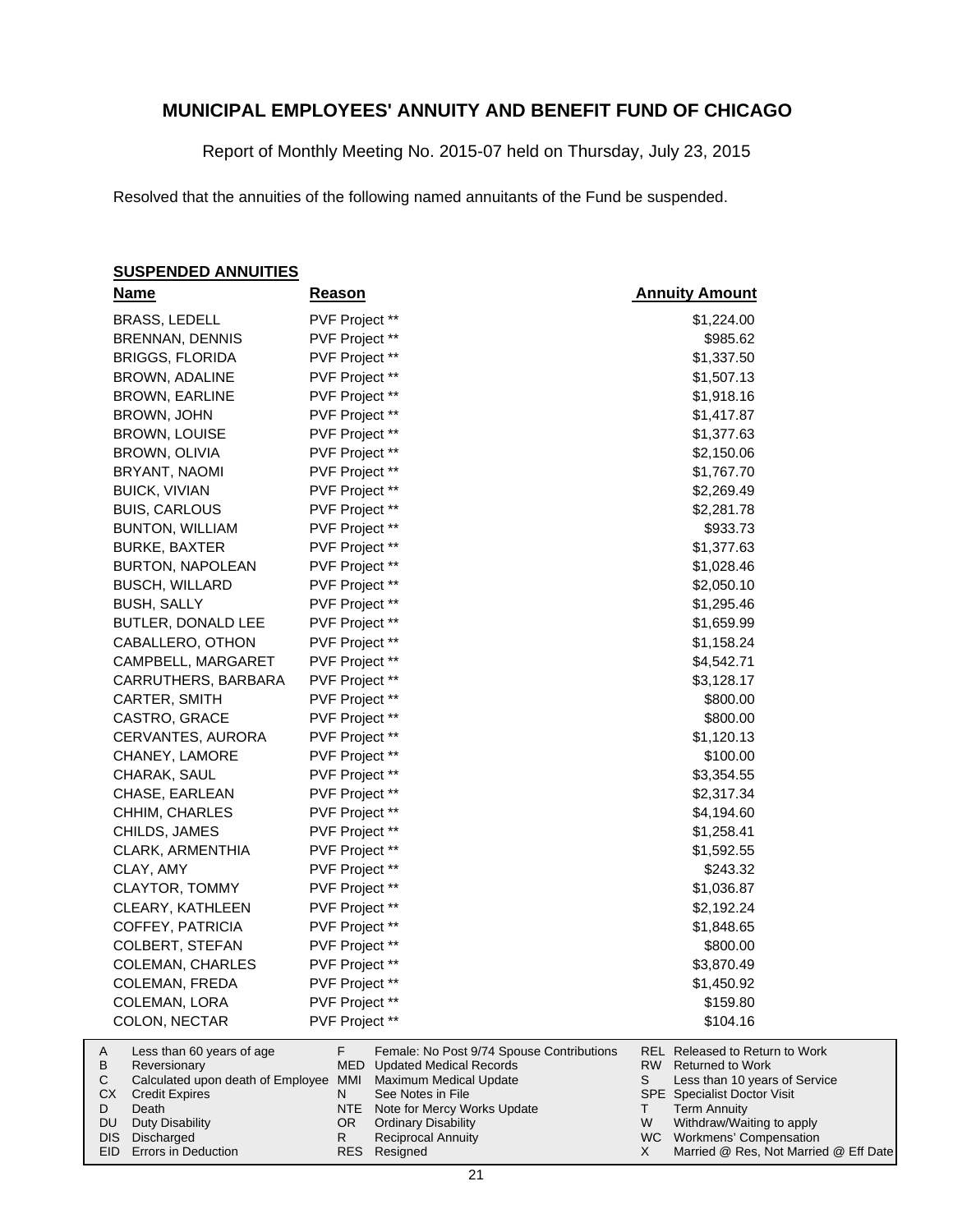Report of Monthly Meeting No. 2015-07 held on Thursday, July 23, 2015

Resolved that the annuities of the following named annuitants of the Fund be suspended.

#### **SUSPENDED ANNUITIES**

| <b>Name</b>                                                 | <b>Reason</b>  |                                                          | <b>Annuity Amount</b>                                                      |
|-------------------------------------------------------------|----------------|----------------------------------------------------------|----------------------------------------------------------------------------|
| CONLEY, EDNA                                                | PVF Project ** |                                                          | \$1,377.63                                                                 |
| CONNOLLY, BRIDGET                                           | PVF Project ** |                                                          | \$1,825.09                                                                 |
| CONRAD, AGNES                                               | PVF Project ** |                                                          | \$399.24                                                                   |
| CONWAY, MARY                                                | PVF Project ** |                                                          | \$4,624.86                                                                 |
| COOK, ALBERT                                                | PVF Project ** |                                                          | \$2,535.57                                                                 |
| <b>CORNELIOUS, MARY</b>                                     | PVF Project ** |                                                          | \$1,053.68                                                                 |
| CORNELL, HENRIETTA                                          | PVF Project ** |                                                          | \$1,567.80                                                                 |
| COX, SHARON                                                 | PVF Project ** |                                                          | \$2,585.21                                                                 |
| COZZIE, TERRENCE                                            | PVF Project ** |                                                          | \$6,555.02                                                                 |
| CRAWLEY, SARAH                                              | PVF Project ** |                                                          | \$1,460.24                                                                 |
| CROSSLEY, HELEN                                             | PVF Project ** |                                                          | \$4,495.26                                                                 |
| CROSWELL, JULIA                                             | PVF Project ** |                                                          | \$1,509.14                                                                 |
| CROT, VERONICA                                              | PVF Project ** |                                                          | \$2,667.84                                                                 |
| CRUMMIE, MARSHALL                                           | PVF Project ** |                                                          | \$1,377.63                                                                 |
| CRUZ, ELIA                                                  | PVF Project ** |                                                          | \$214.35                                                                   |
| CRUZ, ESTEFANIA                                             | PVF Project ** |                                                          | \$800.00                                                                   |
| <b>CURRY, FREDERIC</b>                                      | PVF Project ** |                                                          | \$3,164.80                                                                 |
| CUTAIA, ANN                                                 | PVF Project ** |                                                          | \$1,692.48                                                                 |
| DANCY, SHARON                                               | PVF Project ** |                                                          | \$3,137.91                                                                 |
| DAWSON, ANNIE BELL                                          | PVF Project ** |                                                          | \$800.00                                                                   |
| DAY, JUANITA                                                | PVF Project ** |                                                          | \$1,377.63                                                                 |
| DEAL, EDDIE                                                 | PVF Project ** |                                                          | \$2,644.70                                                                 |
| DEGLIN, MARTIN                                              | PVF Project ** |                                                          | \$5,386.30                                                                 |
| DELGADO, MARGARET                                           | PVF Project ** |                                                          | \$850.00                                                                   |
| DENSLEY, BRENDA                                             | PVF Project ** |                                                          | \$3,719.82                                                                 |
| DICKERSON, IRMA                                             | PVF Project ** |                                                          | \$1,377.63                                                                 |
| DILLON, MARY ELLA                                           | PVF Project ** |                                                          | \$1,973.98                                                                 |
| DIMATOS, EKATERINI                                          | PVF Project ** |                                                          | \$1,025.08                                                                 |
| DIMAURO, BARBARA                                            | PVF Project ** |                                                          | \$2,413.72                                                                 |
| DIXON, ARENGE                                               | PVF Project ** |                                                          | \$2,099.33                                                                 |
| DIXON, CONSTANCE                                            | PVF Project ** |                                                          | \$1,837.42                                                                 |
| DOLLARS, JOSEPH                                             | PVF Project ** |                                                          | \$1,964.32                                                                 |
| DOMASHEVSKY,                                                | PVF Project ** |                                                          | \$2,687.79                                                                 |
| KATHERINE                                                   |                |                                                          |                                                                            |
| DONAHUE, MARGARET                                           | PVF Project ** |                                                          | \$1,377.63                                                                 |
| DONNERSBERGER, EILEEN PVF Project **                        |                |                                                          | \$5,315.99                                                                 |
| DORBIN, CHRISTINE                                           | PVF Project ** |                                                          | \$1,153.73                                                                 |
| DORTCH, DORA                                                | PVF Project ** |                                                          | \$1,585.76                                                                 |
| Less than 60 years of age<br>A                              | F.             | Female: No Post 9/74 Spouse Contributions                | <b>REL Released to Return to Work</b>                                      |
| В<br>Reversionary<br>Calculated upon death of Employee<br>С | MED<br>MMI     | <b>Updated Medical Records</b><br>Maximum Medical Update | <b>RW</b><br><b>Returned to Work</b><br>Less than 10 years of Service<br>S |
| CX<br><b>Credit Expires</b>                                 | N              | See Notes in File                                        | <b>SPE</b> Specialist Doctor Visit                                         |

- Death Duty Disability DIS Discharged OR Ordinary Disability NTE R
- EID Errors in Deduction

D DU

Note for Mercy Works Update

Reciprocal Annuity

Resigned RES

Term Annuity

T W X

Withdraw/Waiting to apply WC Workmens' Compensation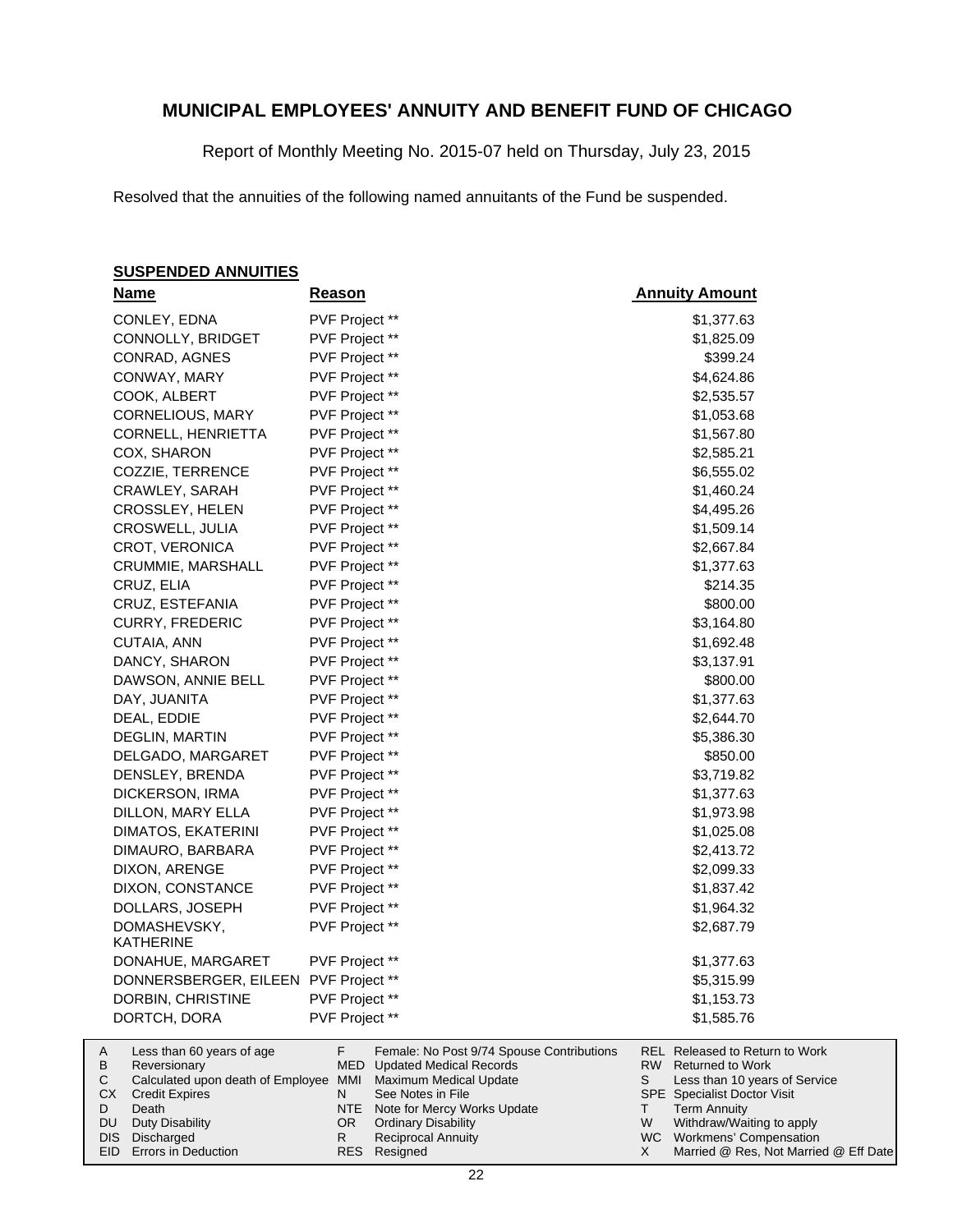Report of Monthly Meeting No. 2015-07 held on Thursday, July 23, 2015

Resolved that the annuities of the following named annuitants of the Fund be suspended.

#### **SUSPENDED ANNUITIES**

| <b>Name</b>                                         | <b>Reason</b>                                                                            | <b>Annuity Amount</b>                                                   |
|-----------------------------------------------------|------------------------------------------------------------------------------------------|-------------------------------------------------------------------------|
| DRAGONETTE, HELEN                                   | PVF Project **                                                                           | \$1,377.63                                                              |
| DUBIEL, EDWARD                                      | PVF Project **                                                                           | \$4,276.90                                                              |
| DUFFY, FRANCES                                      | PVF Project **                                                                           | \$1,102.83                                                              |
| DURKIN, THOMAS                                      | PVF Project **                                                                           | \$671.85                                                                |
| EALY, JOSEPHINE                                     | PVF Project **                                                                           | \$2,626.70                                                              |
| EARLEY, ROY                                         | PVF Project **                                                                           | \$5,779.66                                                              |
| EARLEY, SANDRA                                      | PVF Project **                                                                           | \$800.00                                                                |
| EATMON, EARLSINE                                    | PVF Project **                                                                           | \$1,523.59                                                              |
| EDWARDS, LILLA                                      | PVF Project **                                                                           | \$2,827.78                                                              |
| EDWARDS, PRISCILLA                                  | PVF Project **                                                                           | \$4,622.20                                                              |
| EGAN, MARY PATRICIA                                 | PVF Project **                                                                           | \$800.00                                                                |
| EHARDT, RANDALL                                     | PVF Project **                                                                           | \$5,256.86                                                              |
| ELDRIDGE, ELIZABETH                                 | PVF Project **                                                                           | \$1,377.63                                                              |
| ENGLERTH, RICHARD                                   | PVF Project **                                                                           | \$4,948.45                                                              |
| EPPS, ELMARIE                                       | PVF Project **                                                                           | \$3,606.03                                                              |
| ESCAMILLA, ESTEBAN                                  | PVF Project **                                                                           | \$800.00                                                                |
| EVANS, JOHN                                         | PVF Project **                                                                           | \$5,973.06                                                              |
| FAGGINS, JOAN                                       | PVF Project **                                                                           | \$2,927.36                                                              |
| FARINA, CHARLES                                     | PVF Project **                                                                           | \$3,580.43                                                              |
| FENNERTY, JOHN                                      | PVF Project **                                                                           | \$5,814.91                                                              |
| FERRELL, MARJORIE                                   | PVF Project **                                                                           | \$2,393.05                                                              |
| FERRILL, WENDELL                                    | PVF Project **                                                                           | \$3,891.09                                                              |
| FIELDS, ELOISE                                      | PVF Project **                                                                           | \$2,249.05                                                              |
| FIELDS, GLORIA                                      | PVF Project **                                                                           | \$2,377.75                                                              |
| <b>FIGGERS, HENRY</b>                               | PVF Project **                                                                           | \$1,087.51                                                              |
| FINLEY, WILBERT                                     | PVF Project **                                                                           | \$1,731.28                                                              |
| FISCHER, WAYNE                                      | PVF Project **                                                                           | \$4,343.66                                                              |
| FLENAUGH, SARAH                                     | PVF Project **                                                                           | \$2,480.79                                                              |
| FORCUCCI, ROSEMARY                                  | PVF Project **                                                                           | \$800.00                                                                |
| FORD, GREGORY                                       | PVF Project **                                                                           | \$4,645.05                                                              |
| FORD, HENRY                                         | PVF Project **                                                                           | \$4,599.97                                                              |
| FOSTER, ELIZABETH                                   | PVF Project **                                                                           | \$1,883.78                                                              |
| FRAGA, TERESA                                       | PVF Project **                                                                           | \$828.17                                                                |
| FRANCIS, MILDRED                                    | PVF Project **                                                                           | \$1,527.84                                                              |
| <b>FRANCIS, RUDOLPH</b>                             | PVF Project **                                                                           | \$534.03                                                                |
| FREEMAN, MILDRED                                    | PVF Project **                                                                           | \$800.00                                                                |
| FUENTES, DIANA                                      | PVF Project **                                                                           | \$2,849.45                                                              |
| FULTON, JOANN                                       | PVF Project **                                                                           | \$148.33                                                                |
| Α<br>Less than 60 years of age<br>в<br>Reversionary | F.<br>Female: No Post 9/74 Spouse Contributions<br>MED<br><b>Updated Medical Records</b> | <b>REL Released to Return to Work</b><br>RW.<br><b>Returned to Work</b> |
| С<br>Calculated upon death of Employee MMI          | <b>Maximum Medical Update</b>                                                            | S<br>Less than 10 years of Service                                      |
| СX<br><b>Credit Expires</b>                         | N<br>See Notes in File                                                                   | <b>SPE</b> Specialist Doctor Visit                                      |

Note for Mercy Works Update Ordinary Disability NTE OR

Resigned RES

R

Reciprocal Annuity

Duty Disability DIS Discharged EID Errors in Deduction

Death

D DU

Term Annuity

T W WC X

Withdraw/Waiting to apply Workmens' Compensation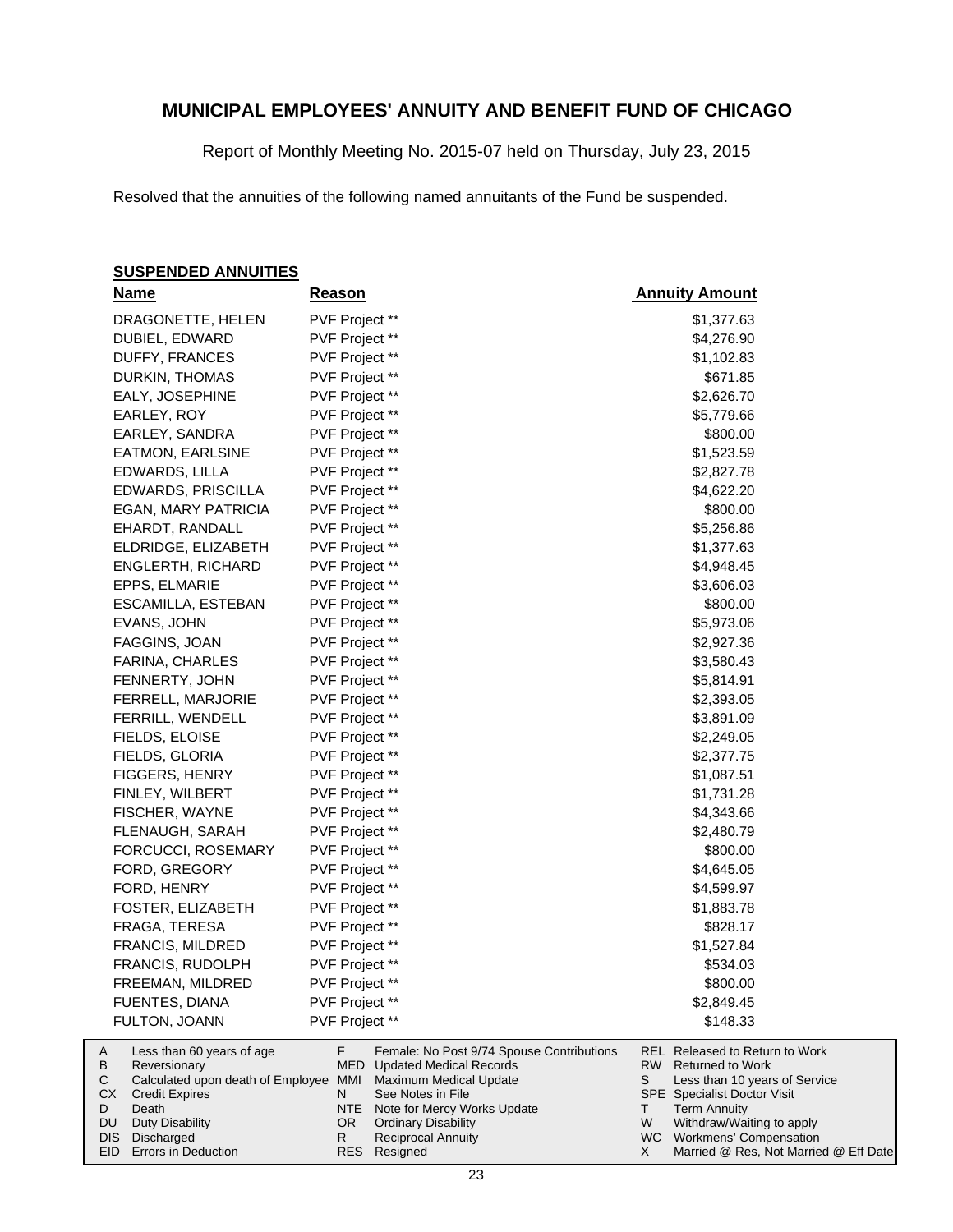Report of Monthly Meeting No. 2015-07 held on Thursday, July 23, 2015

Resolved that the annuities of the following named annuitants of the Fund be suspended.

#### **SUSPENDED ANNUITIES**

|        | <u>Name</u>                                           | <u>Reason</u>                                                                            | <b>Annuity Amount</b>                                                  |
|--------|-------------------------------------------------------|------------------------------------------------------------------------------------------|------------------------------------------------------------------------|
|        | GALLEGOS, R D                                         | PVF Project **                                                                           | \$307.36                                                               |
|        | <b>GARCIA, SANTA</b>                                  | PVF Project **                                                                           | \$1,337.50                                                             |
|        | <b>GARRISON, PATRICK</b>                              | PVF Project **                                                                           | \$2,054.40                                                             |
|        | GARY, BEN                                             | PVF Project **                                                                           | \$1,886.31                                                             |
|        | GHANAYEM, YASMEN                                      | PVF Project **                                                                           | \$1,337.50                                                             |
|        | GHULAM, FAREED                                        | PVF Project **                                                                           | \$2,924.91                                                             |
|        | GIBSON, KATHLEEN                                      | PVF Project **                                                                           | \$547.85                                                               |
|        | GILLIAM, RUTH                                         | PVF Project **                                                                           | \$800.00                                                               |
|        | GILMACK, THERESE                                      | PVF Project **                                                                           | \$1,384.97                                                             |
|        | GILMORE, HELEN                                        | PVF Project **                                                                           | \$1,256.50                                                             |
|        | GINSBURG, ANDREA                                      | PVF Project **                                                                           | \$873.00                                                               |
|        | <b>GLEASON, JEANETTE</b>                              | PVF Project **                                                                           | \$2,257.23                                                             |
|        | GODWIN, CHARLENE                                      | PVF Project **                                                                           | \$3,489.75                                                             |
|        | GOMEZ, DELIA                                          | PVF Project **                                                                           | \$1,509.88                                                             |
|        | GONZALEZ, ANGEL                                       | PVF Project **                                                                           | \$178.20                                                               |
|        | GONZALEZ, HELEN                                       | PVF Project **                                                                           | \$3,770.99                                                             |
|        | GOODMAN, ROBERT                                       | PVF Project **                                                                           | \$1,260.72                                                             |
|        | GORDON, LAURA                                         | PVF Project **                                                                           | \$1,938.81                                                             |
|        | GORDON, SHEILA                                        | PVF Project **                                                                           | \$3,666.58                                                             |
|        | GRAHAM, ADAM                                          | PVF Project **                                                                           | \$4,226.37                                                             |
|        | GRANGER, WYNETTA                                      | PVF Project **                                                                           | \$4,960.88                                                             |
|        | GRAY, WALTER                                          | PVF Project **                                                                           | \$1,997.61                                                             |
|        | <b>GREEN, CHARLES</b>                                 | PVF Project **                                                                           | \$972.15                                                               |
|        | <b>GREEN, RICHARD</b>                                 | PVF Project **                                                                           | \$622.36                                                               |
|        | GREGORY, RUTH                                         | PVF Project **                                                                           | \$1,377.63                                                             |
|        | GRIGGS, RUTHIE                                        | PVF Project **                                                                           | \$1,377.63                                                             |
|        | GRIMMAGE, KATIE                                       | PVF Project **                                                                           | \$1,224.00                                                             |
|        | GUERRERO, LUPE                                        | PVF Project **                                                                           | \$910.78                                                               |
|        | GUIDER, LILLIAN                                       | PVF Project **                                                                           | \$1,377.63                                                             |
|        | HALBERT, L                                            | PVF Project **                                                                           | \$1,153.73                                                             |
|        | HALBERT, MELVA                                        | PVF Project **                                                                           | \$2,404.19                                                             |
|        | HALL, ANNIE                                           | PVF Project **                                                                           | \$801.21                                                               |
|        | HALLIBURTON, FANNIE                                   | PVF Project **                                                                           | \$2,447.91                                                             |
|        | HAMMOND, CAREY                                        | PVF Project **                                                                           | \$1,649.36                                                             |
|        | HANDY, CECELIA                                        | PVF Project **                                                                           | \$537.54                                                               |
|        | HARNEY, PATRICK                                       | PVF Project **                                                                           | \$6,402.23                                                             |
|        | HARRELL, JAMES                                        | PVF Project **                                                                           | \$2,492.15                                                             |
|        | HARRIS, GLADYS                                        | PVF Project **                                                                           | \$800.00                                                               |
| A<br>В | Less than 60 years of age                             | F.<br>Female: No Post 9/74 Spouse Contributions<br>MED<br><b>Updated Medical Records</b> | REL Released to Return to Work<br><b>RW</b><br><b>Returned to Work</b> |
| С      | Reversionary<br>Calculated upon death of Employee MMI | Maximum Medical Update                                                                   | S<br>Less than 10 years of Service                                     |
|        | СX<br><b>Credit Expires</b>                           | N<br>See Notes in File                                                                   | <b>SPE</b> Specialist Doctor Visit                                     |

- Note for Mercy Works Update Ordinary Disability NTE OR
	- Reciprocal Annuity

Resigned RES

R

Death

D DU

Term Annuity

T W WC X

Withdraw/Waiting to apply Workmens' Compensation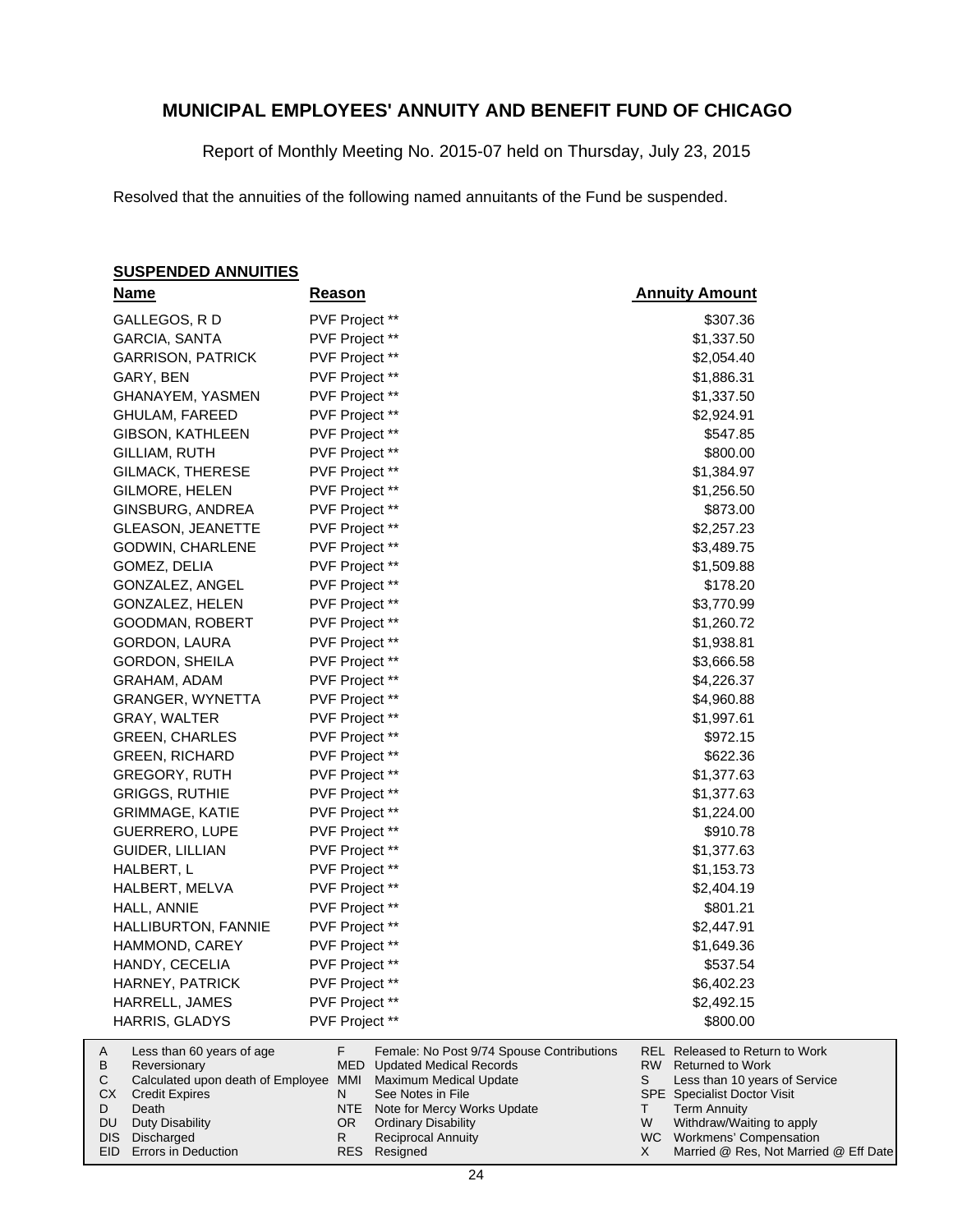Report of Monthly Meeting No. 2015-07 held on Thursday, July 23, 2015

Resolved that the annuities of the following named annuitants of the Fund be suspended.

#### **SUSPENDED ANNUITIES**

| <u>Name</u>                                         | <b>Reason</b>  |                                                                                 | <b>Annuity Amount</b>                                        |
|-----------------------------------------------------|----------------|---------------------------------------------------------------------------------|--------------------------------------------------------------|
| HARRIS, WILLIE MAE                                  | PVF Project ** |                                                                                 | \$2,007.41                                                   |
| <b>HARRISON, LANCE</b>                              | PVF Project ** |                                                                                 | \$4,635.33                                                   |
| HART, MACK                                          | PVF Project ** |                                                                                 | \$1,218.69                                                   |
| HARTE, SHARYL                                       | PVF Project ** |                                                                                 | \$1,690.48                                                   |
| HARTT, CHARLES                                      | PVF Project ** |                                                                                 | \$2,689.27                                                   |
| HATLEY, LEXIA                                       | PVF Project ** |                                                                                 | \$1,377.63                                                   |
| HAWKINS, JERRY                                      | PVF Project ** |                                                                                 | \$1,583.74                                                   |
| HAWKINS, LEAMON                                     | PVF Project ** |                                                                                 | \$5,014.12                                                   |
| HEARD, MYRA                                         | PVF Project ** |                                                                                 | \$2,255.16                                                   |
| <b>HENDERSON, LOUISE</b>                            | PVF Project ** |                                                                                 | \$1,657.84                                                   |
| HERKEL, LEAH                                        | PVF Project ** |                                                                                 | \$2,800.85                                                   |
| HERRERA, SILVIA                                     | PVF Project ** |                                                                                 | \$1,021.41                                                   |
| HILL, JEAN                                          | PVF Project ** |                                                                                 | \$1,487.00                                                   |
| HILL, JO THELMA                                     | PVF Project ** |                                                                                 | \$1,715.33                                                   |
| HILL, JOHNNIE                                       | PVF Project ** |                                                                                 | \$1,775.39                                                   |
| HINTON, JOHNIE                                      | PVF Project ** |                                                                                 | \$2,004.26                                                   |
| HOBBS, EVELYN                                       | PVF Project ** |                                                                                 | \$1,543.74                                                   |
| HOCKETT, DOLORES                                    | PVF Project ** |                                                                                 | \$858.50                                                     |
| HOLLIDAY, CELESTINE                                 | PVF Project ** |                                                                                 | \$153.15                                                     |
| HOLLOWAY, RENEE                                     | PVF Project ** |                                                                                 | \$3,220.00                                                   |
| HOLT, RUTH                                          | PVF Project ** |                                                                                 | \$1,044.79                                                   |
| <b>HOPKINS, MEL</b>                                 | PVF Project ** |                                                                                 | \$4,244.86                                                   |
| HORWITZ, MARSHALL                                   | PVF Project ** |                                                                                 | \$6,583.16                                                   |
| HUDSON, MAUDREE                                     | PVF Project ** |                                                                                 | \$1,365.11                                                   |
| HUESTON, DIANE                                      | PVF Project ** |                                                                                 | \$2,097.97                                                   |
| HUGHES, AREATHA                                     | PVF Project ** |                                                                                 | \$850.00                                                     |
| HUGHES, CAROL                                       | PVF Project ** |                                                                                 | \$2,169.89                                                   |
| HUTCHERSON, LAWRENCE                                | PVF Project ** |                                                                                 | \$348.18                                                     |
| <b>IGLOW, ANNABELLE</b>                             | PVF Project ** |                                                                                 | \$3,159.99                                                   |
| <b>ISBELL, ANN</b>                                  | PVF Project ** |                                                                                 | \$1,377.63                                                   |
| JACKSON, MARY                                       | PVF Project ** |                                                                                 | \$2,050.85                                                   |
| <b>JACKSON, MINNIE</b>                              | PVF Project ** |                                                                                 | \$261.20                                                     |
| JAMES, ALPHA                                        | PVF Project ** |                                                                                 | \$1,120.13                                                   |
| JAMICICH, MARGARET                                  | PVF Project ** |                                                                                 | \$800.00                                                     |
| JARNUTOWSKI, ELAINE                                 | PVF Project ** |                                                                                 | \$1,685.77                                                   |
| JEDLOWSKI, JUDITH                                   | PVF Project ** |                                                                                 | \$3,925.81                                                   |
| JENKINS, ROGER                                      | PVF Project ** |                                                                                 | \$800.00                                                     |
| JENSEN, TONI                                        | PVF Project ** |                                                                                 | \$2,040.62                                                   |
| Less than 60 years of age<br>A<br>В<br>Reversionary | F              | Female: No Post 9/74 Spouse Contributions<br><b>MED</b> Updated Medical Records | <b>REL</b> Released to Return to Work<br>RW Returned to Work |
| Calculated upon death of Employee<br>С              | MMI            | Maximum Medical Update                                                          | s<br>Less than 10 years of Service                           |
| CХ<br><b>Credit Expires</b>                         | N              | See Notes in File                                                               | <b>SPE</b> Specialist Doctor Visit                           |
| D<br>Death<br>Duty Disability<br>DU                 | NTE<br>OR.     | Note for Mercy Works Update<br><b>Ordinary Disability</b>                       | <b>Term Annuity</b><br>Τ<br>W<br>Withdraw/Waiting to apply   |
| Discharged<br>DIS I                                 | R.             | <b>Reciprocal Annuity</b>                                                       | WC Workmens' Compensation                                    |

DIS Discharged EID Errors in Deduction WC X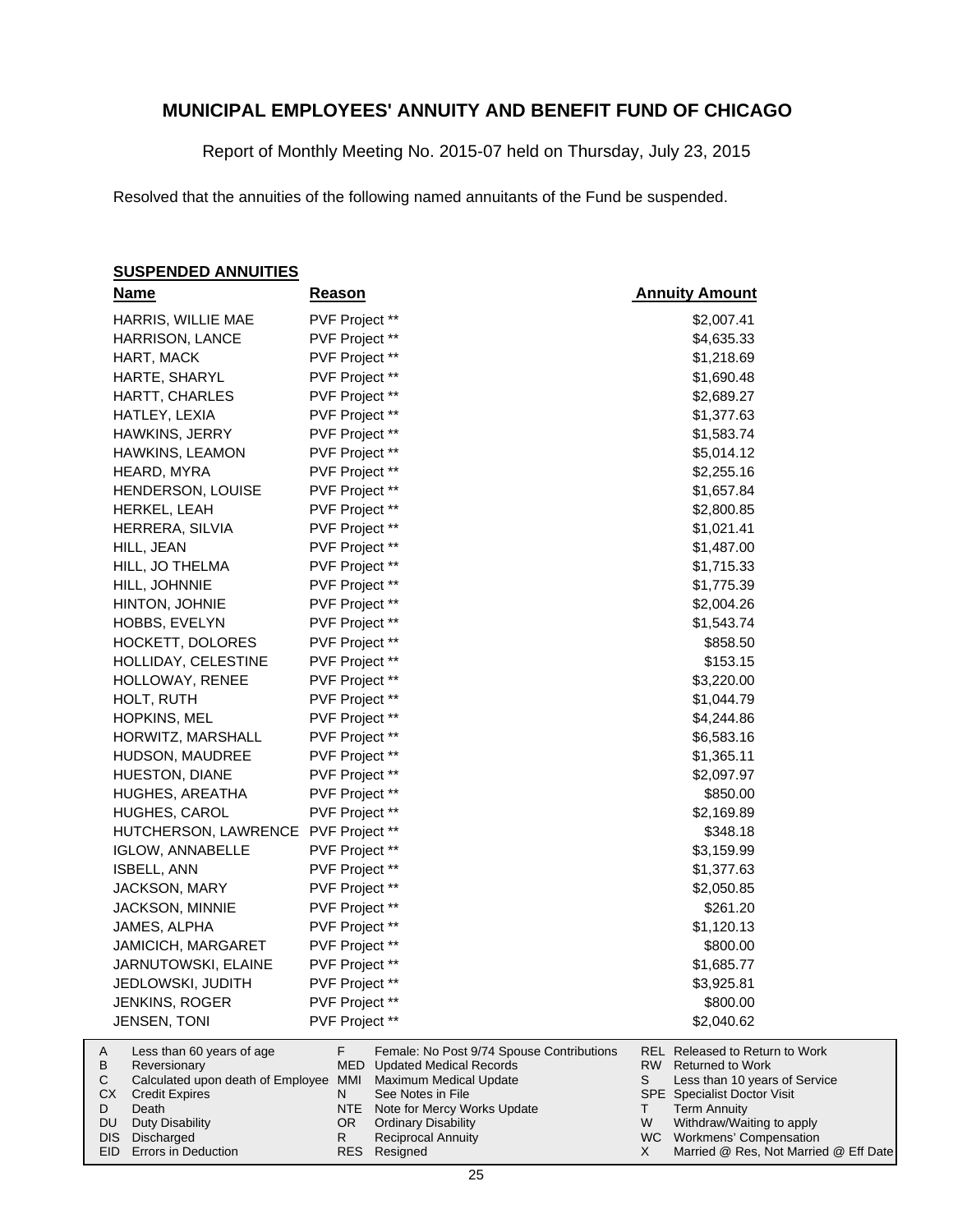Report of Monthly Meeting No. 2015-07 held on Thursday, July 23, 2015

Resolved that the annuities of the following named annuitants of the Fund be suspended.

#### **SUSPENDED ANNUITIES**

|         | <b>Name</b>                                                | Reason         |                                                                             |         | <b>Annuity Amount</b>                                            |
|---------|------------------------------------------------------------|----------------|-----------------------------------------------------------------------------|---------|------------------------------------------------------------------|
|         | JOHNSON, BETTY                                             | PVF Project ** |                                                                             |         | \$1,298.55                                                       |
|         | JOHNSON, CLIFFORD                                          | PVF Project ** |                                                                             |         | \$1,774.45                                                       |
|         | JOHNSON, FLORENCE                                          | PVF Project ** |                                                                             |         | \$800.00                                                         |
|         | JOHNSON, JEANETTE                                          | PVF Project ** |                                                                             |         | \$2,750.74                                                       |
|         | JOHNSON, LORETTA                                           | PVF Project ** |                                                                             |         | \$2,598.81                                                       |
|         | JOHNSON, SANDRA                                            | PVF Project ** |                                                                             |         | \$2,061.08                                                       |
|         | JOHNSON, SANDRA                                            | PVF Project ** |                                                                             |         | \$100.00                                                         |
|         | JONES COOPER, HELEN                                        | PVF Project ** |                                                                             |         | \$4,215.45                                                       |
|         | JONES, CURTIS                                              | PVF Project ** |                                                                             |         | \$800.00                                                         |
|         | JONES, JOSEPHINE                                           | PVF Project ** |                                                                             |         | \$1,120.13                                                       |
|         | JONES, ROBERT                                              | PVF Project ** |                                                                             |         | \$3,921.99                                                       |
|         | JONES, SIMON                                               | PVF Project ** |                                                                             |         | \$2,527.53                                                       |
|         | JONES, SUSIE                                               | PVF Project ** |                                                                             |         | \$800.00                                                         |
|         | JONES, VINCENT                                             | PVF Project ** |                                                                             |         | \$4,872.52                                                       |
|         | JORDAN, GWENDOLYN                                          | PVF Project ** |                                                                             |         | \$4,286.53                                                       |
|         | JOYCE, NORA                                                | PVF Project ** |                                                                             |         | \$800.00                                                         |
|         | JOYCE, THOMAS                                              | PVF Project ** |                                                                             |         | \$1,336.13                                                       |
|         | JUDGE, VALENTINE                                           | PVF Project ** |                                                                             |         | \$1,851.52                                                       |
|         | KALBLE, GREGORY                                            | PVF Project ** |                                                                             |         | \$2,182.00                                                       |
|         | KARAGIANNIS, POLY                                          | PVF Project ** |                                                                             |         | \$1,055.83                                                       |
|         | KARDA, MICHELLE                                            | PVF Project ** |                                                                             |         | \$800.00                                                         |
|         | KENT, THELMA                                               | PVF Project ** |                                                                             |         | \$966.24                                                         |
|         | <b>KETCHUM, MARIE</b>                                      | PVF Project ** |                                                                             |         | \$1,354.02                                                       |
|         | KING, LINDA                                                | PVF Project ** |                                                                             |         | \$4,240.48                                                       |
|         | KING, PEARL                                                | PVF Project ** |                                                                             |         | \$2,046.35                                                       |
|         | KIRK, CLARA                                                | PVF Project ** |                                                                             |         | \$1,643.06                                                       |
|         | KIRKLAND, LORETTA                                          | PVF Project ** |                                                                             |         | \$439.06                                                         |
|         | KIRKSEY, CATO                                              | PVF Project ** |                                                                             |         | \$3,626.80                                                       |
|         | KLEINSCHMIDT, GERARD                                       | PVF Project ** |                                                                             |         | \$4,649.19                                                       |
|         | KOLL, MARYANNE                                             | PVF Project ** |                                                                             |         | \$4,694.48                                                       |
|         | KOTLARSKI, THOMAS                                          | PVF Project ** |                                                                             |         | \$680.19                                                         |
|         | KOZLOWSKI, GERTRUDE                                        | PVF Project ** |                                                                             |         | \$1,377.63                                                       |
|         | <b>KRANZ, RICHARD</b>                                      | PVF Project ** |                                                                             |         | \$4,614.96                                                       |
|         | <b>KROL, EDWARD</b>                                        | PVF Project ** |                                                                             |         | \$938.10                                                         |
|         | KUKURUZA, BOHDAN                                           | PVF Project ** |                                                                             |         | \$1,460.80                                                       |
|         | LAGRONE, BOOKER                                            | PVF Project ** |                                                                             |         | \$800.00                                                         |
|         | LAMBERT, VALERIA                                           | PVF Project ** |                                                                             |         | \$1,978.03                                                       |
|         | LANE, MARILYNNE                                            | PVF Project ** |                                                                             |         | \$1,845.07                                                       |
| A<br>В  | Less than 60 years of age<br>Reversionary                  | F.<br>MED      | Female: No Post 9/74 Spouse Contributions<br><b>Updated Medical Records</b> | RW<br>S | <b>REL</b> Released to Return to Work<br><b>Returned to Work</b> |
| С<br>СX | Calculated upon death of Employee<br><b>Credit Expires</b> | MMI<br>N       | Maximum Medical Update<br>See Notes in File                                 |         | Less than 10 years of Service<br>SPE Specialist Doctor Visit     |
| D       | Death                                                      | NTE            | Note for Mercy Works Update                                                 | T       | <b>Term Annuity</b>                                              |
| DU      | <b>Duty Disability</b>                                     | OR.            | <b>Ordinary Disability</b>                                                  | W       | Withdraw/Waiting to apply                                        |

Ordinary Disability Reciprocal Annuity

Resigned RES

R

DIS Discharged

WC Workmens' Compensation

X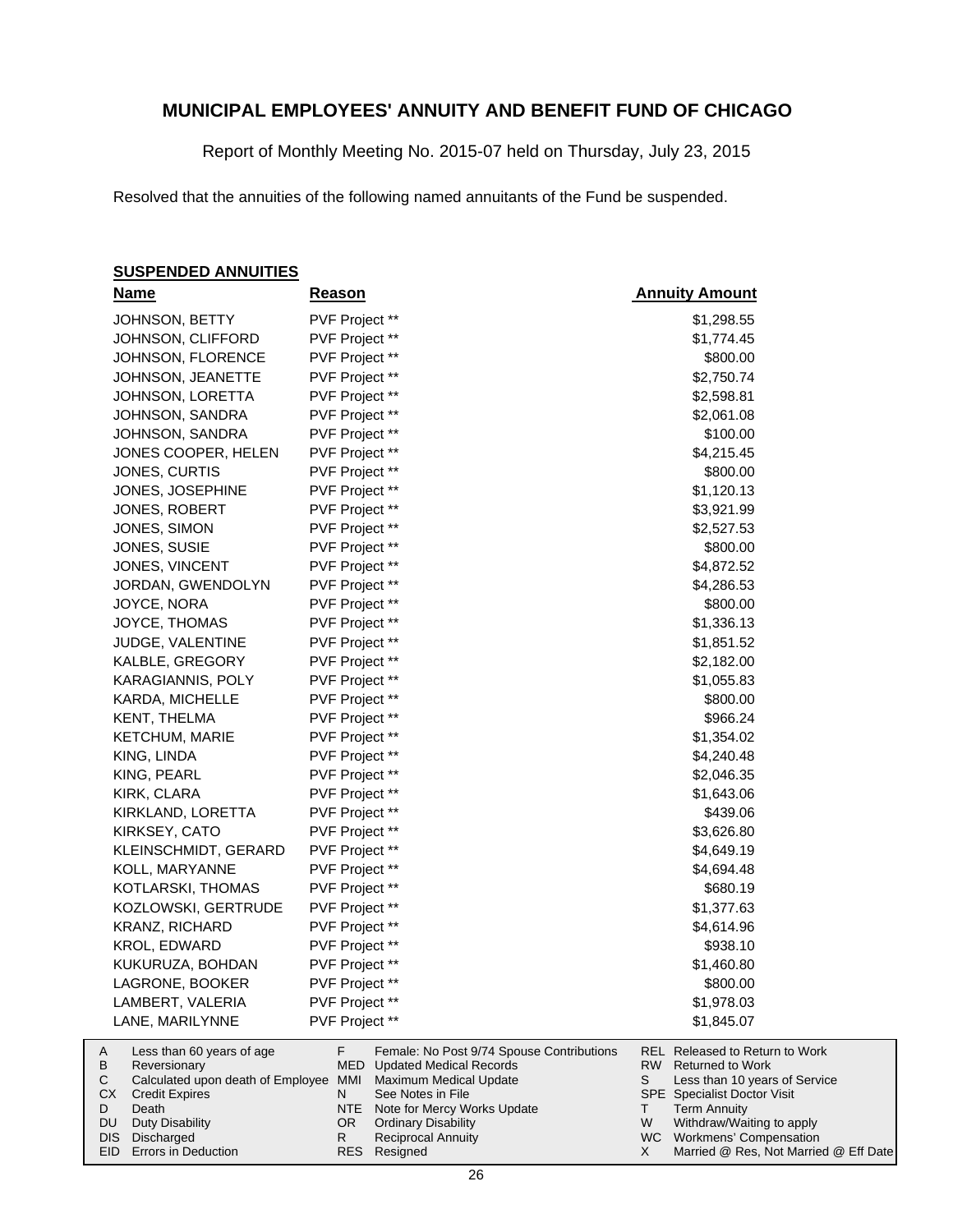Report of Monthly Meeting No. 2015-07 held on Thursday, July 23, 2015

Resolved that the annuities of the following named annuitants of the Fund be suspended.

#### **SUSPENDED ANNUITIES**

| <b>Name</b>                                         | <b>Reason</b>  |                                                                             | <b>Annuity Amount</b>                                                    |
|-----------------------------------------------------|----------------|-----------------------------------------------------------------------------|--------------------------------------------------------------------------|
| LEANER, EDNA                                        | PVF Project ** |                                                                             | \$2,664.04                                                               |
| LEMONS, JESSIE                                      | PVF Project ** |                                                                             | \$2,916.03                                                               |
| LESLIE, THOMAS                                      | PVF Project ** |                                                                             | \$4,514.33                                                               |
| LEWIS, EMMA                                         | PVF Project ** |                                                                             | \$1,224.00                                                               |
| LEWIS, JOHNNIE                                      | PVF Project ** |                                                                             | \$1,377.63                                                               |
| LEYDEN, PETER                                       | PVF Project ** |                                                                             | \$2,204.31                                                               |
| LIN, TS-AI                                          | PVF Project ** |                                                                             | \$3,000.55                                                               |
| LINDER, KARL                                        | PVF Project ** |                                                                             | \$800.00                                                                 |
| LINGO, PAULA                                        | PVF Project ** |                                                                             | \$898.38                                                                 |
| LIPKIN, CAROLINE                                    | PVF Project ** |                                                                             | \$1,055.83                                                               |
| LLANES, GLADYS                                      | PVF Project ** |                                                                             | \$2,214.77                                                               |
| LLOYD, LESTER                                       | PVF Project ** |                                                                             | \$1,864.53                                                               |
| LOCKETT, CAROLYN                                    | PVF Project ** |                                                                             | \$2,455.05                                                               |
| LOGAN, CRISTINE                                     | PVF Project ** |                                                                             | \$4,728.61                                                               |
| LOPEZ, IRMA                                         | PVF Project ** |                                                                             | \$1,120.13                                                               |
| LOWE, SAMMIE                                        | PVF Project ** |                                                                             | \$1,987.10                                                               |
| LUCILLE, BEATRICE                                   | PVF Project ** |                                                                             | \$507.46                                                                 |
| LUEHRS, HARRIET                                     | PVF Project ** |                                                                             | \$4,862.15                                                               |
| LUNDY, LORRAINE                                     | PVF Project ** |                                                                             | \$1,522.27                                                               |
| LUNKES, EILEEN                                      | PVF Project ** |                                                                             | \$3,598.52                                                               |
| <b>MADISON, HARRIET</b>                             | PVF Project ** |                                                                             | \$2,098.30                                                               |
| MAHAIRAS, EMMANUEL                                  | PVF Project ** |                                                                             | \$884.26                                                                 |
| MALLORY, PATRICA                                    | PVF Project ** |                                                                             | \$268.97                                                                 |
| MAREK, ALICE                                        | PVF Project ** |                                                                             | \$1,956.64                                                               |
| MARQUEZ, GENOVEVA                                   | PVF Project ** |                                                                             | \$850.00                                                                 |
| MARTIN, JAMES                                       | PVF Project ** |                                                                             | \$1,594.18                                                               |
| MARTINEZ, CANDELARIO                                | PVF Project ** |                                                                             | \$800.00                                                                 |
| MARTINEZ, GLADYS                                    | PVF Project ** |                                                                             | \$1,139.33                                                               |
| MARTINEZ, MARTHA                                    | PVF Project ** |                                                                             | \$884.26                                                                 |
| <b>MASON, MARIE</b>                                 | PVF Project ** |                                                                             | \$1,604.16                                                               |
| MASSEY, FRANCES                                     | PVF Project ** |                                                                             | \$2,205.18                                                               |
| MATSOUKAS, FAY                                      | PVF Project ** |                                                                             | \$2,950.58                                                               |
| MATSUNAGA, ERNEST                                   | PVF Project ** |                                                                             | \$3,675.60                                                               |
| MAYER, BETTY                                        | PVF Project ** |                                                                             | \$1,377.63                                                               |
| MAYS, POSIE                                         | PVF Project ** |                                                                             | \$938.10                                                                 |
| MCCALL, SARA                                        | PVF Project ** |                                                                             | \$1,120.13                                                               |
| MCCARTHERN, CURTIS                                  | PVF Project ** |                                                                             | \$528.89                                                                 |
| MCCARTHY, DONALD                                    | PVF Project ** |                                                                             | \$3,538.25                                                               |
| Less than 60 years of age<br>A<br>В<br>Reversionary | F.<br>MED      | Female: No Post 9/74 Spouse Contributions<br><b>Updated Medical Records</b> | <b>REL Released to Return to Work</b><br>RW  <br><b>Returned to Work</b> |
| Calculated upon death of Employee<br>С              | MMI            | Maximum Medical Update                                                      | S<br>Less than 10 years of Service                                       |
| СX<br><b>Credit Expires</b>                         | N              | See Notes in File                                                           | <b>SPE</b> Specialist Doctor Visit                                       |
| D<br>Death                                          |                | NTE Note for Mercy Works Update                                             | <b>Term Annuity</b><br>т                                                 |

NTE Note for Mercy Works Update OR Ordinary Disability

Reciprocal Annuity Resigned RES

R

Duty Disability DIS Discharged

DU

W Withdraw/Waiting to apply Workmens' Compensation

WC X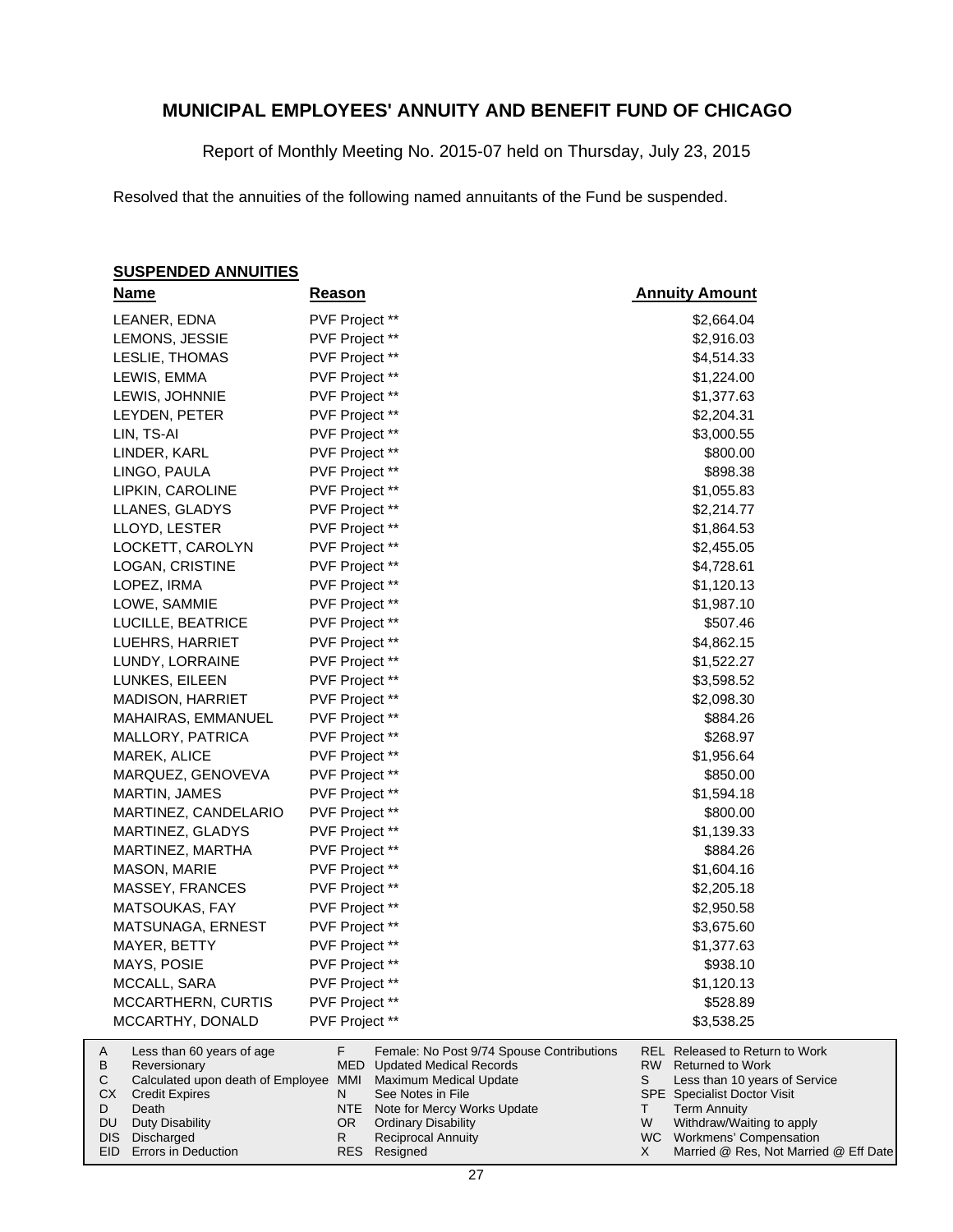Report of Monthly Meeting No. 2015-07 held on Thursday, July 23, 2015

Resolved that the annuities of the following named annuitants of the Fund be suspended.

#### **SUSPENDED ANNUITIES**

Duty Disability DIS Discharged EID Errors in Deduction

DU

| <b>Name</b>                                         | <u>Reason</u>  |                                                                             | <b>Annuity Amount</b>                                                   |
|-----------------------------------------------------|----------------|-----------------------------------------------------------------------------|-------------------------------------------------------------------------|
| MCCARVILLE, BERNARD                                 | PVF Project ** |                                                                             | \$2,281.41                                                              |
| MCCOTTRELL, CORRENTHA PVF Project **                |                |                                                                             | \$1,025.08                                                              |
| MCCUE, DOLORES                                      | PVF Project ** |                                                                             | \$2,464.23                                                              |
| MCCUNE, EDNA                                        | PVF Project ** |                                                                             | \$1,377.63                                                              |
| MCDAY, JAMES                                        | PVF Project ** |                                                                             | \$3,966.24                                                              |
| MCDUFF, RUTH                                        | PVF Project ** |                                                                             | \$1,028.74                                                              |
| MCINTOSH, DEBORAH                                   | PVF Project ** |                                                                             | \$5,108.46                                                              |
| MCKENNA, MARY                                       | PVF Project ** |                                                                             | \$800.00                                                                |
| MCKINNEY, CLARENCE                                  | PVF Project ** |                                                                             | \$1,377.63                                                              |
| <b>MCLAURIN, MARY</b>                               | PVF Project ** |                                                                             | \$1,377.63                                                              |
| MCLENDON, DORIS                                     | PVF Project ** |                                                                             | \$203.24                                                                |
| MCNAIR, PRISCILLA                                   | PVF Project ** |                                                                             | \$1,657.69                                                              |
| MCNEILLY, LUCILLE                                   | PVF Project ** |                                                                             | \$1,694.39                                                              |
| MCPHEARSON, CAROLYN                                 | PVF Project ** |                                                                             | \$1,869.15                                                              |
| MECHER, MARK                                        | PVF Project ** |                                                                             | \$5,884.07                                                              |
| MEEKINS, ANDRE                                      | PVF Project ** |                                                                             | \$1,882.87                                                              |
| MENDOZA, OLIMPIA                                    | PVF Project ** |                                                                             | \$87.07                                                                 |
| METZGER, KATHLEEN                                   | PVF Project ** |                                                                             | \$1,125.82                                                              |
| MIGALA, MARIA                                       | PVF Project ** |                                                                             | \$800.00                                                                |
| MIKLAUTSCH, ALBERT                                  | PVF Project ** |                                                                             | \$2,057.03                                                              |
| MIKLAUTSCH, ALBINA                                  | PVF Project ** |                                                                             | \$1,298.55                                                              |
| MILES, GENEVIEVE                                    | PVF Project ** |                                                                             | \$1,495.59                                                              |
| MINOR, SYLVIA                                       | PVF Project ** |                                                                             | \$1,421.00                                                              |
| MIRRER, THELMA                                      | PVF Project ** |                                                                             | \$2,138.08                                                              |
| MISURACA, DOLORES                                   | PVF Project ** |                                                                             | \$1,672.82                                                              |
| MITCHELL, GERALD                                    | PVF Project ** |                                                                             | \$800.00                                                                |
| MOGBULU-WARE, SHEILA                                | PVF Project ** |                                                                             | \$3,210.50                                                              |
| MONROY, PATRICIA                                    | PVF Project ** |                                                                             | \$492.92                                                                |
| MOON, YOUNG                                         | PVF Project ** |                                                                             | \$3,883.60                                                              |
| MOORE, THOMAS                                       | PVF Project ** |                                                                             | \$3,043.17                                                              |
| MORALES, RITA                                       | PVF Project ** |                                                                             | \$1,132.24                                                              |
| MORAWSKI, LONGINA                                   | PVF Project ** |                                                                             | \$966.24                                                                |
| MORRIS, PAMELA                                      | PVF Project ** |                                                                             | \$4,340.87                                                              |
| MOSES, ROBERT                                       | PVF Project ** |                                                                             | \$1,123.67                                                              |
| MUHAMMAD, JANICE                                    | PVF Project ** |                                                                             | \$1,025.08                                                              |
| MURRAY, CHARLENE                                    | PVF Project ** |                                                                             | \$332.04                                                                |
| MYERS, FROZENA                                      | PVF Project ** |                                                                             | \$800.00                                                                |
| NEAL, BENJAMIN                                      | PVF Project ** |                                                                             | \$3,010.48                                                              |
| Less than 60 years of age<br>A<br>В<br>Reversionary | F.<br>MED      | Female: No Post 9/74 Spouse Contributions<br><b>Updated Medical Records</b> | <b>REL</b> Released to Return to Work<br>RW.<br><b>Returned to Work</b> |
| Calculated upon death of Employee MMI<br>С          |                | Maximum Medical Update                                                      | S<br>Less than 10 years of Service                                      |
| СX<br><b>Credit Expires</b>                         | N              | See Notes in File                                                           | <b>SPE</b> Specialist Doctor Visit                                      |
| Death<br>D                                          | NTE            | Note for Mercy Works Update                                                 | <b>Term Annuity</b><br>т                                                |

Withdraw/Waiting to apply Workmens' Compensation

W WC X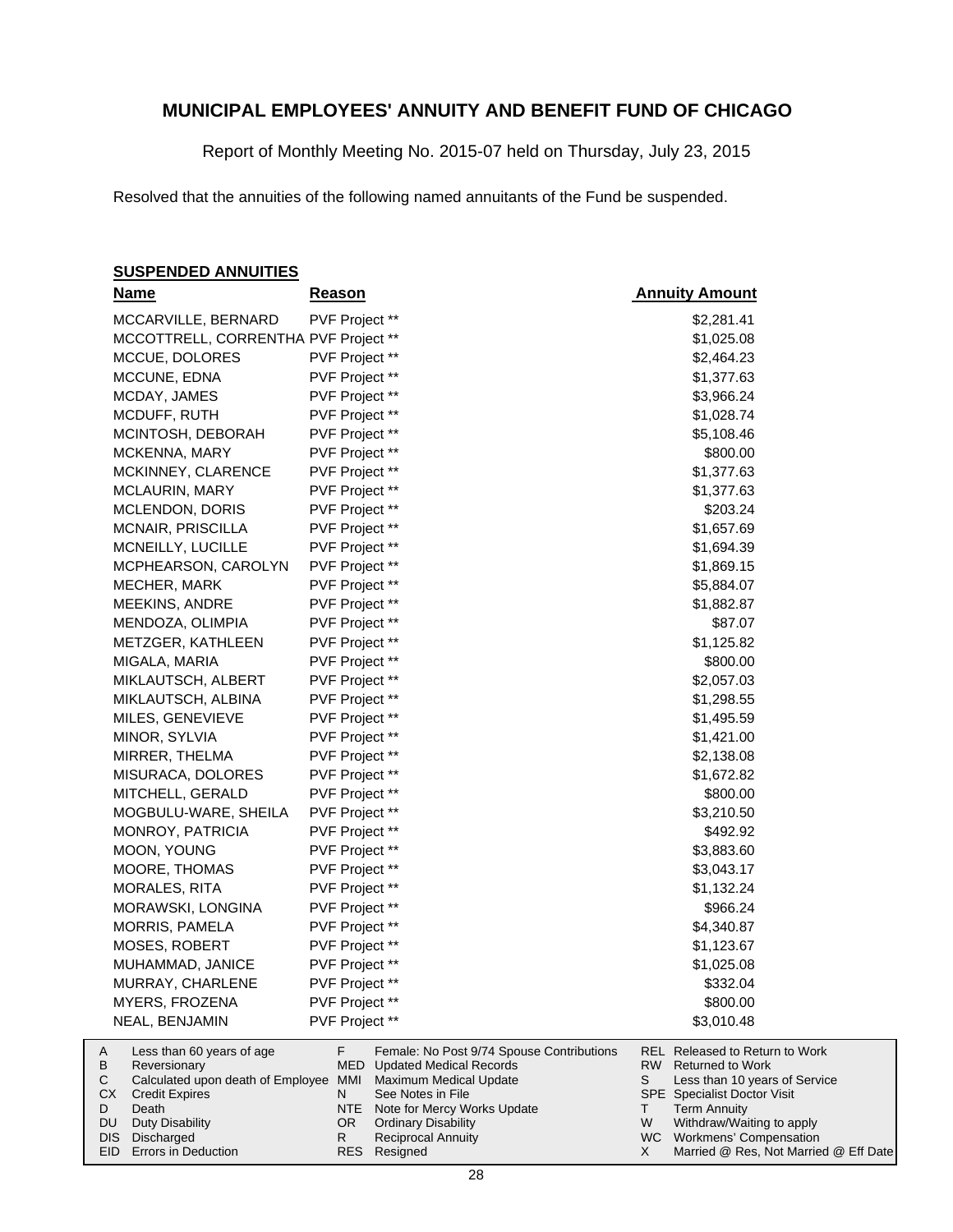Report of Monthly Meeting No. 2015-07 held on Thursday, July 23, 2015

Resolved that the annuities of the following named annuitants of the Fund be suspended.

#### **SUSPENDED ANNUITIES**

|        | <b>Name</b>                                           | <u>Reason</u>  |     |                                                          |      | <b>Annuity Amount</b>                                     |
|--------|-------------------------------------------------------|----------------|-----|----------------------------------------------------------|------|-----------------------------------------------------------|
|        | <b>NELSON, PATRICK</b>                                | PVF Project ** |     |                                                          |      | \$3,168.35                                                |
|        | NORRIS, FREDERICK                                     | PVF Project ** |     |                                                          |      | \$4,831.35                                                |
|        | NOVAK, SUSAN                                          | PVF Project ** |     |                                                          |      | \$800.00                                                  |
|        | O DONNELL, CHERYL                                     | PVF Project ** |     |                                                          |      | \$428.12                                                  |
|        | OCONNOR, JOHN                                         | PVF Project ** |     |                                                          |      | \$1,377.63                                                |
|        | OKONIEWSKI, IRENE                                     | PVF Project ** |     |                                                          |      | \$1,377.63                                                |
|        | OMENE, OGHENOVO                                       | PVF Project ** |     |                                                          |      | \$2,415.43                                                |
|        | ONO, HARUKO                                           | PVF Project ** |     |                                                          |      | \$1,846.92                                                |
|        | ORTIZ, CONSUELO                                       | PVF Project ** |     |                                                          |      | \$1,409.15                                                |
|        | <b>OWENS, VERDASTEIN</b>                              | PVF Project ** |     |                                                          |      | \$767.81                                                  |
|        | PAGLINI, CHARLIS                                      | PVF Project ** |     |                                                          |      | \$884.26                                                  |
|        | PARKER, HARRIET                                       | PVF Project ** |     |                                                          |      | \$4,606.75                                                |
|        | PAUL, FRANCES                                         | PVF Project ** |     |                                                          |      | \$299.34                                                  |
|        | PAYTON, SAMUEL                                        | PVF Project ** |     |                                                          |      | \$2,689.91                                                |
|        | PERKINS, MERLE                                        | PVF Project ** |     |                                                          |      | \$1,707.52                                                |
|        | PETERS, JANIS                                         | PVF Project ** |     |                                                          |      | \$3,037.61                                                |
|        | PHELPS, PATRICIA                                      | PVF Project ** |     |                                                          |      | \$2,396.96                                                |
|        | PIECZYNSKI, MARY                                      | PVF Project ** |     |                                                          |      | \$1,485.41                                                |
|        | PIERCE, LEMONT                                        | PVF Project ** |     |                                                          |      | \$1,235.54                                                |
|        | PODGORNY, DOROTHY                                     | PVF Project ** |     |                                                          |      | \$938.10                                                  |
|        | PORTER, FANTINE                                       | PVF Project ** |     |                                                          |      | \$1,377.63                                                |
|        | PORTER, RITA                                          | PVF Project ** |     |                                                          |      | \$800.00                                                  |
|        | POWERS, JEANNIE                                       | PVF Project ** |     |                                                          |      | \$1,741.49                                                |
|        | PRATT, DOROTHY                                        | PVF Project ** |     |                                                          |      | \$3,864.74                                                |
|        | PRECIADO, CARITINA                                    | PVF Project ** |     |                                                          |      | \$1,497.68                                                |
|        | PRESKI, ROSE                                          | PVF Project ** |     |                                                          |      | \$2,590.72                                                |
|        | PREUITT, JAMES                                        | PVF Project ** |     |                                                          |      | \$3,040.57                                                |
|        | PRIDGEN, RUTHIE                                       | PVF Project ** |     |                                                          |      | \$1,643.89                                                |
|        | PUCKETT, ERNESTINE                                    | PVF Project ** |     |                                                          |      | \$1,188.35                                                |
|        | PUGH, JIMMIE                                          | PVF Project ** |     |                                                          |      | \$3,911.07                                                |
|        | PURNELL, DORIS                                        | PVF Project ** |     |                                                          |      | \$1,377.63                                                |
|        | PURRINGTON, SUZANNA                                   | PVF Project ** |     |                                                          |      | \$1,216.40                                                |
|        | QUILES, DOMINGA                                       | PVF Project ** |     |                                                          |      | \$1,614.14                                                |
|        | QUINN, SARAH                                          | PVF Project ** |     |                                                          |      | \$1,129.91                                                |
|        | RABARA, EBIE                                          | PVF Project ** |     |                                                          |      | \$3,924.60                                                |
|        | RAGLAND, JOSEPH                                       | PVF Project ** |     |                                                          |      | \$800.00                                                  |
|        | RAMIREZ, JUANITA                                      | PVF Project ** |     |                                                          |      | \$100.00                                                  |
|        | RAMIREZ, NORMA                                        | PVF Project ** |     |                                                          |      | \$74.25                                                   |
| A      | Less than 60 years of age                             | F              | MED | Female: No Post 9/74 Spouse Contributions                | RW l | REL Released to Return to Work<br><b>Returned to Work</b> |
| В<br>С | Reversionary<br>Calculated upon death of Employee MMI |                |     | <b>Updated Medical Records</b><br>Maximum Medical Update | S    | Less than 10 years of Service                             |
| СX     | <b>Credit Expires</b>                                 | N              |     | See Notes in File                                        |      | <b>SPE</b> Specialist Doctor Visit                        |
| D      | Death                                                 |                | NTE | Note for Mercy Works Update                              | T.   | <b>Term Annuity</b>                                       |

NTE Note for Mercy Works Update OR Ordinary Disability

Resigned RES

R

Reciprocal Annuity

Duty Disability DIS Discharged EID Errors in Deduction

DU

W Withdraw/Waiting to apply Workmens' Compensation

WC X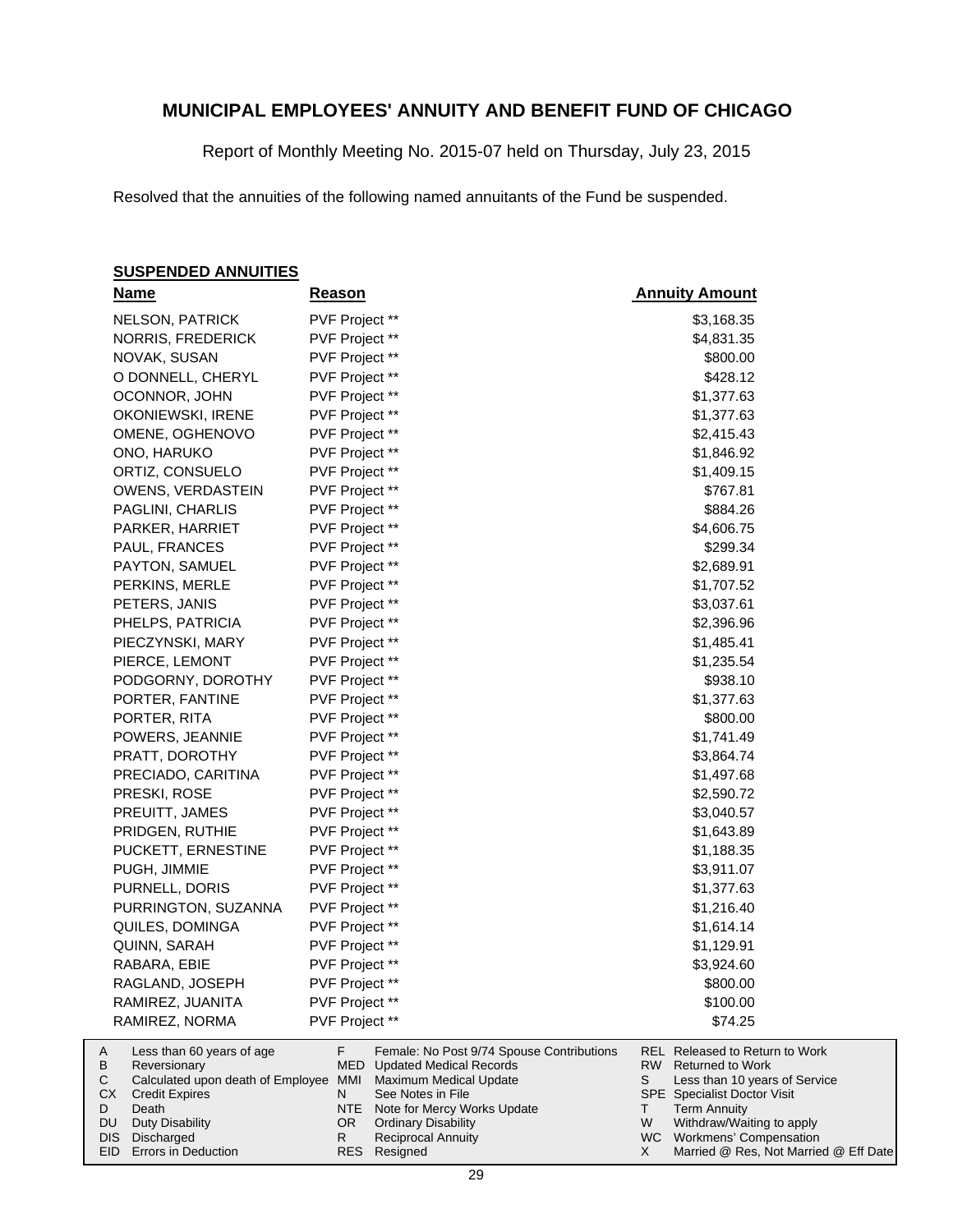Report of Monthly Meeting No. 2015-07 held on Thursday, July 23, 2015

Resolved that the annuities of the following named annuitants of the Fund be suspended.

#### **SUSPENDED ANNUITIES**

| <b>Name</b>                                                 | <b>Reason</b>  |                                                          | <b>Annuity Amount</b>                                                 |
|-------------------------------------------------------------|----------------|----------------------------------------------------------|-----------------------------------------------------------------------|
| RANDALL, MARION                                             | PVF Project ** |                                                          | \$1,377.63                                                            |
| RANDLE, ROY                                                 | PVF Project ** |                                                          | \$1,917.77                                                            |
| REDDINS, CRAIG                                              | PVF Project ** |                                                          | \$1,279.14                                                            |
| REED, JAMES                                                 | PVF Project ** |                                                          | \$1,980.21                                                            |
| REMER, ROBERT                                               | PVF Project ** |                                                          | \$1,478.48                                                            |
| REVISH, SELWYN                                              | PVF Project ** |                                                          | \$1,337.50                                                            |
| REYES, ERNESTO                                              | PVF Project ** |                                                          | \$2,771.21                                                            |
| REYES, MARIA                                                | PVF Project ** |                                                          | \$2,172.67                                                            |
| RIAS, BERTHA                                                | PVF Project ** |                                                          | \$1,607.18                                                            |
| RICE, STEVEN                                                | PVF Project ** |                                                          | \$4,948.16                                                            |
| RICHARDSON, KRISTINE                                        | PVF Project ** |                                                          | \$677.66                                                              |
| RIVERA, JAIME                                               | PVF Project ** |                                                          | \$4,405.00                                                            |
| RIVERA, SARA                                                | PVF Project ** |                                                          | \$2,497.11                                                            |
| RIZAKOS, OLGA                                               | PVF Project ** |                                                          | \$884.26                                                              |
| ROBERTS, MARION                                             | PVF Project ** |                                                          | \$625.73                                                              |
| ROBERTS, OBERTA                                             | PVF Project ** |                                                          | \$2,494.24                                                            |
| ROBINSON, CLIFTON                                           | PVF Project ** |                                                          | \$5,344.44                                                            |
| ROBINSON, EULELIA                                           | PVF Project ** |                                                          | \$4,579.12                                                            |
| ROBINSON, LUCILLE                                           | PVF Project ** |                                                          | \$1,377.63                                                            |
| RODRIGUEZ, GLORIA                                           | PVF Project ** |                                                          | \$1,401.98                                                            |
| RODRIGUEZ, MARIA DOLLY                                      | PVF Project ** |                                                          | \$1,957.74                                                            |
| ROGERS, BERTHA                                              | PVF Project ** |                                                          | \$800.00                                                              |
| ROMANO, JOHN                                                | PVF Project ** |                                                          | \$2,977.37                                                            |
| ROSCOE, STELLA                                              | PVF Project ** |                                                          | \$1,055.83                                                            |
| ROSE, WALLACE                                               | PVF Project ** |                                                          | \$3,252.55                                                            |
| ROSS, RALPH                                                 | PVF Project ** |                                                          | \$5,311.26                                                            |
| ROZGAITIS, GENE                                             | PVF Project ** |                                                          | \$3,610.91                                                            |
| RUSSELL, CARL                                               | PVF Project ** |                                                          | \$946.99                                                              |
| RUSSELL, MONICA                                             | PVF Project ** |                                                          | \$1,488.90                                                            |
| RUTH, VIRGINIA                                              | PVF Project ** |                                                          | \$1,955.41                                                            |
| RZEWSKI, LOTTIE                                             | PVF Project ** |                                                          | \$800.00                                                              |
| SANCHEZ, GREGORIO                                           | PVF Project ** |                                                          | \$425.00                                                              |
| SANDERS, BARBARA                                            | PVF Project ** |                                                          | \$2,401.23                                                            |
| SANDERS, SALLIE                                             | PVF Project ** |                                                          | \$1,403.14                                                            |
| SANFORD, ROBERT                                             | PVF Project ** |                                                          | \$2,026.54                                                            |
| SANTIAGO, ZAIDA                                             | PVF Project ** |                                                          | \$2,356.49                                                            |
| SARNECKI, JOHN                                              | PVF Project ** |                                                          | \$3,204.03                                                            |
| SAULSBERRY, HELENA                                          | PVF Project ** |                                                          | \$1,377.63                                                            |
| Less than 60 years of age<br>A                              | F.             | Female: No Post 9/74 Spouse Contributions                | <b>REL Released to Return to Work</b>                                 |
| В<br>Reversionary<br>Calculated upon death of Employee<br>С | MED<br>MMI     | <b>Updated Medical Records</b><br>Maximum Medical Update | RW  <br><b>Returned to Work</b><br>S<br>Less than 10 years of Service |
| СX<br><b>Credit Expires</b>                                 | N              | See Notes in File                                        | SPE Specialist Doctor Visit                                           |

- Death Duty Disability D DU
- DIS Discharged
- EID Errors in Deduction

Note for Mercy Works Update

OR Ordinary Disability Reciprocal Annuity

Resigned RES

NTE R

Term Annuity

T W X

Withdraw/Waiting to apply WC Workmens' Compensation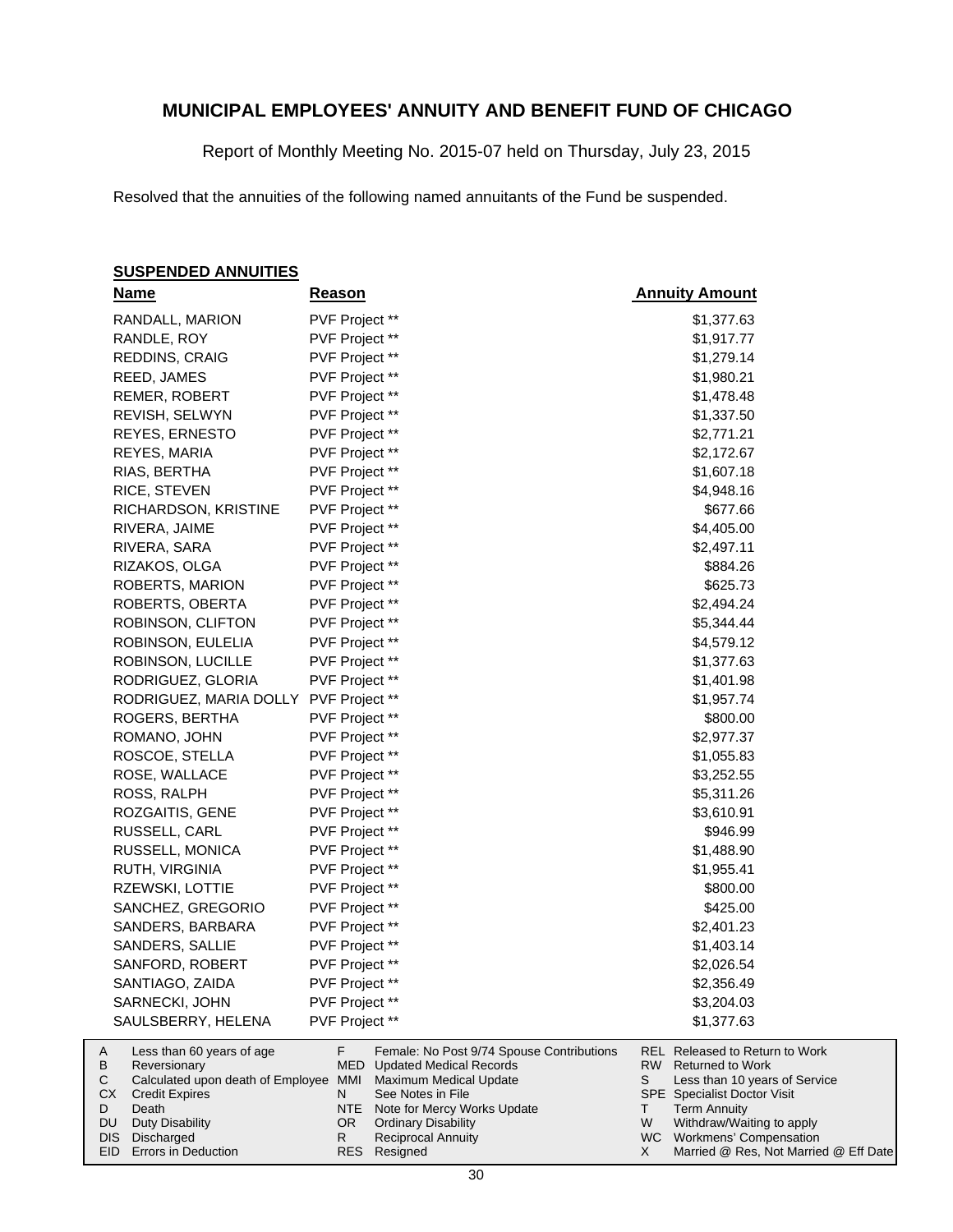Report of Monthly Meeting No. 2015-07 held on Thursday, July 23, 2015

Resolved that the annuities of the following named annuitants of the Fund be suspended.

#### **SUSPENDED ANNUITIES**

Duty Disability DIS Discharged EID Errors in Deduction

DU

|        | <u>Name</u>                               | <b>Reason</b>  |                                                                             |     | <b>Annuity Amount</b>                                            |
|--------|-------------------------------------------|----------------|-----------------------------------------------------------------------------|-----|------------------------------------------------------------------|
|        | SAYLES, BERNICE                           | PVF Project ** |                                                                             |     | \$2,382.17                                                       |
|        | <b>SCHICK, PAUL</b>                       | PVF Project ** |                                                                             |     | \$5,272.48                                                       |
|        | SEDIN, THOMAS                             | PVF Project ** |                                                                             |     | \$2,253.64                                                       |
|        | SEIDEN, ANNE                              | PVF Project ** |                                                                             |     | \$2,475.42                                                       |
|        | <b>SELLERS, ARTIE</b>                     | PVF Project ** |                                                                             |     | \$2,415.64                                                       |
|        | SERRANO, JESUS                            | PVF Project ** |                                                                             |     | \$800.00                                                         |
|        | SHADE, JERRY                              | PVF Project ** |                                                                             |     | \$4,084.23                                                       |
|        | SHALABEY, DORAR                           | PVF Project ** |                                                                             |     | \$800.00                                                         |
|        | SHANNON, FRANCETTA                        | PVF Project ** |                                                                             |     | \$2,143.92                                                       |
|        | SHARP, STEPHEN                            | PVF Project ** |                                                                             |     | \$800.00                                                         |
|        | SHERRELL, JOHN                            | PVF Project ** |                                                                             |     | \$1,183.91                                                       |
|        | SHOWERS, HELEN                            | PVF Project ** |                                                                             |     | \$1,337.50                                                       |
|        | SHURNA, ANN                               | PVF Project ** |                                                                             |     | \$1,072.47                                                       |
|        | SILAS, OUIDA                              | PVF Project ** |                                                                             |     | \$3,346.16                                                       |
|        | SIMMONS, DARRYL                           | PVF Project ** |                                                                             |     | \$800.00                                                         |
|        | SIMON, SIMON                              | PVF Project ** |                                                                             |     | \$5,967.63                                                       |
|        | SKALSKI, LOUISE                           | PVF Project ** |                                                                             |     | \$204.19                                                         |
|        | SLAUGHTER, JUDY                           | PVF Project ** |                                                                             |     | \$3,180.42                                                       |
|        | SLAUGHTER, LOUISE                         | PVF Project ** |                                                                             |     | \$2,547.91                                                       |
|        | SLOMKA, JEROME                            | PVF Project ** |                                                                             |     | \$4,901.32                                                       |
|        | SMITH, ADRIENNE                           | PVF Project ** |                                                                             |     | \$1,543.31                                                       |
|        | SMITH, ARTHUR                             | PVF Project ** |                                                                             |     | \$1,377.63                                                       |
|        | SMITH, HELEN                              | PVF Project ** |                                                                             |     | \$1,377.63                                                       |
|        | SMITH, JESSE                              | PVF Project ** |                                                                             |     | \$1,377.63                                                       |
|        | SMITH, JOSEPH                             | PVF Project ** |                                                                             |     | \$1,356.87                                                       |
|        | SMITH, LAURA                              | PVF Project ** |                                                                             |     | \$1,377.63                                                       |
|        | SMITH, RUBY                               | PVF Project ** |                                                                             |     | \$8,047.47                                                       |
|        | SNIPES, BEVERLY                           | PVF Project ** |                                                                             |     | \$2,378.26                                                       |
|        | SOMBRIGHT, MARIE                          | PVF Project ** |                                                                             |     | \$3,627.32                                                       |
|        | SOTA, PATRICIA                            | PVF Project ** |                                                                             |     | \$1,062.96                                                       |
|        | SPANN, PEGGY                              | PVF Project ** |                                                                             |     | \$1,377.63                                                       |
|        | SPENCER, ROVERTIS                         | PVF Project ** |                                                                             |     | \$3,043.77                                                       |
|        | ST MARTIN, ANTIONETTE                     | PVF Project ** |                                                                             |     | \$1,377.63                                                       |
|        | STACKER, CHRISTIAN                        | PVF Project ** |                                                                             |     | \$3,515.34                                                       |
|        | STANTON, LAURA                            | PVF Project ** |                                                                             |     | \$1,188.35                                                       |
|        | STEINZ, MARGARET                          | PVF Project ** |                                                                             |     | \$470.30                                                         |
|        | STERLING, ANTOINE                         | PVF Project ** |                                                                             |     | \$3,304.70                                                       |
|        | STEWART, ROSE                             | PVF Project ** |                                                                             |     | \$800.00                                                         |
| A<br>В | Less than 60 years of age<br>Reversionary | F<br>MED       | Female: No Post 9/74 Spouse Contributions<br><b>Updated Medical Records</b> | RW. | <b>REL</b> Released to Return to Work<br><b>Returned to Work</b> |
| С      | Calculated upon death of Employee MMI     |                | Maximum Medical Update                                                      | S   | Less than 10 years of Service                                    |
| СX     | <b>Credit Expires</b>                     | N              | See Notes in File                                                           |     | <b>SPE</b> Specialist Doctor Visit                               |
| D      | Death                                     | NTE            | Note for Mercy Works Update                                                 | Τ   | <b>Term Annuity</b>                                              |

Ordinary Disability Reciprocal Annuity

Resigned RES

OR R

Withdraw/Waiting to apply WC Workmens' Compensation

W X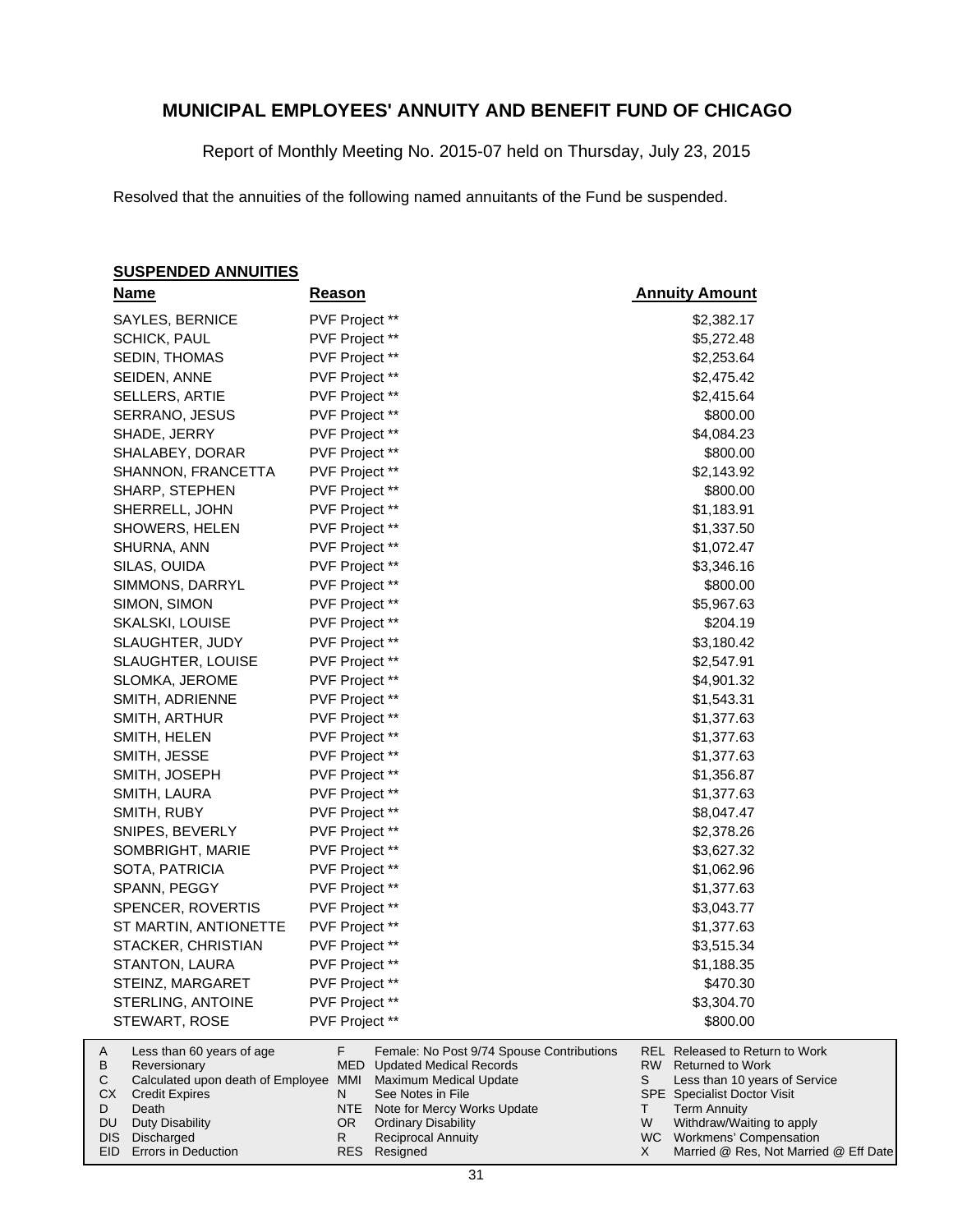Report of Monthly Meeting No. 2015-07 held on Thursday, July 23, 2015

Resolved that the annuities of the following named annuitants of the Fund be suspended.

#### **SUSPENDED ANNUITIES**

| <u>Name</u>                                         | <u>Reason</u>                                                                        | <b>Annuity Amount</b>                                                    |
|-----------------------------------------------------|--------------------------------------------------------------------------------------|--------------------------------------------------------------------------|
| STITT, ROCHELLE                                     | PVF Project **                                                                       | \$1,316.09                                                               |
| STREETER, AGNES                                     | PVF Project **                                                                       | \$800.00                                                                 |
| SWADER, HESS                                        | PVF Project **                                                                       | \$1,523.41                                                               |
| SYKES, MELVIN                                       | PVF Project **                                                                       | \$1,047.72                                                               |
| TAKETOSHI, GEORGE                                   | PVF Project **                                                                       | \$3,557.03                                                               |
| TATE, THOMAS                                        | PVF Project **                                                                       | \$800.00                                                                 |
| TATMAN, GARY                                        | PVF Project **                                                                       | \$1,120.13                                                               |
| TAYLOR, LULA                                        | PVF Project **                                                                       | \$1,087.51                                                               |
| TENORIO, SYLVIA                                     | PVF Project **                                                                       | \$2,770.53                                                               |
| TEWOLDE GABRIEL, KIROS PVF Project **               |                                                                                      | \$2,797.97                                                               |
| THOMAS, ANNIE                                       | PVF Project **                                                                       | \$1,730.04                                                               |
| THOMAS, DOROTHY                                     | PVF Project **                                                                       | \$958.29                                                                 |
| THOMAS, DOROTHY                                     | PVF Project **                                                                       | \$1,600.41                                                               |
| THOMPSON WELLS,<br><b>HARRIET</b>                   | PVF Project **                                                                       | \$3,520.39                                                               |
| THOMPSON, FANNIE                                    | PVF Project **                                                                       | \$1,301.14                                                               |
| THOMPSON, STEVIE                                    | PVF Project **                                                                       | \$800.00                                                                 |
| THORNTON, LAVERGNE                                  | PVF Project **                                                                       | \$800.00                                                                 |
| THORNTON, TONY                                      | PVF Project **                                                                       | \$1,418.51                                                               |
| TOLLIVER, JACQUELYN                                 | PVF Project **                                                                       | \$7,579.00                                                               |
| TONEY, EDNA                                         | PVF Project **                                                                       | \$2,672.41                                                               |
| TORREANO, HARRIET                                   | PVF Project **                                                                       | \$1,377.63                                                               |
| <b>TORRES, MARY</b>                                 | PVF Project **                                                                       | \$1,486.80                                                               |
| TOSCANO, ROSE                                       | PVF Project **                                                                       | \$27.12                                                                  |
| TREZVANT, YVONNE                                    | PVF Project **                                                                       | \$3,484.23                                                               |
| TROTTER, PAULINE                                    | PVF Project **                                                                       | \$1,377.63                                                               |
| TUDISCO, DOROTHY                                    | PVF Project **                                                                       | \$800.00                                                                 |
| TURNER, BARBARA                                     | PVF Project **                                                                       | \$2,821.10                                                               |
| VAINBERG, GRETA                                     | PVF Project **                                                                       | \$2,563.92                                                               |
| VALENTINE, JUANITA                                  | PVF Project **                                                                       | \$800.00                                                                 |
| VALEO, JOE                                          | PVF Project **                                                                       | \$4,847.17                                                               |
| VARGAS, WANDA                                       | PVF Project **                                                                       | \$1,595.68                                                               |
| VAZQUEZ, LUIS                                       | PVF Project **                                                                       | \$2,123.38                                                               |
| VAZQUEZ, MIGDALIA                                   | PVF Project **                                                                       | \$910.78                                                                 |
| <b>VINSON, YVETTE</b>                               | PVF Project **                                                                       | \$941.54                                                                 |
| VIRAMONTES, ROSE MARIE PVF Project **               |                                                                                      | \$800.00                                                                 |
| WADE, WILLIAM                                       | PVF Project **                                                                       | \$1,088.25                                                               |
| WADE, ZOE                                           | PVF Project **                                                                       | \$2,315.80                                                               |
| Less than 60 years of age<br>Α<br>B<br>Reversionary | F<br>Female: No Post 9/74 Spouse Contributions<br><b>MED</b> Updated Medical Records | <b>REL Released to Return to Work</b><br>RW  <br><b>Returned to Work</b> |

| $\sim$       | <b>INUVULUIUI V</b>                                          | <b>IVILD</b> Opdated McGlodi Roodrab |   | 1111                                  |
|--------------|--------------------------------------------------------------|--------------------------------------|---|---------------------------------------|
| $\mathsf{C}$ | Calculated upon death of Employee MMI Maximum Medical Update |                                      |   | Less than 10 years of Service         |
|              | <b>CX</b> Credit Expires                                     | See Notes in File                    |   | <b>SPE</b> Specialist Doctor Visit    |
| D            | Death                                                        | NTE Note for Mercy Works Update      |   | <b>Term Annuity</b>                   |
|              | DU Duty Disability                                           | OR Ordinary Disability               | W | Withdraw/Waiting to apply             |
|              | DIS Discharged                                               | <b>Reciprocal Annuity</b>            |   | WC Workmens' Compensation             |
|              | EID Errors in Deduction                                      | RES Resigned                         |   | Married @ Res, Not Married @ Eff Date |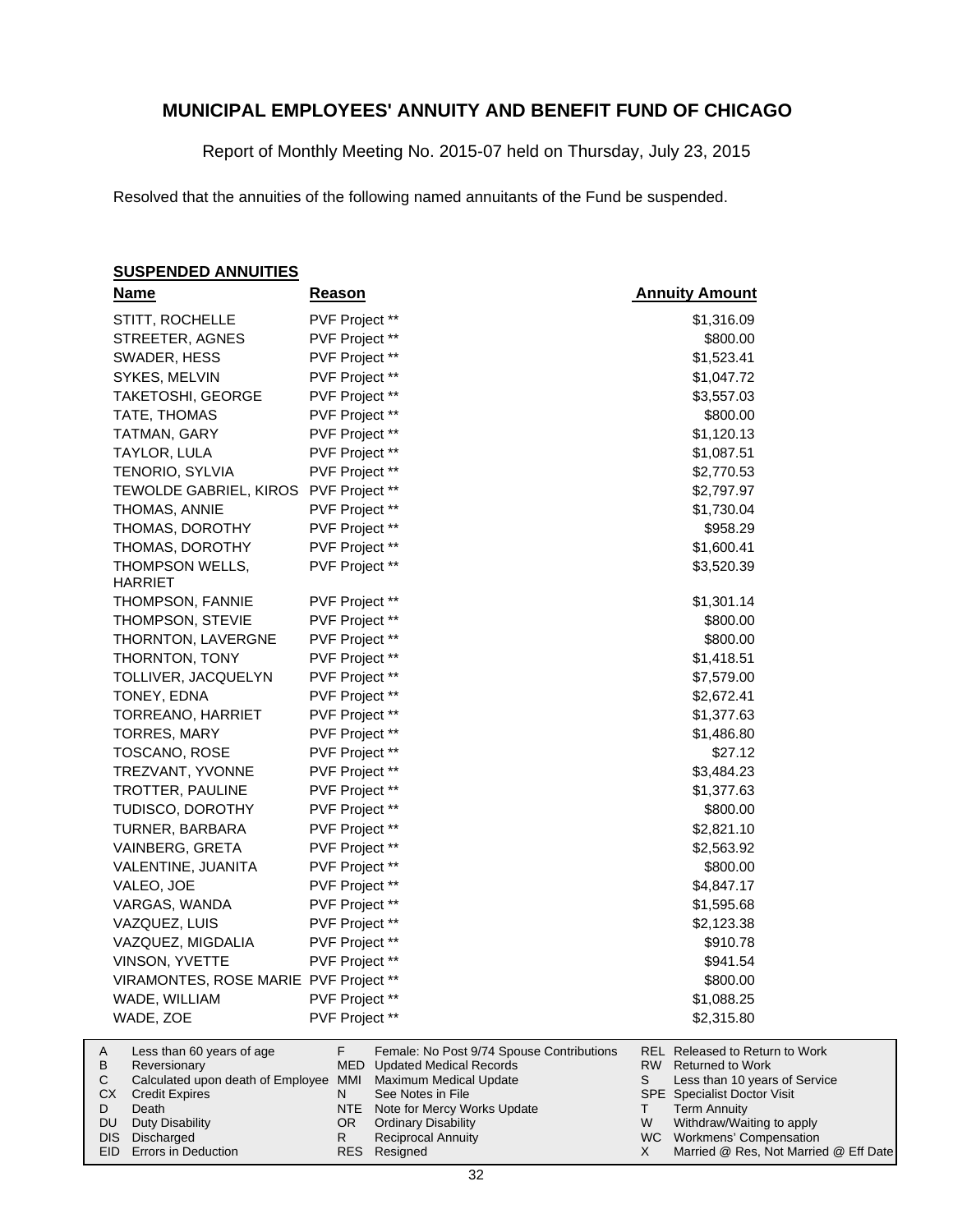Report of Monthly Meeting No. 2015-07 held on Thursday, July 23, 2015

Resolved that the annuities of the following named annuitants of the Fund be suspended.

#### **SUSPENDED ANNUITIES**

| <b>Name</b>                                                     | <b>Reason</b>                                                   | <b>Annuity Amount</b>                                                |
|-----------------------------------------------------------------|-----------------------------------------------------------------|----------------------------------------------------------------------|
| WALFORD, MARVIE                                                 | PVF Project **                                                  | \$3,971.89                                                           |
| <b>WALKER, ANTOINETTE</b>                                       | PVF Project **                                                  | \$2,139.91                                                           |
| <b>WALKER, LIONEL</b>                                           | PVF Project **                                                  | \$175.28                                                             |
| WALLACE, ARTHUR                                                 | PVF Project **                                                  | \$2,927.30                                                           |
| WARD, AUDREY                                                    | PVF Project **                                                  | \$1,038.24                                                           |
| WARD, MOIRA                                                     | PVF Project **                                                  | \$850.00                                                             |
| WARD, PEARLIE                                                   | PVF Project **                                                  | \$1,120.13                                                           |
| <b>WARPINSKI, CAROL</b>                                         | PVF Project **                                                  | \$4,733.56                                                           |
| WASHINGTON, JASON                                               | PVF Project **                                                  | \$800.00                                                             |
| <b>WASHINGTON, VERNON</b>                                       | PVF Project **                                                  | \$1,801.09                                                           |
| WEAVER, RONALD                                                  | PVF Project **                                                  | \$3,853.41                                                           |
| WEINBERG, JONATHAN                                              | PVF Project **                                                  | \$212.98                                                             |
| WELCH, INEZ                                                     | PVF Project **                                                  | \$1,153.73                                                           |
| WELLS, DOROTHY                                                  | PVF Project **                                                  | \$1,782.85                                                           |
| WESTBROOK, KENNETH                                              | PVF Project **                                                  | \$2,205.88                                                           |
| <b>WHARTON, IOLA</b>                                            | PVF Project **                                                  | \$1,744.29                                                           |
| WHITE, CAROLYN                                                  | PVF Project **                                                  | \$2,014.59                                                           |
| WHITE, HERMAN                                                   | PVF Project **                                                  | \$1,443.08                                                           |
| WHITE, VERNESA                                                  | PVF Project **                                                  | \$1,377.63                                                           |
| WHITEHEAD, PHYLLIS                                              | PVF Project **                                                  | \$1,293.51                                                           |
| WIER, LORRAINE                                                  | PVF Project **                                                  | \$1,994.02                                                           |
| WILLIAMS, BERNADETTE                                            | PVF Project **                                                  | \$800.00                                                             |
| WILLIAMS, ELIZABETH                                             | PVF Project **                                                  | \$636.57                                                             |
| WILLIAMS, LILLIAN                                               | PVF Project **                                                  | \$5,690.88                                                           |
| WILLIAMS, MOSES                                                 | PVF Project **                                                  | \$1,768.63                                                           |
| WILLIAMS, PATRICIA                                              | PVF Project **                                                  | \$800.00                                                             |
| WILLIAMS, QUEENIE                                               | PVF Project **                                                  | \$144.90                                                             |
| WILLIAMS, SYLVIA                                                | PVF Project **                                                  | \$945.75                                                             |
| WILLIAMS, THELMA                                                | PVF Project **                                                  | \$1,210.92                                                           |
| <b>WILSON, JAUNIECE</b>                                         | PVF Project **                                                  | \$2,596.46                                                           |
| WOODS, ANNETTE                                                  | PVF Project **                                                  | \$966.24                                                             |
| WORDEN, ALLEN                                                   | PVF Project **                                                  | \$4,363.97                                                           |
| YARBROUGH, MARSENA                                              | PVF Project **                                                  | \$2,162.81                                                           |
| YOUAKIM, LUCY                                                   | PVF Project **                                                  | \$800.00                                                             |
| YOUNG, KENNETH                                                  | PVF Project **                                                  | \$3,270.48                                                           |
| YOUNG, LELIA                                                    | PVF Project **                                                  | \$880.18                                                             |
| ZAGOTTA, BRIGETTE                                               | PVF Project **                                                  | \$800.00                                                             |
| ZAMBON, RITA                                                    | PVF Project **                                                  | \$3,885.71                                                           |
| Less than 60 years of age<br>A                                  | F.<br>Female: No Post 9/74 Spouse Contributions                 | REL Released to Return to Work                                       |
| В<br>Reversionary<br>Calculated upon death of Employee MMI<br>С | MED<br><b>Updated Medical Records</b><br>Maximum Medical Update | RW.<br><b>Returned to Work</b><br>S<br>Less than 10 years of Service |
| СX<br><b>Credit Expires</b>                                     | N<br>See Notes in File                                          | SPE Specialist Doctor Visit                                          |

- Death Duty Disability D DU
- DIS Discharged EID Errors in Deduction

NTE Note for Mercy Works Update Ordinary Disability Reciprocal Annuity

Resigned RES

OR R

Specialist Doctor Visit Term Annuity

SPE T W X

Withdraw/Waiting to apply WC Workmens' Compensation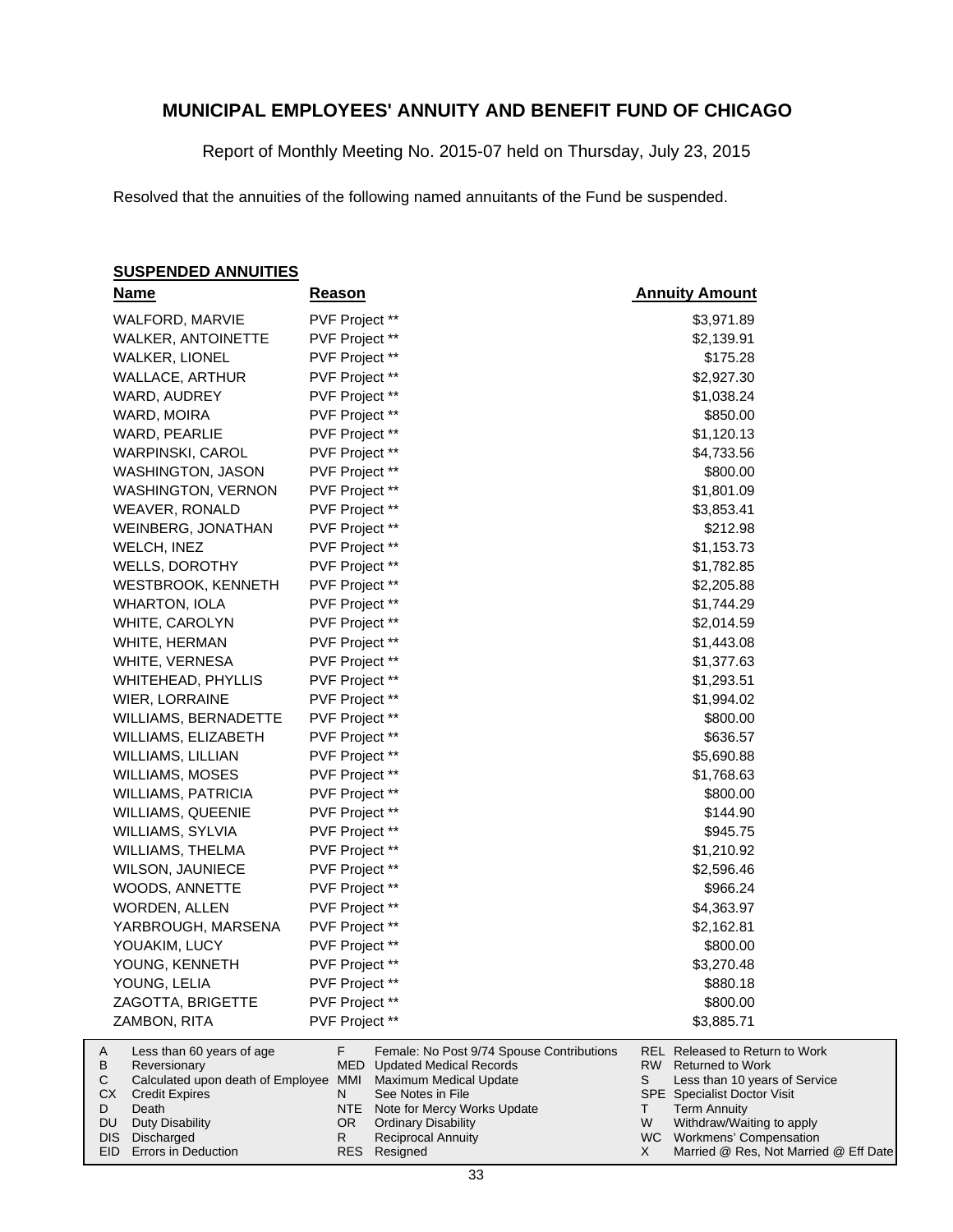Report of Monthly Meeting No. 2015-07 held on Thursday, July 23, 2015

Resolved that the annuities of the following named annuitants of the Fund be suspended.

#### **SUSPENDED ANNUITIES**

| <b>Name</b>                      | Reason                | <b>Annuity Amount</b> |
|----------------------------------|-----------------------|-----------------------|
| ZERWIN, JAMES                    | PVF Project **        | \$3,420.10            |
| ZHANG, SUI ZHU                   | PVF Project **        | \$981.22              |
| <b>BROWN, CORNELIA</b>           | PVF Project ** (EAWA) | \$1,988.72            |
| CANTONE, GRACE                   | PVF Project ** (EAWA) | \$2,823.56            |
| DANIELS, DAVID                   | PVF Project ** (EAWA) | \$3,614.76            |
| SMITH, JOHNNIE                   | PVF Project ** (EAWA) | \$5,267.88            |
| TURNER, EVA                      | PVF Project ** (EAWA) | \$2,177.63            |
| <b>Total Suspended Annuities</b> | 537 Case(s)           | \$1,082,155.30        |

\*\* No completed 2015 Pension Verification Form (PVF).

Trustee McMahon moved that annuities listed be suspended in accordance with Administrative Rules of the Fund until such time as required documentation is on file with the Fund. Seconded by Trustee Guest.

Carried: Ayes - Trustee Clancy, Trustee Guest, Proxy Martinez, Trustee McMahon and Trustee Widwasky. Nays - None.

| A   | Less than 60 years of age                                    |    | Female: No Post 9/74 Spouse Contributions |   | REL Released to Return to Work        |
|-----|--------------------------------------------------------------|----|-------------------------------------------|---|---------------------------------------|
| В   | Reversionary                                                 |    | <b>MED</b> Updated Medical Records        |   | RW Returned to Work                   |
|     | Calculated upon death of Employee MMI Maximum Medical Update |    |                                           |   | Less than 10 years of Service         |
| СX  | <b>Credit Expires</b>                                        | N  | See Notes in File                         |   | <b>SPE</b> Specialist Doctor Visit    |
|     | Death                                                        |    | NTE Note for Mercy Works Update           |   | Term Annuity                          |
| DU. | Duty Disability                                              | OR | <b>Ordinary Disability</b>                | W | Withdraw/Waiting to apply             |
|     | DIS Discharged                                               | R  | Reciprocal Annuity                        |   | WC Workmens' Compensation             |
|     | EID Errors in Deduction                                      |    | RES Resigned                              |   | Married @ Res, Not Married @ Eff Date |
|     |                                                              |    |                                           |   |                                       |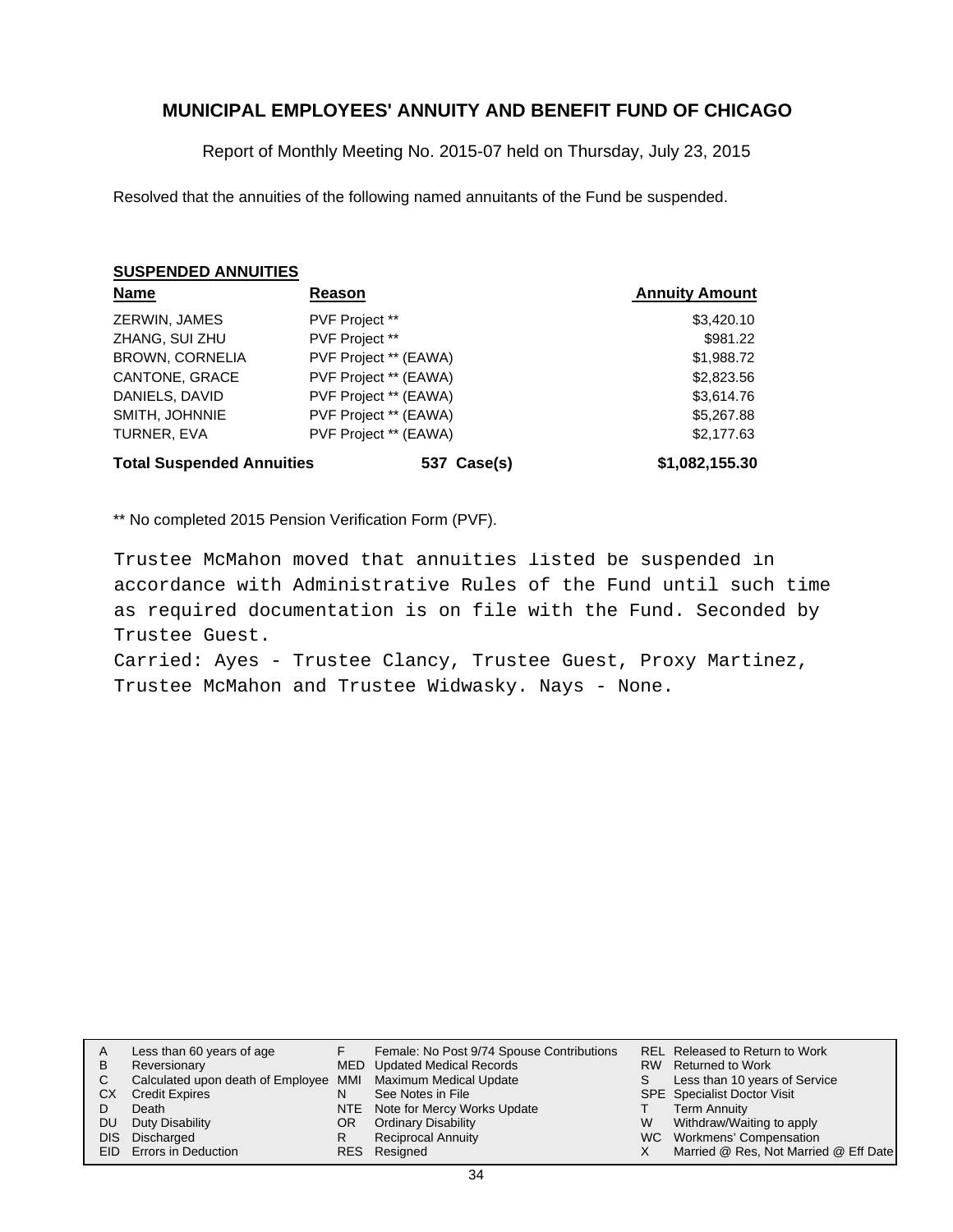Report of Monthly Meeting No. 2015-07 held on Thursday, July 23, 2015

#### **APPLICATION FOR MEMBERSHIP**

The following named employees, officers, or officials, required to file written application for membership in the Fund, have filed such application, and the records indicate they qualify for membership by reason of having the necessary service or other requirements.

| <b>Name</b>           | Title    | <b>Department</b>   |
|-----------------------|----------|---------------------|
| <b>HOPKINS, BRIAN</b> | ALDERMAN | CITY COUNCIL        |
| MOORE. DAVID H        | ALDERMAN | <b>CITY COUNCIL</b> |

Trustee Guest moved that the applicant for membership shown hereinbefore be granted such membership and that the proper persons in the department in which such applicant is employed be instructed to make the necessary deductions from the salary for the purposes of the Fund. Seconded Trustee McMahon. Carried: Ayes- Trustee Clancy,Trustee Guest, Trustee McMahon, Proxy Martinez and Trustee Widawsky. Nays-None.

### **CHANGE OF BIRTHS**

The following named employees have submitted documentation showing a date of birth different from the Fund's records and have requested that the Fund correct its records in accordance with the supporting documentation provided.

| <b>Name</b>          | Date of Birth |                                      | <b>Supporting Document</b> |
|----------------------|---------------|--------------------------------------|----------------------------|
| WASHINGTON, SANDRA M | From<br>To I  | January 21, 1953<br>January 21, 1952 | <b>Birth Certificate</b>   |

Trustee Guest moved that the records of the Fund shown hereinbefore be corrected to show that each individual was born on the date indicated on the document submitted by the member as proof to this Board. Seconded Trustee McMahon. Carried: Ayes- Trustee Clancy,Trustee Guest, Trustee McMahon, Proxy Martinez and Trustee Widawsky. Nays-None.

#### **ADMINISTRATIVE REVIEW 40 ILCS 5/8-252**

The following named members are recommended for a hearing before the Board in accordance with 40 ILCS 5/8-252.

**Name**

**Status Relevant Statute** 

NONE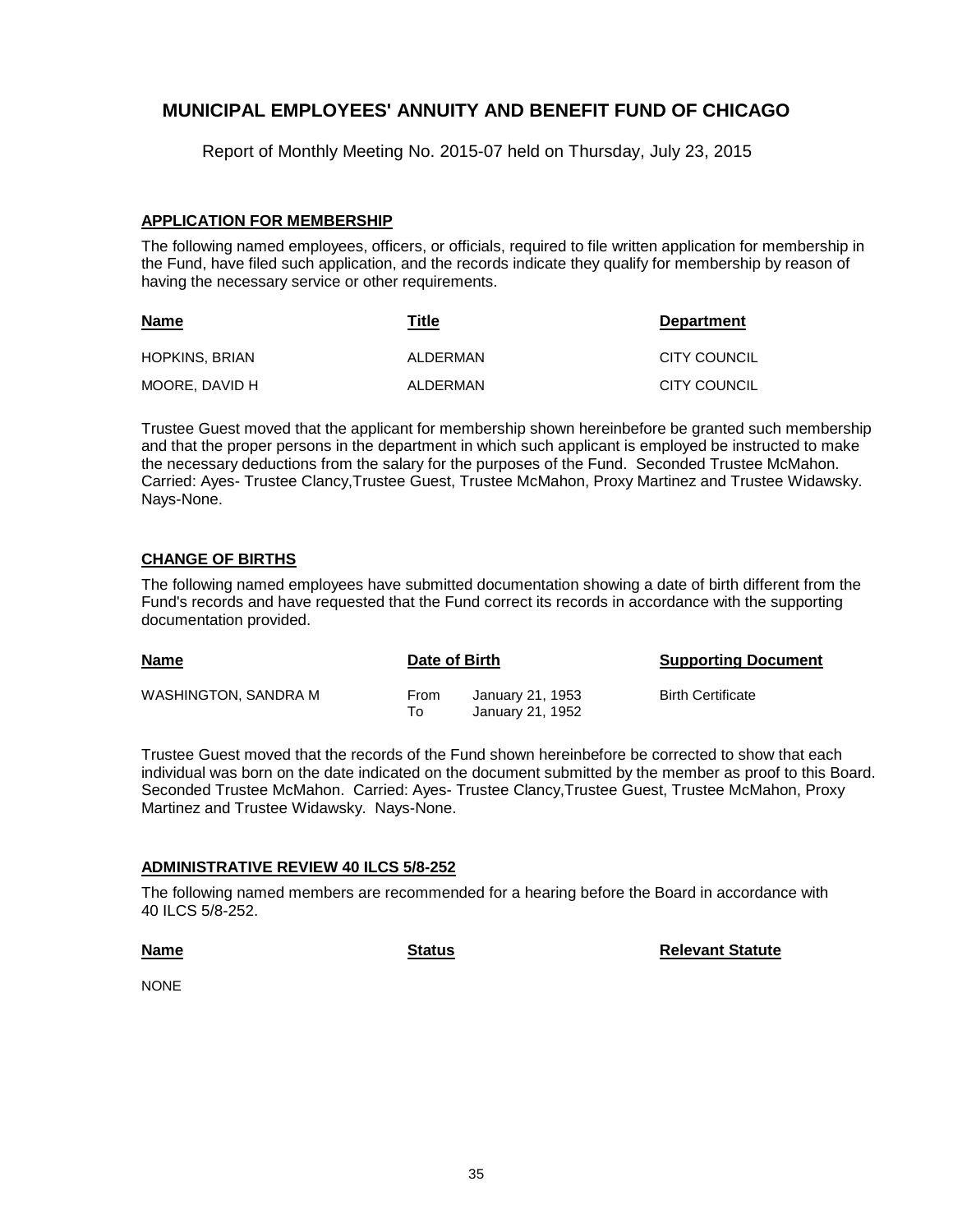Report of Monthly Meeting No. 2015-07 held on Thursday, July 23, 2015

**City Treasurer's Statement of Account as of 06/30/2015**

#### **Investments at Market:**

| City Treasurer's Office, 06/30/2015    | \$488,804.83       |                    |
|----------------------------------------|--------------------|--------------------|
| Northern Trust, 06/30/2015 - Unaudited | \$4,971,603,844.00 |                    |
| <b>Total Investments</b>               |                    | \$4,972,092,648.83 |
| Petty Cash Fund:                       |                    | \$400.00           |
| <b>Total Cash and Investments</b>      |                    | \$4,972,093,048.83 |

Trustee Guest moved that the Treasurer's Report be received and placed on file. Seconded Trustee McMahon. Carried: Ayes- Trustee Clancy, Trustee Guest, Trustee McMahon, Proxy Martinez and Trustee Widawsky. Nays-None.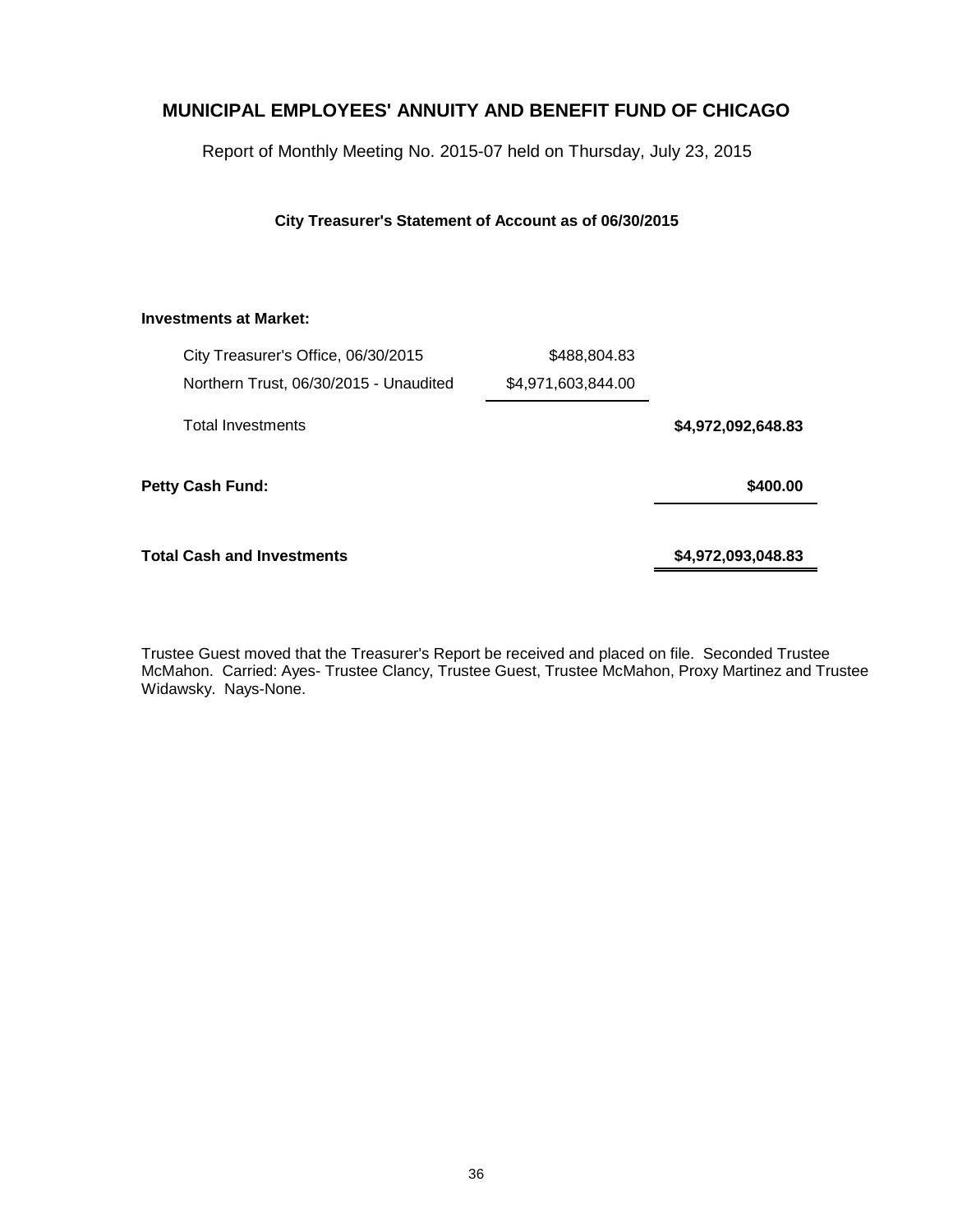Report of Monthly Meeting No. 2015-07 held on Thursday, July 23, 2015

**.**

Roll call:

Trustee Clancy Aye Trustee Guest Aye Proxy Martinez Aye Trustee McMahon Aye Trustee Widawsky Aye

A quorum was present.

#### **PUBLIC COMMENT**

There were no requests to address the Board.

#### **LEGISLATION**

#### Legislative Update

Mr. Mohler updated the Board on the most recent proposed legislation which may affect the Fund.

#### **INVESTMENTS**

#### Market Environment Update

Mr. Wrubel and Mr. Wesner, the Fund's investment consultants, updated the Board on the current market environment. No actions taken.

#### Monthly Performance Report

Mr. Lopez updated the Board on the current monthly performance of the Fund's investments. No actions taken.

#### Watchlist

Mr. Wesner updated the Board on the performance of the Managers currently on Watch. No actions taken.

#### Liquidity Needs

Mr. Lopez reported funding sufficient to pay August benefit payments. No actions taken.

#### Second Quarter M/W/DBE Utilization Update

Mr. Lopez reported the current utilization of M/W/DBE managers and reported the Fund in compliance with its stated goals.

#### High Yield Fixed Income RFP Search Discussion

The Board moved into closed session at 9:21 a.m. in accordance with 40 ILCS 120/2(c)(7) to discuss the merits of the finalists for the Fund's RFP for a High Yield Fixed Income manager. Motion by Trustee McMahon. Seconded by Trustee Guest.

Roll call:

Trustee Clancy Aye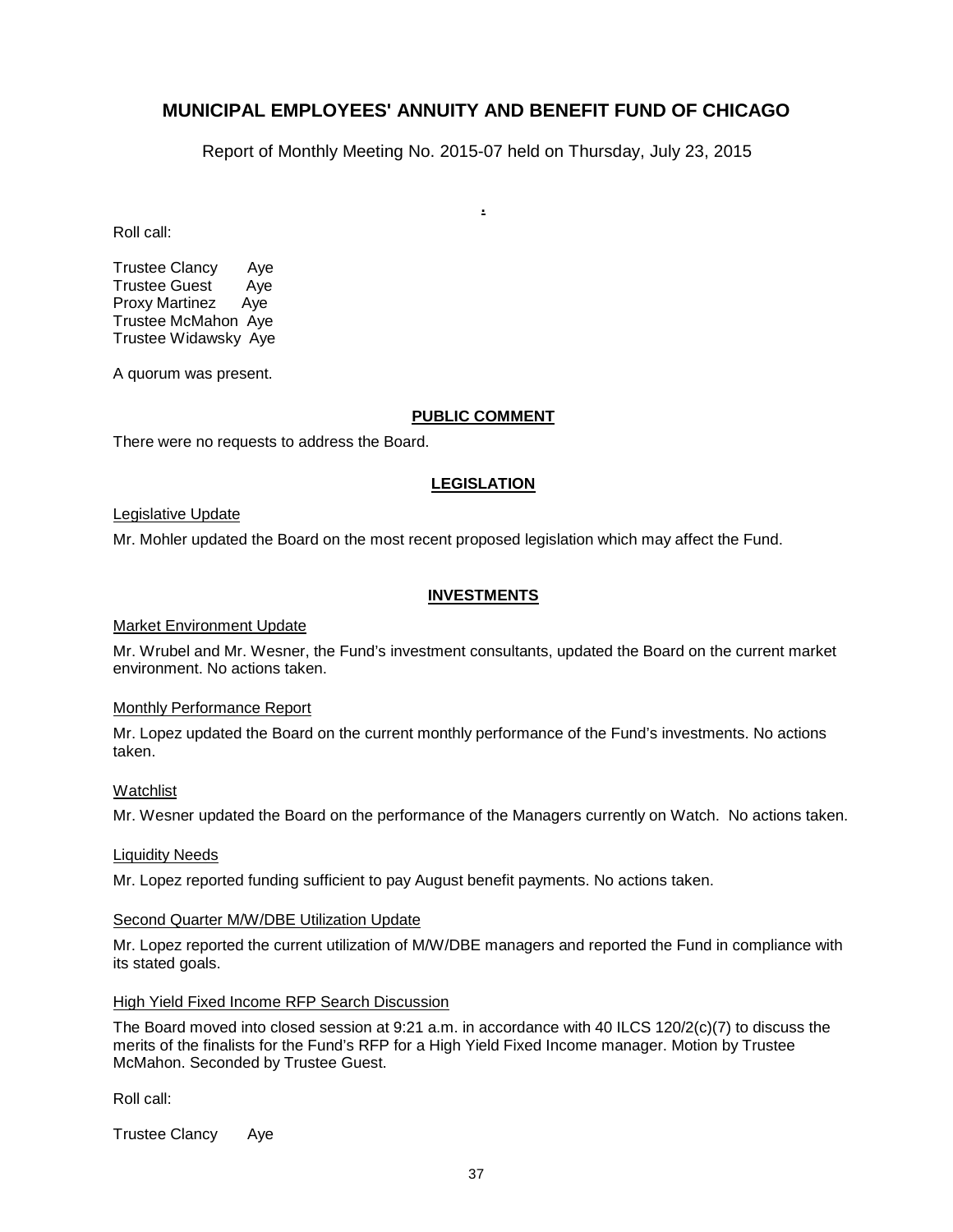Report of Monthly Meeting No. 2015-07 held on Thursday, July 23, 2015

Trustee Guest Aye Trustee McMahon Aye Proxy Martinez Aye Trustee Widawsky Aye

Motion carried.

The Board moved into open session at 10:09 a.m.. Motion by Mr. Guest. Second by Proxy Martinez.

Carried: Ayes – Trustee Clancy, Trustee Guest, Proxy Martinez, Trustee McMahon and Trustee Widawsky. Nays – None.

No actions taken.

#### **OTHER**

#### 2016 Required Funding Contribution

Trustee Guest made a motion to approve the 2016 Required Funding Contribution Resolution for submission to the City of Chicago, Committee on Finance. Seconded by Trustee McMahon.

Carried: Ayes – Trustee Clancy, Trustee Guest, Proxy Martinez, Trustee McMahon and Trustee Widawsky. Nays – None.

#### Signature Verification Update - Suspension of Benefits

Ms. Tess James updated the Board on the current efforts to contact members who have not returned their Pension Verification Forms and may have their August 1 payment held until all necessary paperwork is submitted to the Fund.

#### Semi Annual Executive Session Review

Upon the recommendation of staff and the concurrence of Fund Counsel, Trustee Guest made a motion to accept the recommendations of the Fund's required semi-annual executive session review. Seconded by Trustee McMahon.

Carried: Ayes – Trustee Clancy, Trustee Guest, Proxy Martinez, Trustee McMahon and Trustee Widawsky. Nays – None

#### Rules of Election

A draft of the 2015 Rules of Election for the Trustee Election scheduled for October 30, 2015 were distributed to the Board for review and consideration at the Fund's next regularly scheduled meeting. No actions taken.

#### Committee on Election

This item was not discussed.

#### FOIA Update

Ms. Ruffolo updated the Board on current requests for information under the Illinois Freedom of Information Act. No actions taken.